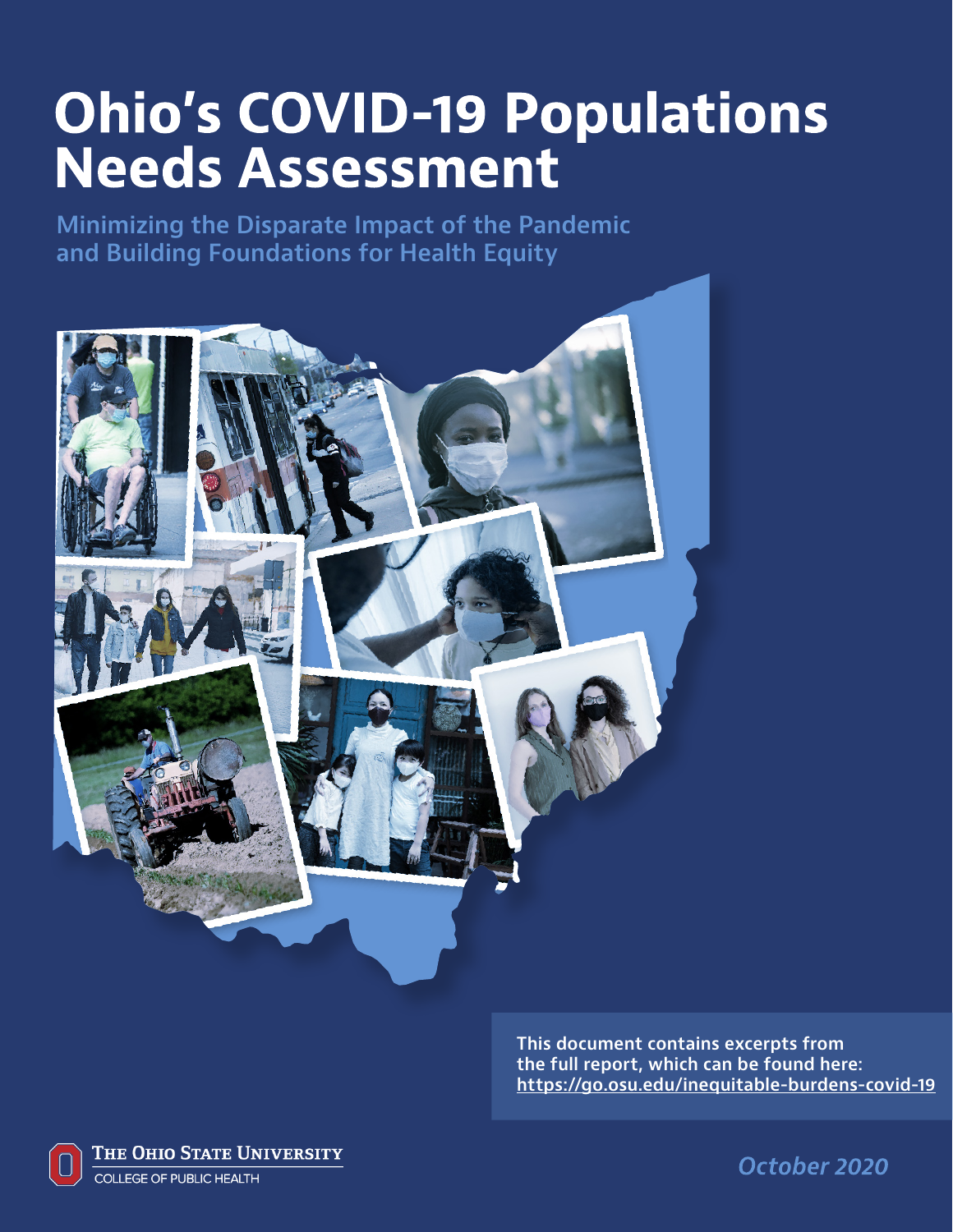# **Findings and Recommendations for** *Needs Assessment*  **Populations**

| <b>Demographics</b>                                            |     |
|----------------------------------------------------------------|-----|
| <b>Black and African American Communities</b>                  |     |
| <b>Latino and Hispanic Communities</b>                         | 83  |
| <b>Asian and Asian American Communities</b>                    | 115 |
| <b>Immigrant and Refugee Communities</b>                       | 152 |
| <b>Background</b><br>ò,                                        | 152 |
| <b>Findings from Analysis of Respondents Data</b><br>ä,        | 164 |
| Final Recommendations to Minimize the Impact of COVID-19<br>ä, | 185 |
| <b>Rural Communities</b>                                       | 199 |
| <b>People with Disabilities</b>                                | 241 |
| <b>Other Ohio Needs Assessment Respondents</b>                 | 280 |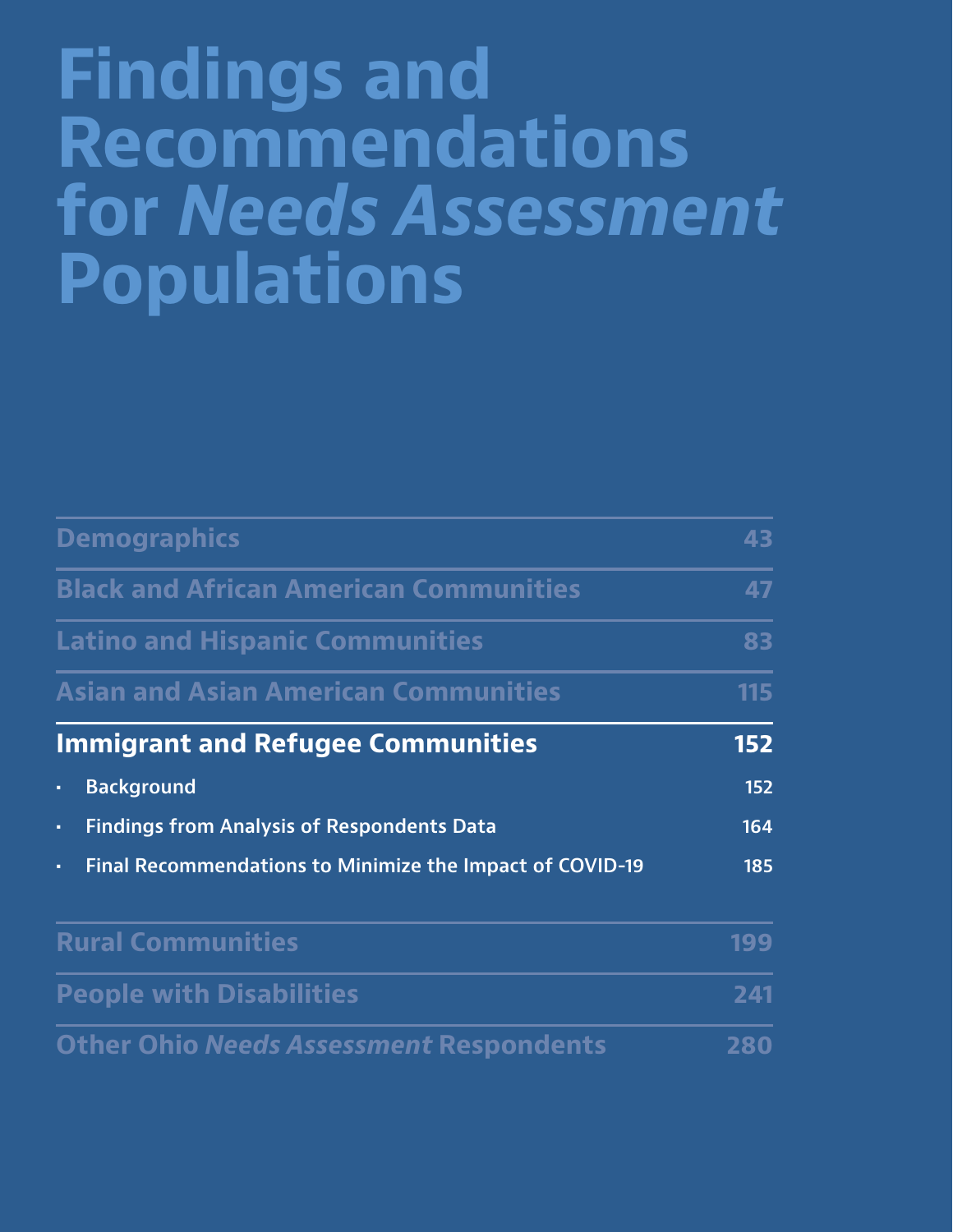## **Immigrant and Refugee Communities in Ohio**

## Background

#### **Terminology**

*Needs Assessment* key populations are identified throughout this document using the terminology preferred by respondents. This section focuses on those who identified themselves as representing immigrant and refugee populations in Ohio.

The term 'immigrant' refers to "any person who changes their country of usual residence". "Usual residence" incorporates two components; it is a place where one lives and spends their daily period of rest. The term 'immigrant' does not refer to individuals who engage in temporary travel, including for recreation, business, holiday, medical care, or religious practices (International Organization

for Migration, 2018). The terms 'firstgeneration immigrant' and 'second-generation immigrant' additional refer to individuals born in the U.S. but whose parents or grandparents are foreign-born.

The term 'refugee' refers to "any person who leaves their initial country of usual residence for fear of being harmed or harmed further because of their race/ethnicity, religion, nationality, political opinion, or membership of a particular social group" (International Organization for Migration, 2018).

#### **Population**

Over 550,000 (nearly 5%) of Ohio's total population are foreign-born immigrants or refugees. While Ohio's total population has experienced less than 10% growth since 1990, the number of immigrants and refugees in Ohio has more than doubled over these 30 years. An additional 5% of Ohio's population are native-born U.S. citizens with at least one immigrant parent (American Immigration Council, 2020; Migration Policy Institute, 2018). Today, immigrants and refugees in Ohio hail from many different countries (see Table 6), including India (11.8% of immigrants in Ohio), Mexico (8.6%), China (7.6%), the Philippines (2.9%), and Canada (2.5%) (American Immigration Council, 2020).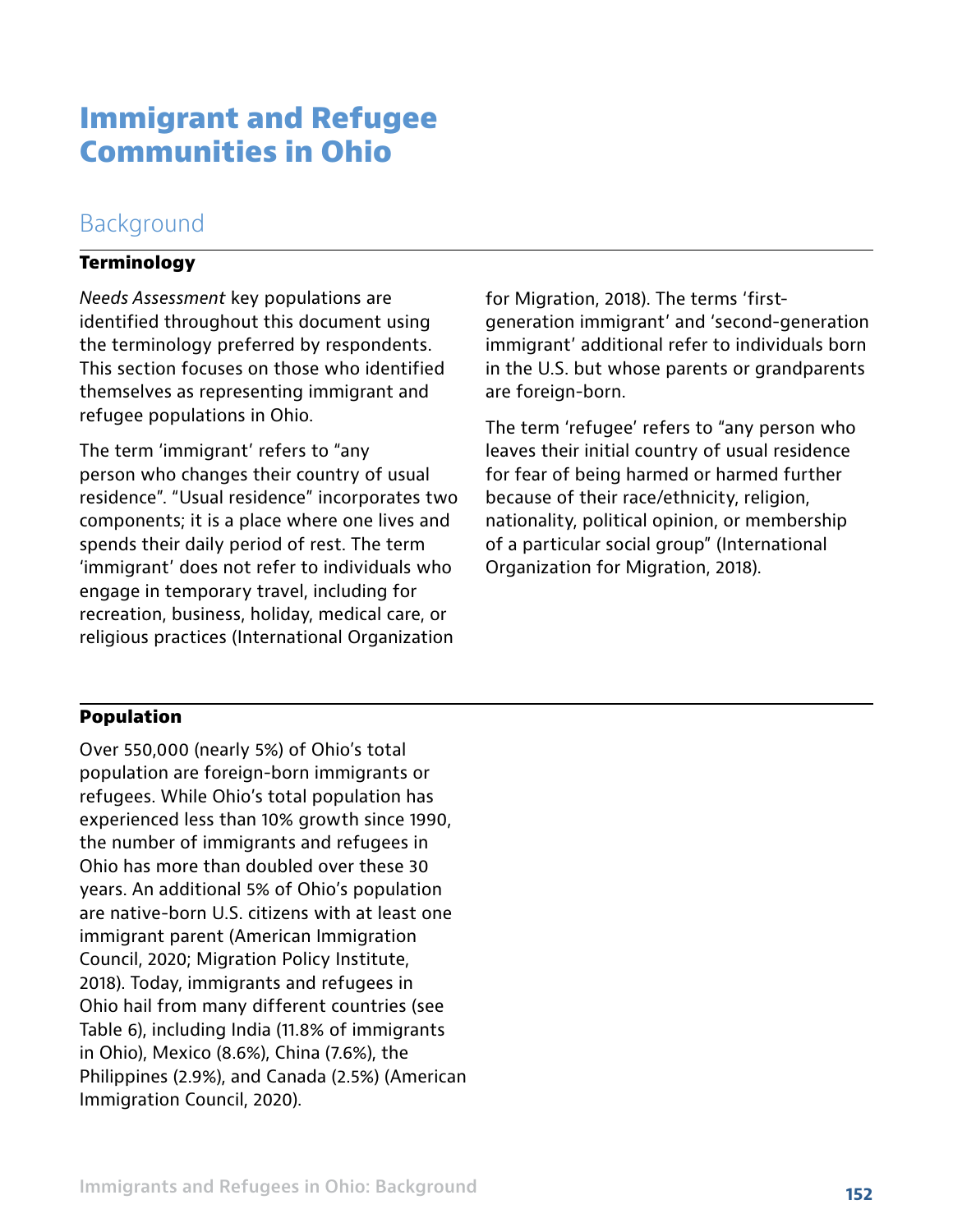|                                            | N       | <b>Percent</b> |
|--------------------------------------------|---------|----------------|
| <b>Detailed Region/Country of Birth</b>    | 555,442 | 100%           |
| <b>Europe</b>                              | 99,860  | 18.0%          |
| <b>Northern Europe</b>                     | 14,542  | 2.6%           |
| <b>United Kingdom</b>                      | 11,181  | 2.0%           |
| <b>Ireland</b>                             | 1,183   | 0.2%           |
| <b>Other Northern Europe</b>               | 2,178   | 0.4%           |
| <b>Western Europe</b>                      | 20,465  | 3.7%           |
| <b>France</b>                              | 3,346   | 0.6%           |
| <b>Germany</b>                             | 13,580  | 2.4%           |
| <b>Other Western Europe</b>                | 3,539   | 0.6%           |
| <b>Southern Europe</b>                     | 13,568  | 2.4%           |
| <b>Italy</b>                               | 8,188   | 1.5%           |
| <b>Portugal</b>                            | 618     | 0.1%           |
| <b>Other Southern Europe</b>               | 4,762   | 0.9%           |
| <b>Eastern Europe</b>                      | 50,971  | 9.2%           |
| <b>Poland</b>                              | 4,888   | 0.9%           |
| <b>Russia</b>                              | 7,478   | 1.3%           |
| <b>Other Eastern Europe</b>                | 38,605  | 7.0%           |
| <b>Other Europe (no country specified)</b> | 314     | 0.1%           |

## **Table 6. Prevalence of Immigrants in Ohio, by Country of Origin**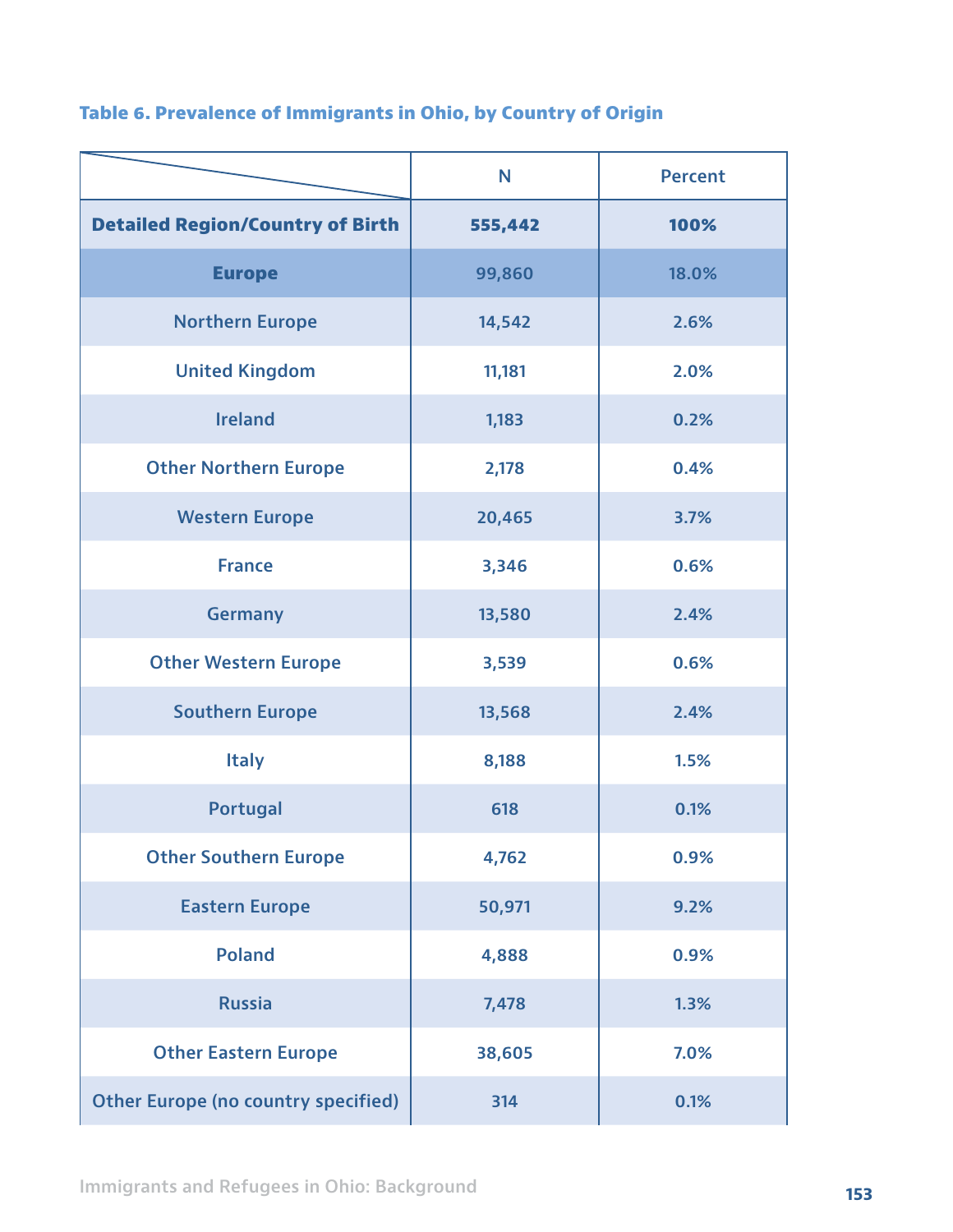|                                          | N        | <b>Percent</b> |
|------------------------------------------|----------|----------------|
| <b>Asia</b>                              | 240,152  | 43.2%          |
| <b>Eastern Asia</b>                      | 66,785   | 12.0%          |
| <b>China</b>                             | 42,048   | 7.6%           |
| <b>China, excluding Taiwan</b>           | 38,393   | 6.9%           |
| <b>Taiwan</b>                            | 3,655    | 0.7%           |
| <b>Japan</b>                             | 9,008    | 1.6%           |
| <b>Korea</b>                             | 15,729   | 2.8%           |
| <b>Other Eastern Asia</b>                | $\bf{0}$ | 0.0%           |
| <b>South Central Asia</b>                | 99,897   | 18.0%          |
| <b>India</b>                             | 65,338   | 11.8%          |
| <b>Iran</b>                              | 4,127    | 0.7%           |
| <b>Other South Central Asia</b>          | 30,432   | 5.5%           |
| <b>Southeastern Asia</b>                 | 41,960   | 7.6%           |
| <b>Philippines</b>                       | 15,990   | 2.9%           |
| <b>Vietnam</b>                           | 11,789   | 2.1%           |
| <b>Other Southeastern Asia</b>           | 14,181   | 2.6%           |
| <b>Western Asia</b>                      | 28,427   | 5.1%           |
| <b>Israel</b>                            | 1,497    | 0.3%           |
| Lebanon                                  | 4,754    | 0.9%           |
| <b>Other Western Asia</b>                | 22,176   | 4.0%           |
| <b>Other Asia (no country specified)</b> | 3,083    | 0.6%           |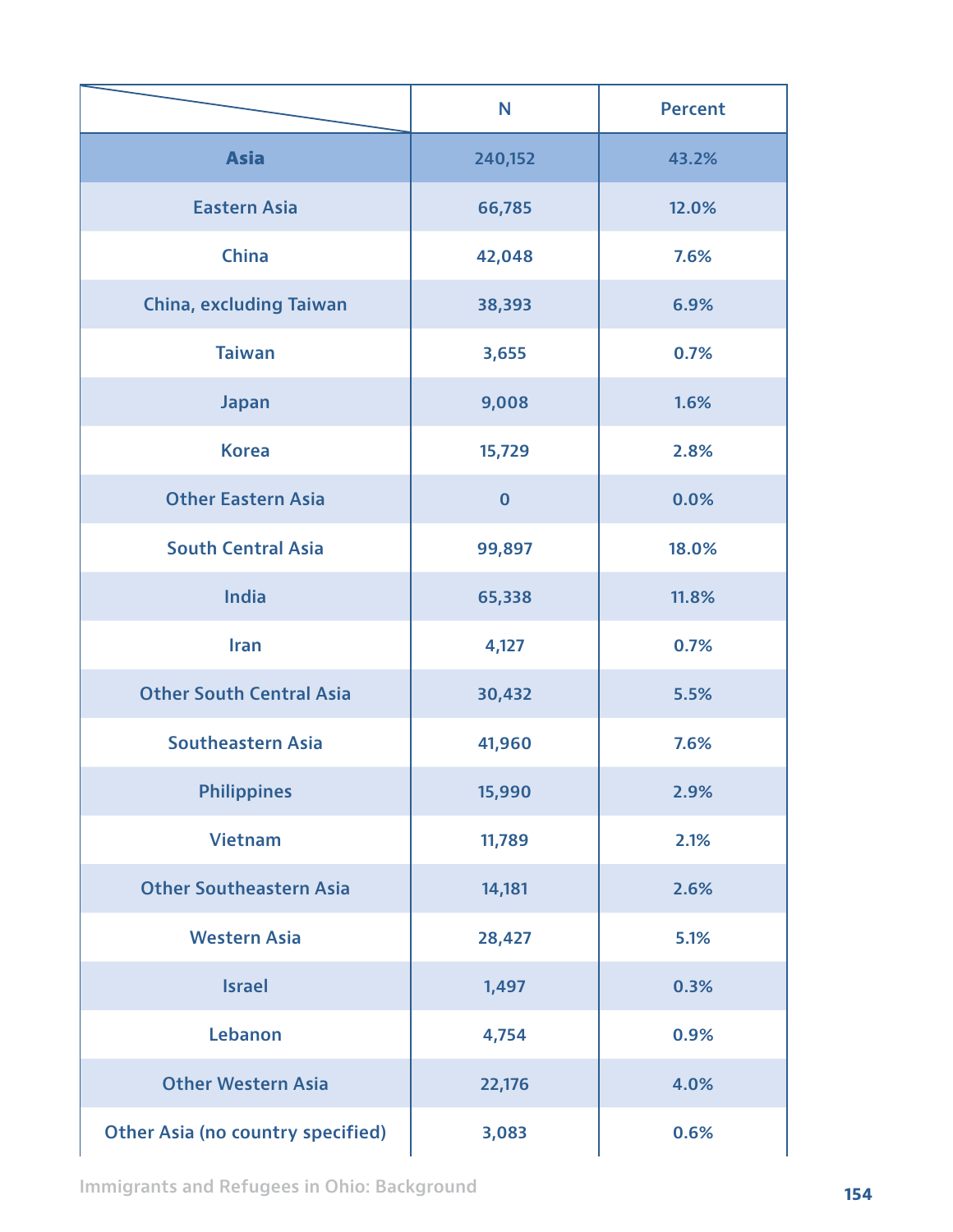|                                               | N      | <b>Percent</b> |
|-----------------------------------------------|--------|----------------|
| <b>Africa</b>                                 | 88,669 | 16.0%          |
| <b>Eastern Africa</b>                         | 32,190 | 5.8%           |
| <b>Northern Africa</b>                        | 9,610  | 1.7%           |
| <b>Western Africa</b>                         | 33,505 | 6.0%           |
| <b>Middle and Southern Africa</b>             | 5,624  | 1.0%           |
| <b>Other Africa (no country specified)</b>    | 7,740  | 1.4%           |
| <b>Oceania</b>                                | 4,133  | 0.7%           |
| <b>Australia and New Zealand</b><br>subregion | 1,904  | 0.3%           |
| Oceania (no country specified)                | 2,229  | 0.4%           |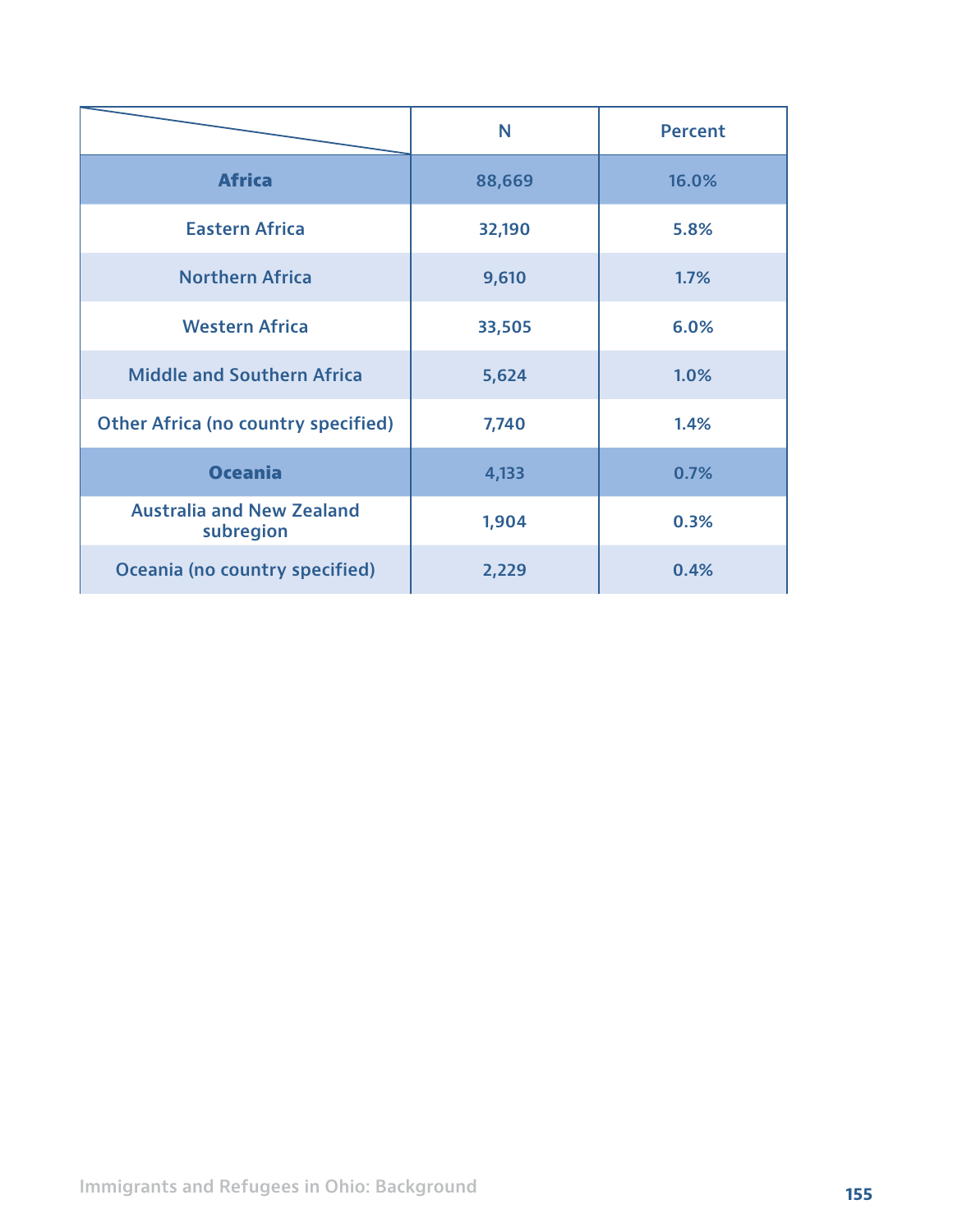|                               | N        | <b>Percent</b> |
|-------------------------------|----------|----------------|
| <b>Americas</b>               | 122,628  | 22.1%          |
| <b>Latin America</b>          | 108,648  | 19.6%          |
| <b>Caribbean</b>              | 19,348   | 3.5%           |
| Cuba                          | 2,354    | 0.4%           |
| <b>Jamaica</b>                | 4,386    | 0.8%           |
| <b>Other Caribbean</b>        | 12,608   | 2.3%           |
| <b>Central America</b>        | 70,731   | 12.7%          |
| <b>Mexico</b>                 | 47,853   | 8.6%           |
| <b>El Salvador</b>            | 7,227    | 1.3%           |
| <b>Other Central America</b>  | 15,651   | 2.8%           |
| <b>South America</b>          | 18,569   | 3.3%           |
| <b>Brazil</b>                 | 3,081    | 0.6%           |
| <b>Colombia</b>               | 3,801    | 0.7%           |
| <b>Other South America</b>    | 11,687   | 2.1%           |
| <b>Northern America</b>       | 13,980   | 2.5%           |
| <b>Canada</b>                 | 13,980   | 2.5%           |
| <b>Other Northern America</b> | $\bf{0}$ | 0.0%           |

Source: *Table 6*. Prevalence of Immigrants in Ohio, by Country of Origin. Adapted from "Place of Birth for the Foreign-Born Population in the United States," by J. M. Macisco, 2020, *U.S. Census Bureau*. Retrieved July, 2020 from https:// data.census.gov/cedsci/table?q=B05006&g=0400000US39&tid=ACSDT5Y2017.B05006. 2020 by U.S. Census Bureau.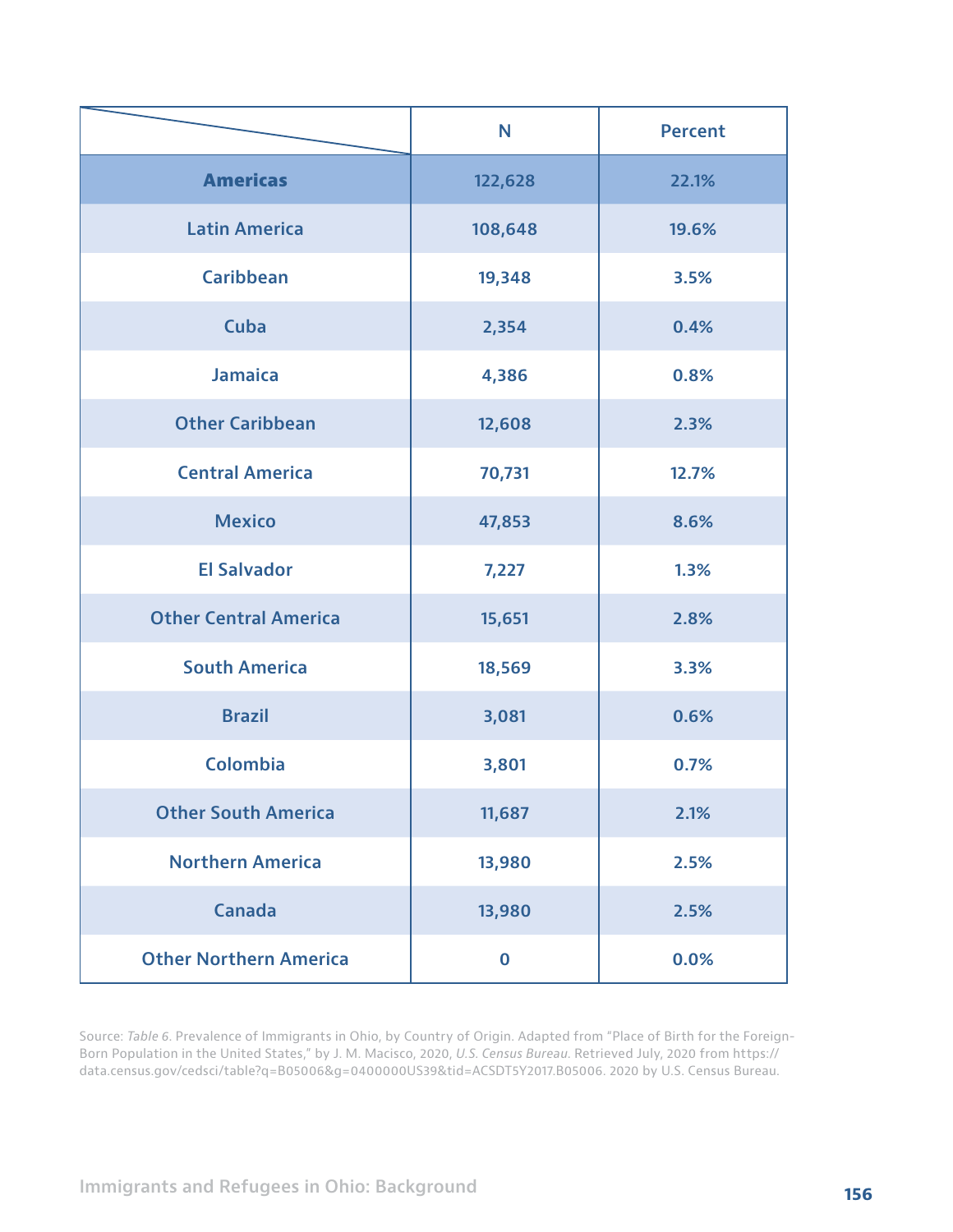Ohio's cities and metropolitan areas are home to a majority of the state's immigrants and refugees (see Map 6). Columbus has the largest percentage of immigrants (7.5% of the city's total population), followed by Cleveland (5.7%), Cincinnati (5.0%), and Dayton (4.3%) (National Immigrant Forum, 2019). Very few immigrants settle in Appalachian areas, but approximately 20% of Ohio's immigrant population resides in rural communities across the state (Chicago Council on Global Affairs, 2012).

About 5.0% of refugees in the U.S. are resettled in Ohio, such that between 1983 and 2013, 45,392 refugees were resettled in the state. There are refugee communities in all major Ohio cities, but most reside in five counties: Cuyahoga, Franklin, Hamilton, Montgomery, and Summit (ODJFS, 2018). The primary refugee communities in central Ohio include Afghani, Bhutanese-Nepali, Burmese, Congolese, Ethiopian, Eritrean, Iraqi, Somali, Syrian, and Ugandan peoples (Community Refugee & Immigration Services, 2020).



#### **Map 6. Ohio Immigrant and Refugee Population, by County**

Coordinate System: NAD 1983 StatePlane Ohio North FIPS 3401 Feet Projection: Lambert Conformal Conic Datum: North American 1983

Source: *Map 6*. Ohio Immigrant and Refugee Population, by County. Adapted from "U.S. Census Bureau," J. M. Macisco, 2017, *American Community Survey*. Retrieved September 2020, from https://data.census.gov/cedsci/ table?q=Populations%20and%20People&g=0400000US39&tid=ACSST1Y2019.S0101&hidePreview=false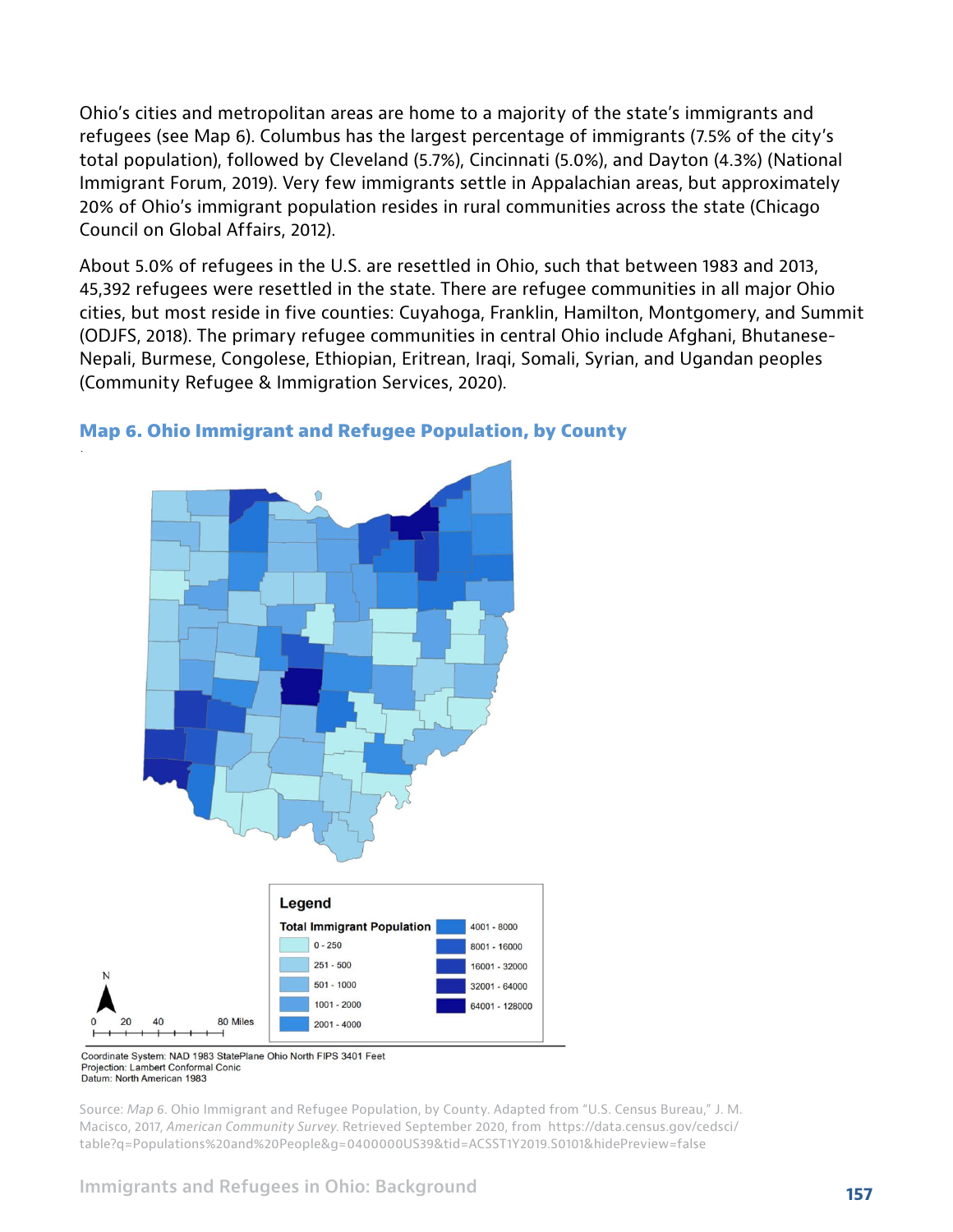#### **Income and Education**

Immigrants make up about 6% of the total labor force in Ohio, and work in many different sectors of the economy (American Immigration Council, 2020).

| <b>Occupation Category</b>                    | <b>Number of immigrant</b><br>workers |
|-----------------------------------------------|---------------------------------------|
| <b>Production</b>                             | 41,927                                |
| <b>Transportation and Material Moving</b>     | 39,135                                |
| <b>Office and Administrative Support</b>      | 30,204                                |
| <b>Healthcare Practitioners and Technical</b> | 28,692                                |
| <b>Management</b>                             | 27,632                                |

#### **Table 7. Primary Occupation Categories of Immigrants Living in Ohio**

Source: *Table 7*. Primary Occupation Categories of Immigrants Living in Ohio. Adapted from "Fact Sheet: Immigrants in Ohio," by J. M. Macisco, 2020, *American Immigration Council*. Retrieved September 2020, from https://www.americanimmigrationcouncil.org/research/immigrants-ohio. 2020 by American Immigration Council. Original source: analysis of the U.S. Census Bureau's 2018 American Community Survey 1-year PUMS data by the American Immigration Council.

In 2014, immigrants in Ohio earned an estimated \$15.6 billion dollars in income – about 5.2% of the total income earned by all Ohioans. \$4.5 billion dollars of these wages earned by immigrants in Ohio went to state and federal taxes (New American Economy, 2016).

Immigrants in Ohio experience poverty at higher rates (17.3%) than their U.S. born counterparts (13.7%). Poverty rates among immigrants in Ohio have grown significantly in recent decades: more than twice as many immigrants were living in poverty in 2018 as in 2000 (poverty increase by about 30% among U.S.-born Ohioans during the same period). Undocumented immigrants are twice as likely as documented immigrants to experience poverty (Migration Policy Institute, 2018).

In the aggregate, immigrants in Ohio tend to be college-educated (see Table 8). It is important to note that educational opportunities are likely not available equitably across different immigrant communities.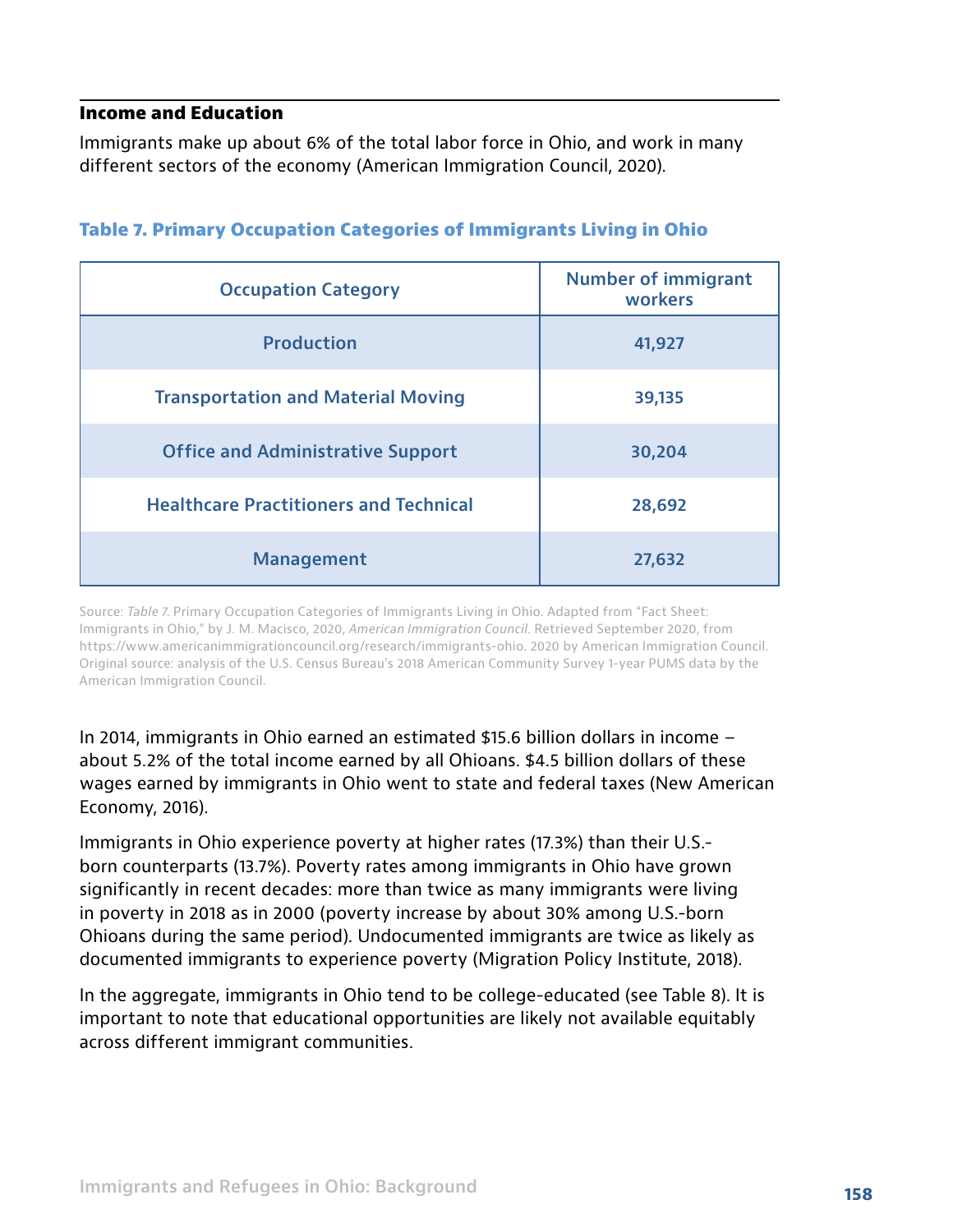| <b>Education Level</b>          | Foreign-Born, 1st<br>Generation, or 2nd<br><b>Generation Immigrant</b><br><b>Residents (%)</b> | U.S. Born Residents (%) |
|---------------------------------|------------------------------------------------------------------------------------------------|-------------------------|
| College degree or more          | 42                                                                                             | 28                      |
| Some college                    | 19                                                                                             | 30                      |
| High school diploma only        | 22                                                                                             | 33                      |
| Less than a high school diploma |                                                                                                | 9                       |

#### **Table 8. Education Levels of Foreign-Born and U.S.-Born Ohio Residents**

Source: *Table 8*. Education Levels of Foreign-Born and U.S.-Born Ohio Residents. Adapted from "Fact Sheet: Immigrants in Ohio," by J. M. Macisco, 2020, *American Immigration Council*. Retrieved September 2020, from https://www.americanimmigrationcouncil. org/research/immigrants-ohio. 2020 by American Immigration Council. Original source: U.S. Census Bureau, 2018 American Community Survey 1-year Estimates.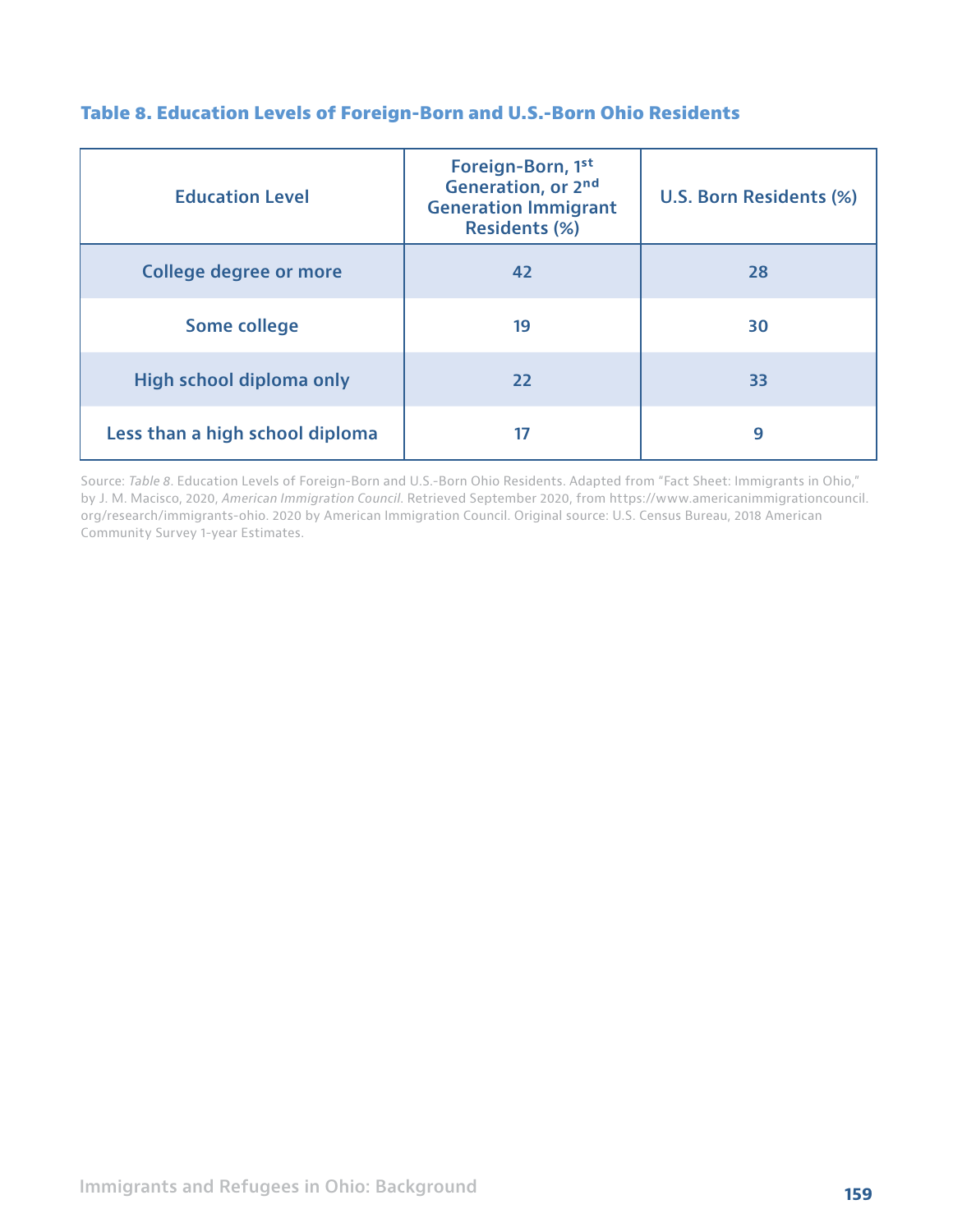#### **Immigration History**

Indigenous peoples inhabited the land that is now Ohio as early as 15,000 years ago. Indigenous and Native American tribes in Ohio in the 1600s included the Shawnee, Delaware, Miami, Seneca-Cayuga, Chippewa, Iroquois, and Wyandot. During the 1600s and 1700s, these Native American tribes lost the vast majority of their land to war and encroaching settlers. The last Native American reservations in Ohio were dismantled in the 1840s (Ohio History Connection, 2020b).

The first immigrants to Ohio were French and British colonialists (Ohio History Connection, 2020b). A second wave of immigration in the 1800s included settlers from western Europe (e.g.: Germany, Ireland, and Italy) and eastern Europe (e.g.: Russia, Poland, and Hungary). Starting in the 1940s in the wake of World War II, Ohio experienced an increase in immigrants with Jewish ancestry (Aumann et al., 2020), as well as an increase in immigration from a greater diversity of origin countries.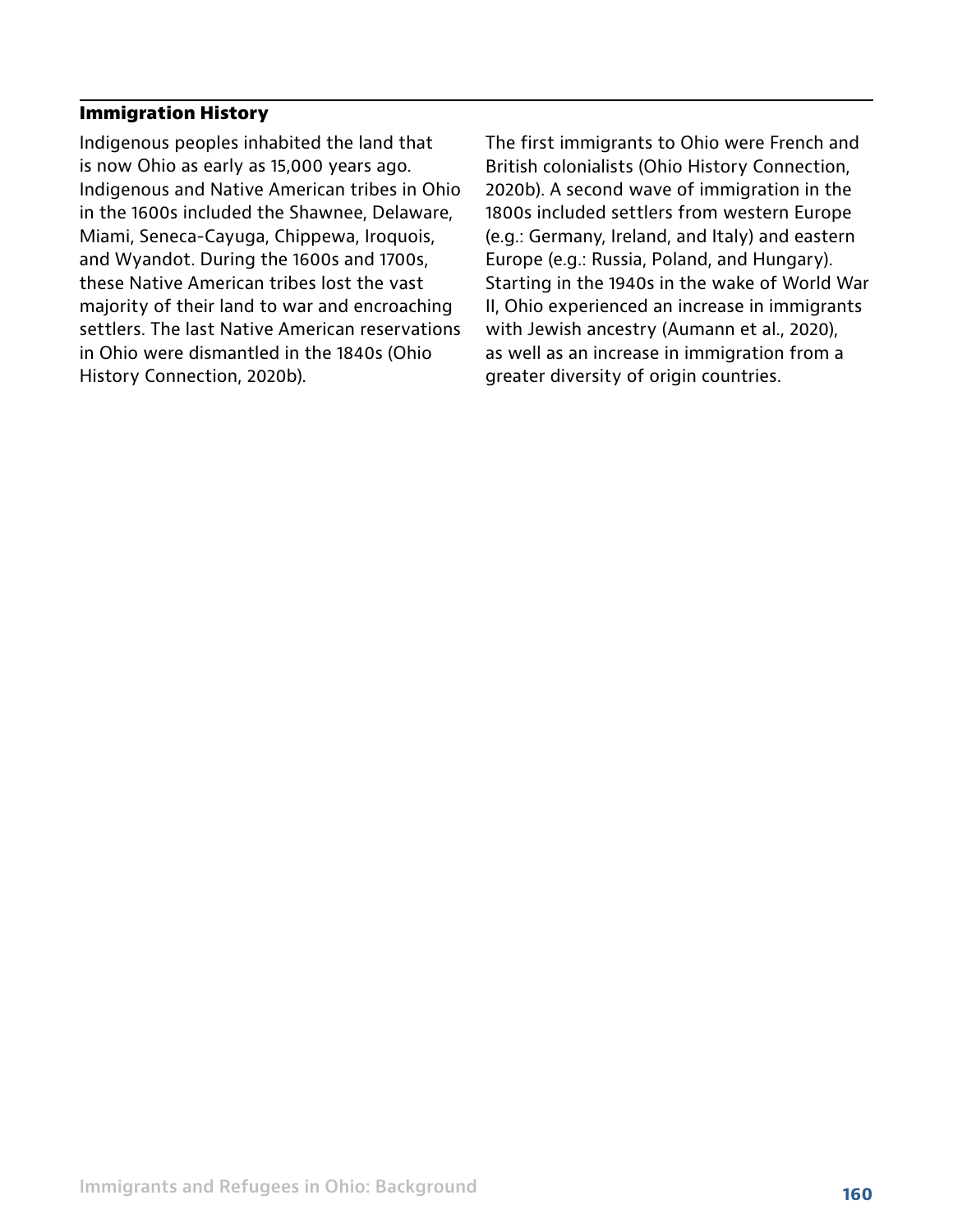#### **Health Profile**

Early research on immigration and health documented the potential negative health consequences immigrants may experience during and after immigration. More recently, researchers have documented a phenomenon describing the generally greater quality of health immigrants experience compared to their U.S.-born counterparts. This "Immigrant Health Paradox" describes the pattern that immigrants experience lower incidence of chronic conditions – both physical and mental – as well as higher life expectancy compared to U.S.-born individuals of the same racial/ ethnic group (Waters & Pineau, 2015). For example, immigrants from Mexico have a lower incidence of diabetes than Mexican-Americans born in the United States (Markides & Rote, 2015). Over time, however, immigrant health profiles begin to look more similar to their U.S.-born counterparts as time spent in the United States increases. While the full picture of factors that fuel this health paradox are yet unclear, socioeconomic factors, discrimination, and acculturation are all hypothesized to influence the health status of immigrants and their U.S.-born peers, and may jointly explain the immigrant health paradox (Markides & Rote, 2015; Waters & Pineau, 2015; Viruell-Fuentes, 2007; Viruell-Fuentes, et al., 2012).

It is important to note that exceptions to this paradox do exist. Diabetes, heart disease, and cancer are frequent concerns among immigrant communities in Ohio (Columbus Office of Minority Health, 2017). Although incidence rates of most cancers are higher among U.S.-born immigrants, foreign-born immigrants do experience higher incidence of stomach and liver cancers (Singh et al., 2013). Foreign-born Black, Latino/Hispanic, and Asian/Asian Americans also have higher rates of HIV than their U.S.-born counterparts (Singh et al., 2013). In addition, younger

immigrants tend to experience better health outcomes than their U.S.-born counterparts; however, as immigrants age, their health may significantly deteriorate (Jasso et al., 2004). The capacity of communities to address these challenges varies by available social, economic, and healthcare resources, cultural norms, immigration status, language proficiency, location of residence, experiences of stigma and marginalization, and poverty status.

Access to health care is a major concern for all immigrant and refugee populations. Lack of health insurance is an important impediment to access. An estimated 100,000 immigrants in Ohio are undocumented and therefore cannot enroll in Medicaid or other public health insurance programs (National Immigrant Forum, 2019). Many immigrants also report feeling uncomfortable when speaking with healthcare professionals. Researchers recommend expanding health insurance and safety nets for aging immigrants, as well as providing language services (Derose et al., 2007).

Undocumented residents also have less access to a range of other social supports than U.S. citizens and documented immigrants in Ohio. According to a 2015 study by the University of California's Global Health Institute, Ohio is the single state with the most exclusionary set of policies affecting undocumented residents. Ohio excludes undocumented families from all of the following services: health insurance for children, supplementary nutrition programs like SNAP, financial aid for education, worker's compensation, employee work authorization, driver's license assistance, and the reduction of federal law enforcement in immigrant communities. All other U.S. states provide at least one of these public health or welfare benefits to undocumented families (Rodriguez et al., 2015).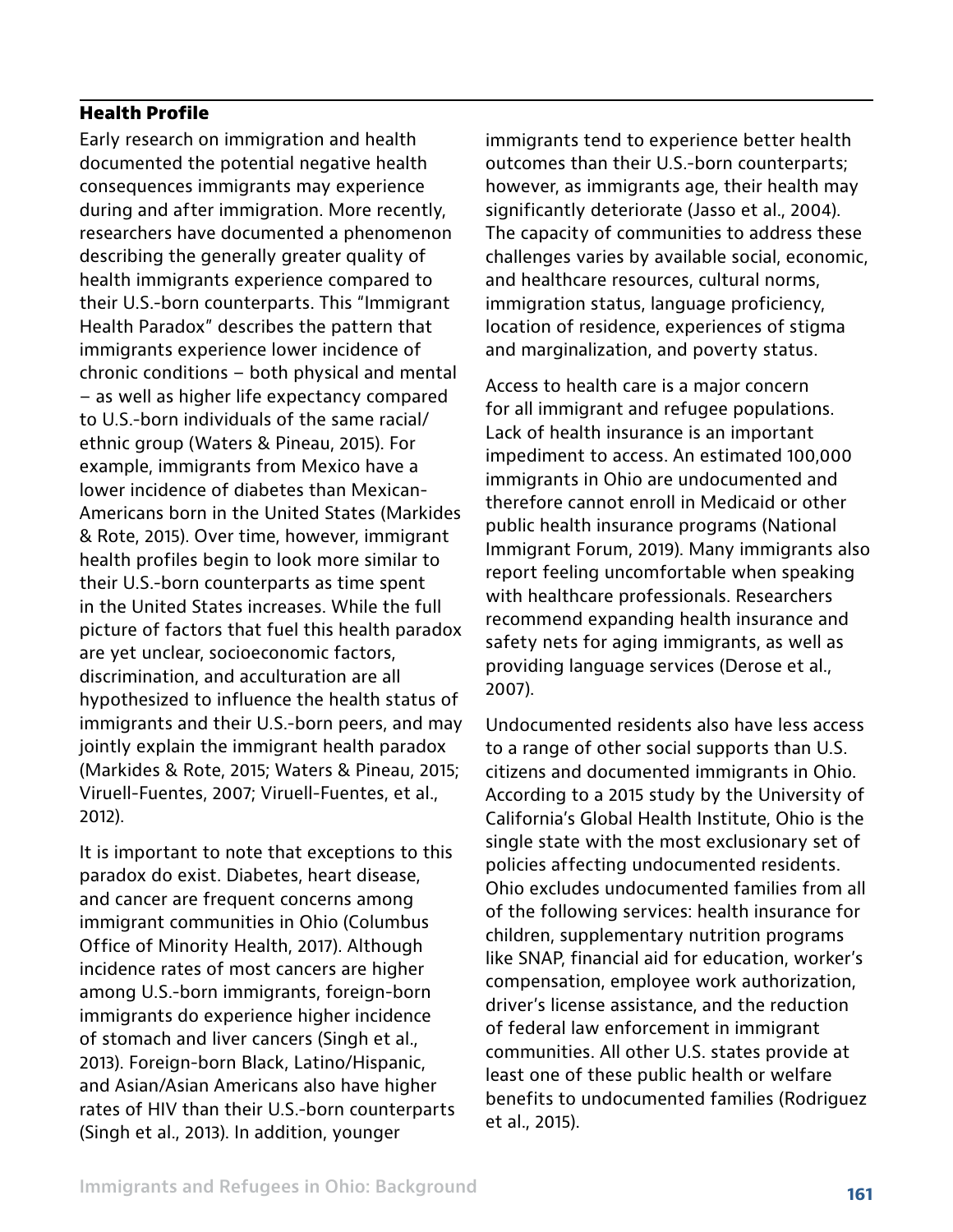Refugees in Ohio are usually eligible to receive state assistance. For the first eight months post-resettlement, refugees may have access to cash and medical assistance programs. For the first five years, refugees may be eligible to receive a variety of social services, including language training, job services, childcare, counseling, and more. Very few services are provided beyond five years. Some refugees might also be eligible to receive assistance through federal programming; eligibility depends on many factors and is not necessarily guaranteed. Recent state policy has made additional funds available for children of refugees to access some of these services more frequently (ODJFS, 2018).

The Somali community, which comprises a large proportion of refugees in Ohio, experiences specific healthcare access barriers, including limited language fluency, lack of healthcare insurance, and cultural practices that limit engagement with U.S. healthcare providers (e.g., female circumcision) (Banke-Thomas et al., 2019). Latino/Hispanic immigrants in Ohio also experience barriers to accessing healthcare. For example, Latino immigrants living in Cincinnati have described fear of seeking healthcare services due to discrimination and racism in the healthcare setting and, specifically, from healthcare providers (Jacquez et al., 2016). Their experiences highlight a need for more Spanish-speaking doctors, substantial cultural competency education for healthcare providers, and a pathway for insuring undocumented individuals.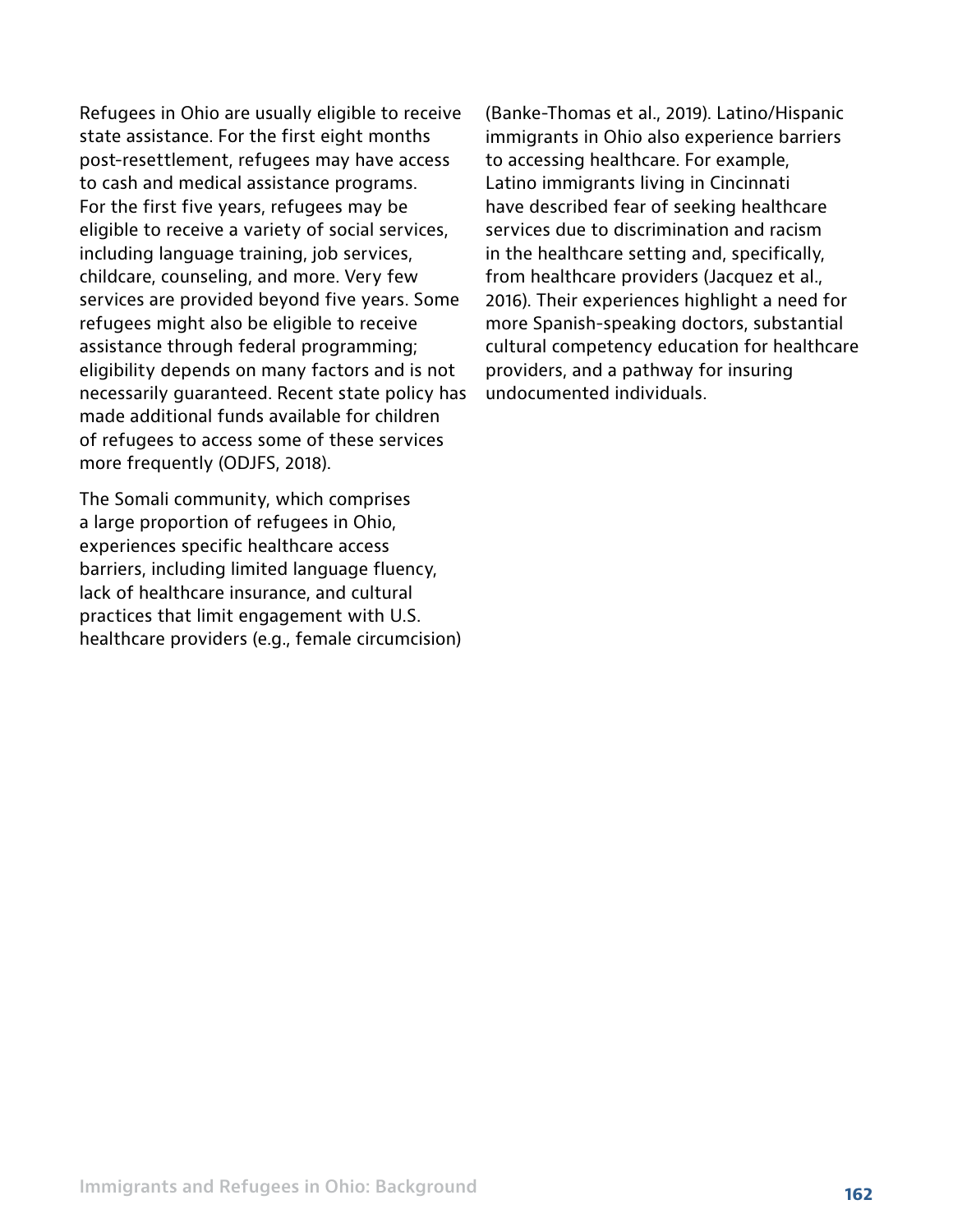#### **Challenges Specific to COVID-19**

While many immigrants are enrolled in employer-provided health insurance plans, rising unemployment in the context of COVID-19 jeopardizes this coverage. In a scenario outlined by the Migration Policy Institute, an estimated 88,000 immigrants in Ohio will lose their employer-provided healthcare during the pandemic (Capps & Gelatt, 2020). A spike in unemployment and uninsured status may lead to greater health inequities, as well as higher COVID-19 infection and mortality rates among immigrant and refugee populations. As the number of uninsured immigrants in Ohio continues to rise, it is critical that access to healthcare remains as open as possible.

Structural barriers to healthcare, including undocumented status and being uninsured, particularly affect the ability of immigrants and refugees to access affordable COVID-19 testing. Coupled with the fear of deportation, groups of immigrants and refugees – including undocumented individuals – may be less likely to seek COVID-19 testing and medical care even when needed. Fear of legal action can also influence many immigrants not to cooperate with contact tracing efforts. Left unchecked, these challenges will not only increase the spread of COVID-19 but may also exacerbate symptoms and lead to greater mortality (Ji et al., 2020).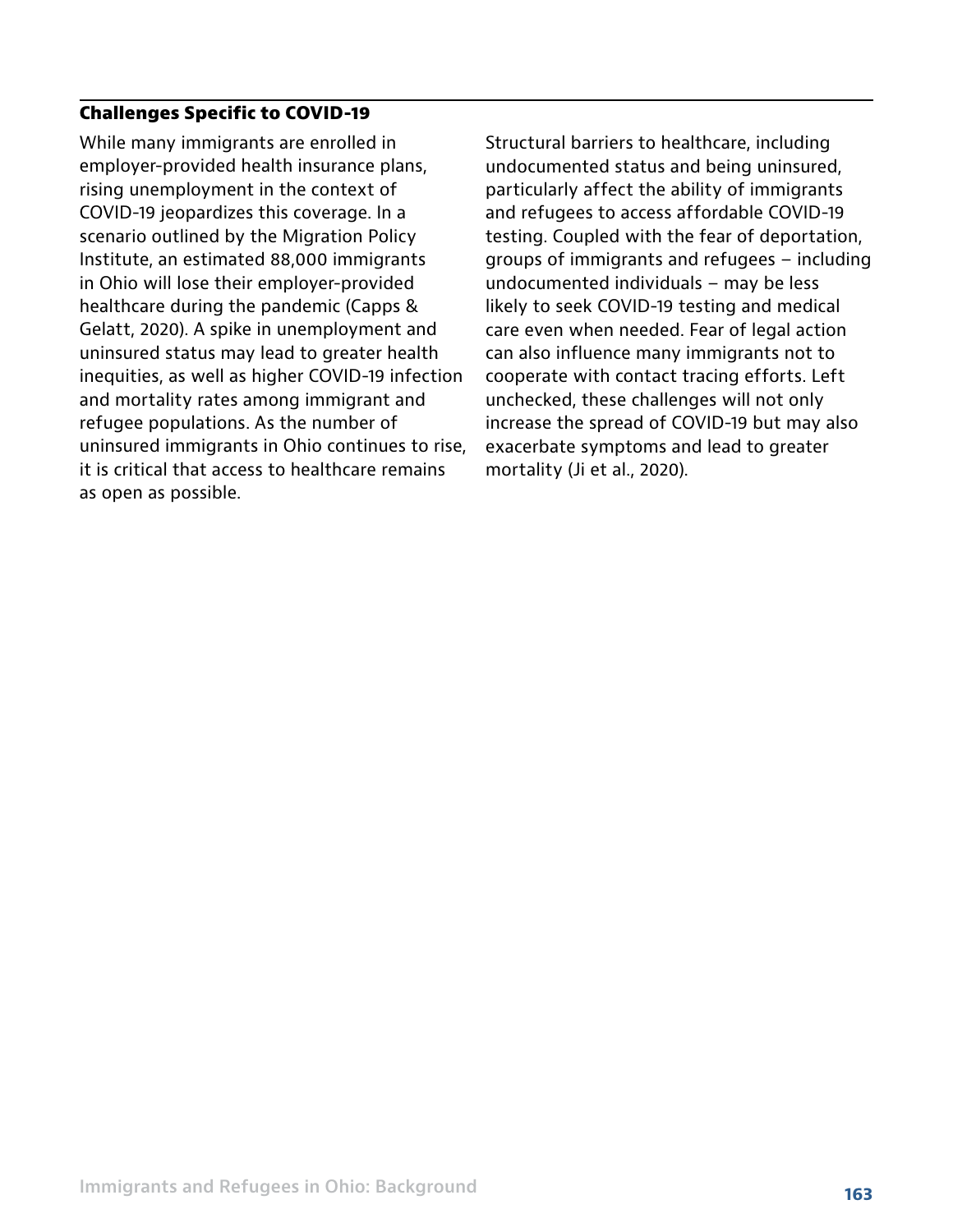## Findings from Analysis of *Needs Assessment* Data from Respondents Representing Immigrant and Refugee Ohioans

Description of Respondents: 35 respondents representing immigrant and refugee communities in Ohio completed the *Needs Assessment* survey. This is not a general sample of immigrants and refugees, but a purposeful sample of individuals who represent organizations, agencies, and community groups that work with immigrant and refugee populations. They most commonly work in non-profit organizations. Just under half of these respondents identified as immigrants or refugees themselves; their origins were Somali, Kenyan, East African, Mauritanian, Bhutanese, and Latin American.

#### **I. Strengths of the Community**

Respondents identified a broad range of community strengths that are resources for Ohio's COVID-19 response within its immigrant and refugee communities. These included:

- **•** Culturally-specific communities already have the capacity to organize in a culturally responsive way
- **•** Culturally-specific community organizations are seen as advocates for the needs of the population; they have established infrastructures to deliver COVID-19 response because they are already trusted by the community
- **•** Small, community-specific organizations fill gaps that larger organizations cannot necessarily reach
- **•** Communities have resilience and experience living through trauma
- **•** Communities have the ability to adapt
- **•** These are close knit communities with community-oriented cultures
- **•** Many health professionals exist in the community
- **•** Faith leaders within the community are willing to help
- **•** There are many community organizations
- **•** Multigenerational families are common
- **•** There is motivation and readiness to minimize the impact of COVID-19
- **•** There is a culture of volunteerism e.g.: women in the Lao community make homemade face masks
- **•** Mask wearing is culturally acceptable in some immigrant and refugee populations
- **•** Immigrants are largely healthier than the native-born population (the 'immigrant health paradox')

#### **II. Key Barriers to Using Public Health Strategies to Minimize the Impact of COVID-19**

These categories represent the most common barriers to immigrant and refugee communities using public health strategies to minimize the impact of COVID-19. These key barriers were mentioned by multiple respondents (ranging from 5 to 15), and they affect communities' ability to use multiple public health strategies. A summary of each barrier is followed by bullets which detail specific instances and problems commonly mentioned by respondents. Selected quotes exemplify the stories and ideas of *Needs Assessment* respondents.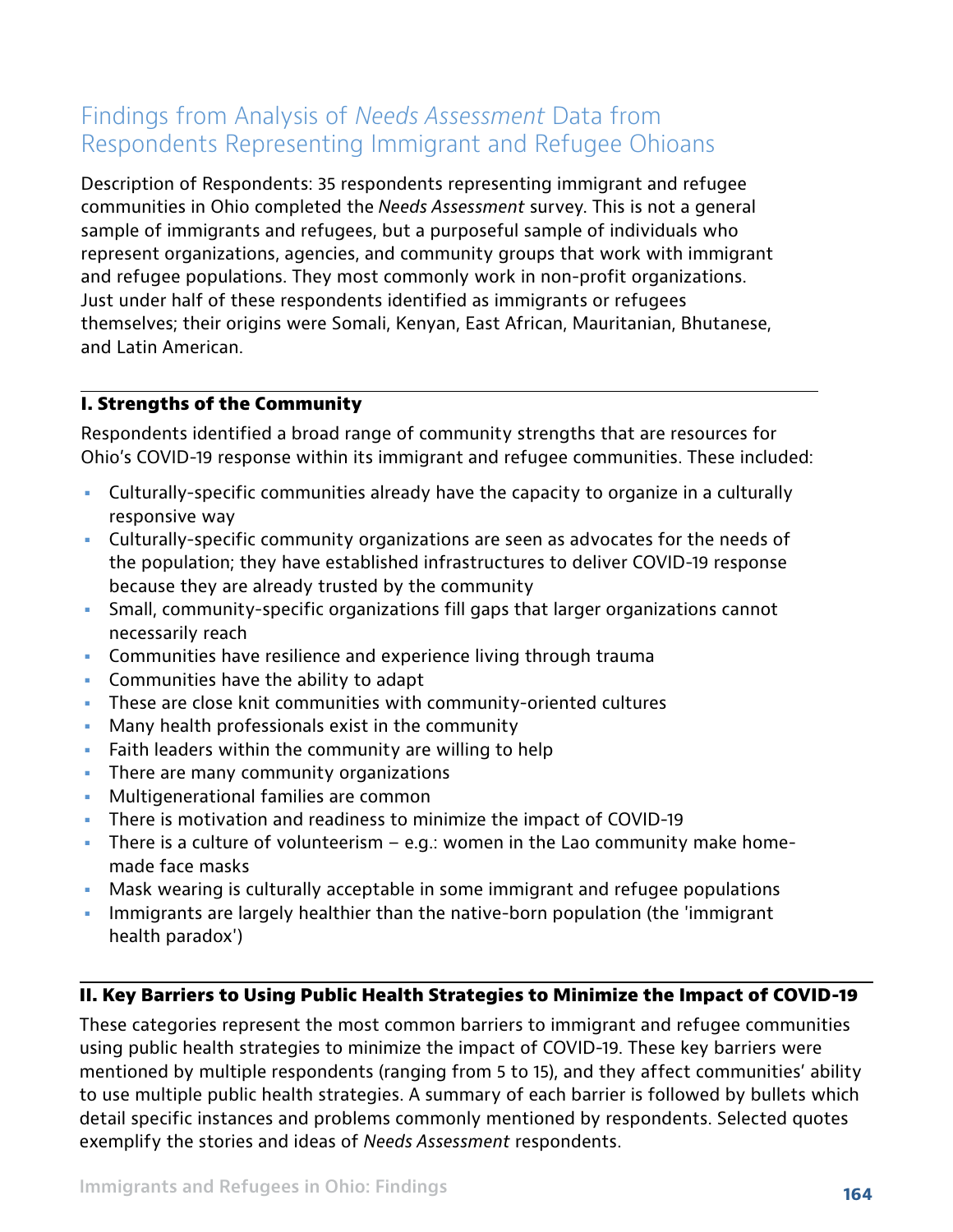**Topic A: Hygiene Topic B:** Social Distancing **Topic C:** Mask-Wearing and Personal Protective Equipment (PPE) **Topic D:** COVID-19 Testing **Topic E: Contract Tracing Topic F:** Isolation

**Topic G:** Self-Quarantining **Topic H: Healthcare Access** 

#### 1. Language barriers

Several types of language barriers limit the ability of immigrants and refugees to use public health strategies to minimize the impact of COVID-19. Strategies affected by language-related barriers include use of protective hygiene, social distancing, PPE, COVID-19 testing, contact tracing, isolation, self-quarantining, and healthcare (Topics ABCDEFGH).

- **•** Information and resources are not available in multiple languages
- **•** Individuals may have limited English proficiency and limited English literacy
- **•** Individuals may have limited literacy in their native language
- **•** Interpreters and translation services are lacking in many situations
- **•** A lack of interpretation services has led to an increase in for-profit interpreter services that are not culturally sensitive or appropriate (i.e.: translating words alone is not linguistically complete translation)
- **•** Phone interpretation services are low quality
- **•** Testing sites lack language/translation support
- **•** Technology is needed to access information not in English, and may be unavailable
- **•** Some are unable to complete forms such as unemployment applications – due to limited English literacy

*"The immigrant community in the United States today is facing the most unwelcoming environment many have ever faced in their lifetime in this country."* 

*"Furthermore, although state and local public health agencies regularly disseminate COVID-19 public awareness information and alerts, the information is not culturally and linguistically specific enough to reach vulnerable immigrant households. Moreover, immigrant communities in general are prone to misinformation, misinterpretation of public health announcements, and scams."*

*"[Some community members do] not know how to read or write in any language."*

*"The government should have allocated money to various nonprofits specifically for translating and disseminating materials and education to vulnerable communities about the virus."*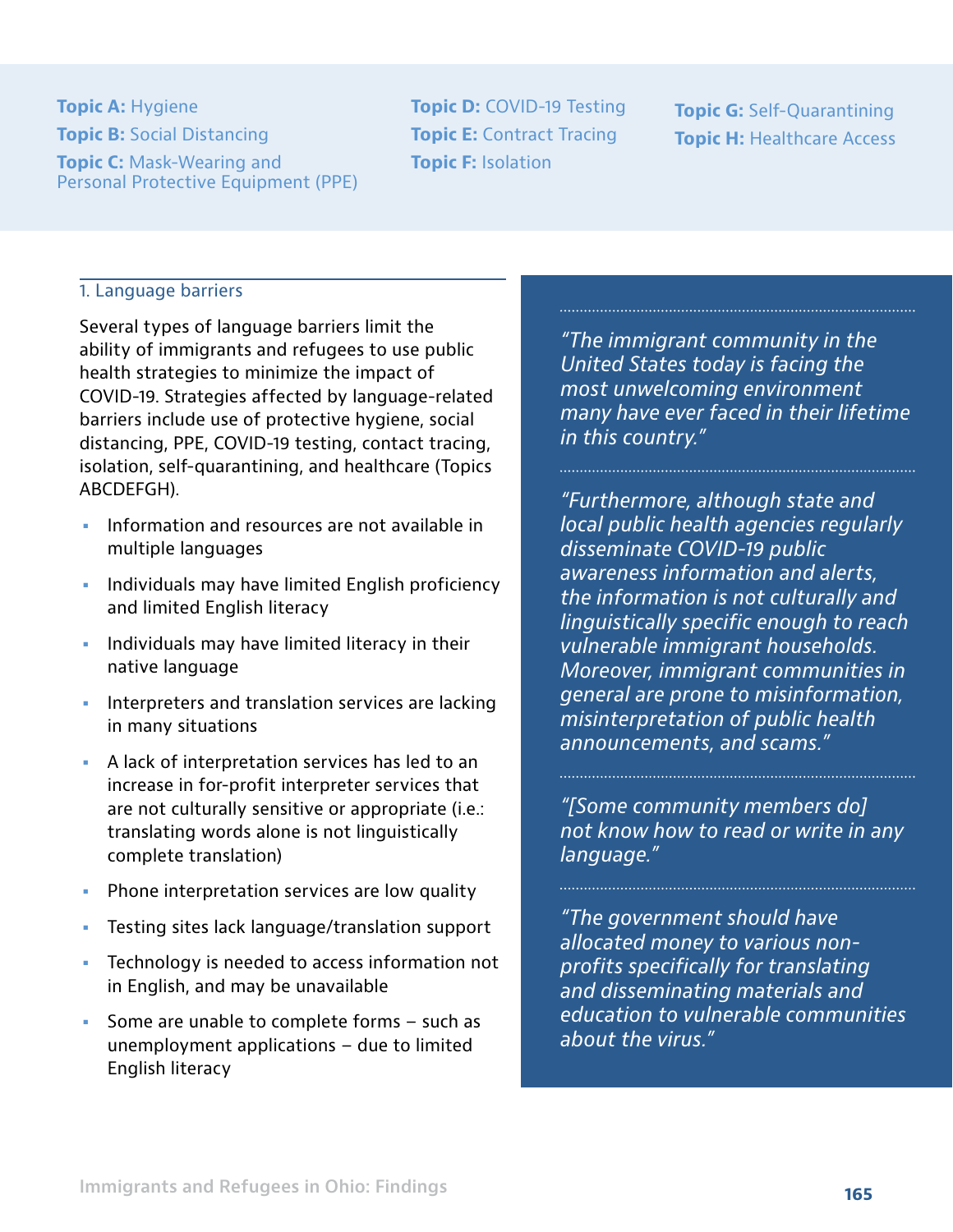#### 2. Housing challenges

Housing conditions within immigrant and refugee communities affect the ability of members to use protective hygiene practices and social distancing, and to practice isolation and self-quarantining when needed (Topics ABFG)

- **•** Close living quarters
- **•** Large, extended families
- **•** Multi-generational households
- **•** Large households
- **•** One bathroom per household
- **•** Multiple people sharing a room or bed
- **•** Substandard living conditions
- **•** Difficulty affording housing
- **•** No space in the home to isolate/quarantine

*"A single household could be occupied by 3 to 4 families."*

*"Landlords [should] be asked to [give] grace for unpaid rent dues."*

*"[Isolation] could be a challenge in many families, as they are economically constrained so they tend to live in clusters and the availability of enough space for isolation is hard."*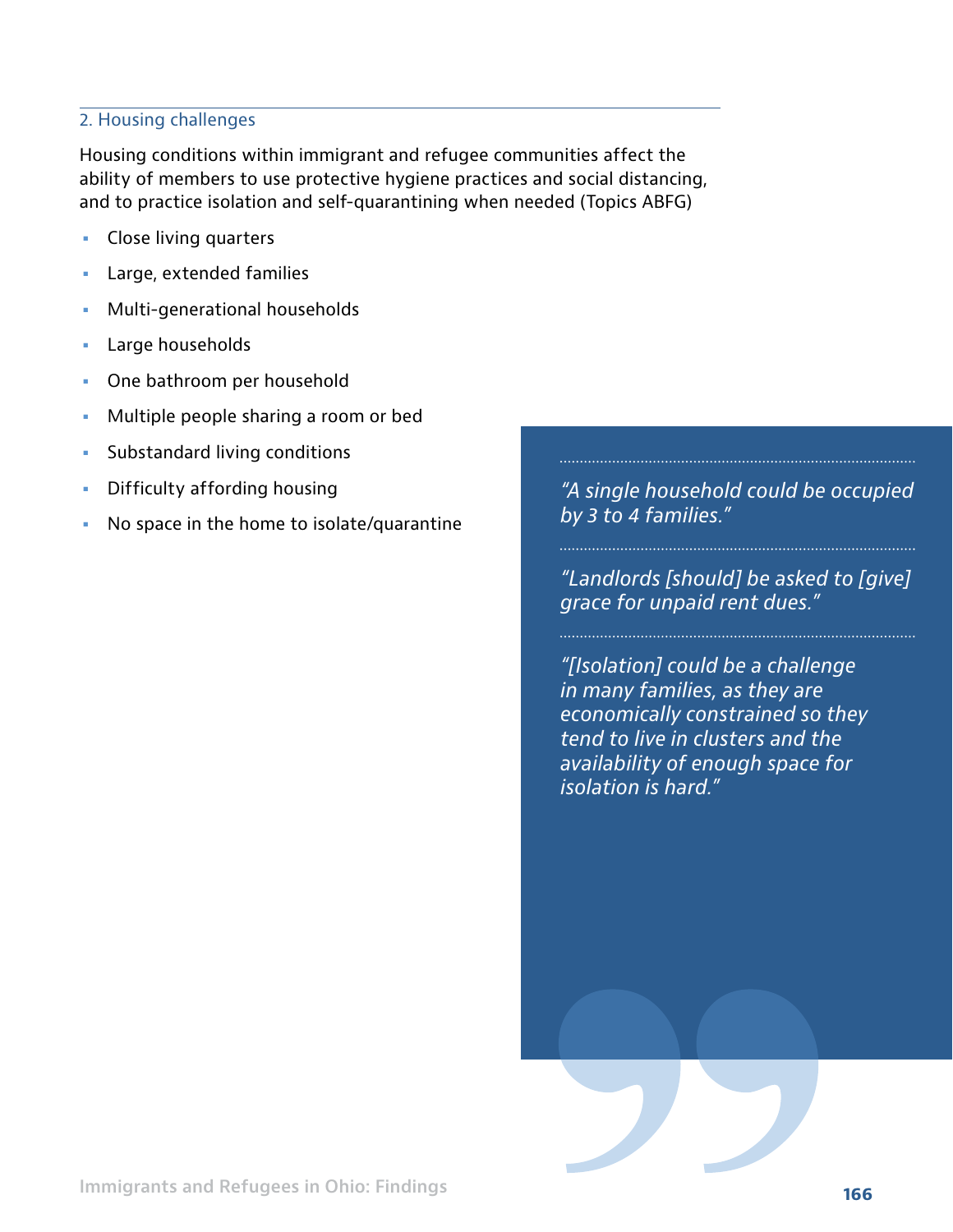#### 3. Lack of access, availability, and cost

Lack of access to needed resources stems from poverty, unaffordability of needed resources, and lack of available stock of needed resources. This barrier limits the ability of community members to use protective hygiene practices, utilize PPE and COVID-19 testing, participate in contact tracing, practice isolation and selfquarantining when necessary, and access healthcare (Topics ACDEFGH).

- **•** Lack of access to disinfecting and hygiene products
- **•** Lack of access to PPE
	- **•** Expensive
	- **•** Hard to locate
	- **•** Limited even among workers with specific PPE needs – healthcare workers and care providers
	- **•** Hard to get elastic to make masks
- **•** Lack of access to clean water
- **•** Lack of healthcare, both in general and specific to COVID-19
	- **•** Lack of health insurance
	- **•** No available primary care providers

*"You can't find PPE at the store and it's not cheap. [Members of] my population cannot afford it if it is available."* 

*"I think that the health centers need to do a lot to provide better services to refugee & immigrant communities. Many [members of these communities] frequently express feeling unheard by providers and disrespected by phone and reception staff. Their interpretation services are unreliable so patients get rescheduled often but aren't informed that they've been rescheduled, so they waste time and resources getting to a clinic when they don't have an appointment, etc."*

*"Families do not have insurance - so they can't get to doctor to get [an] order for a [COVID] test."*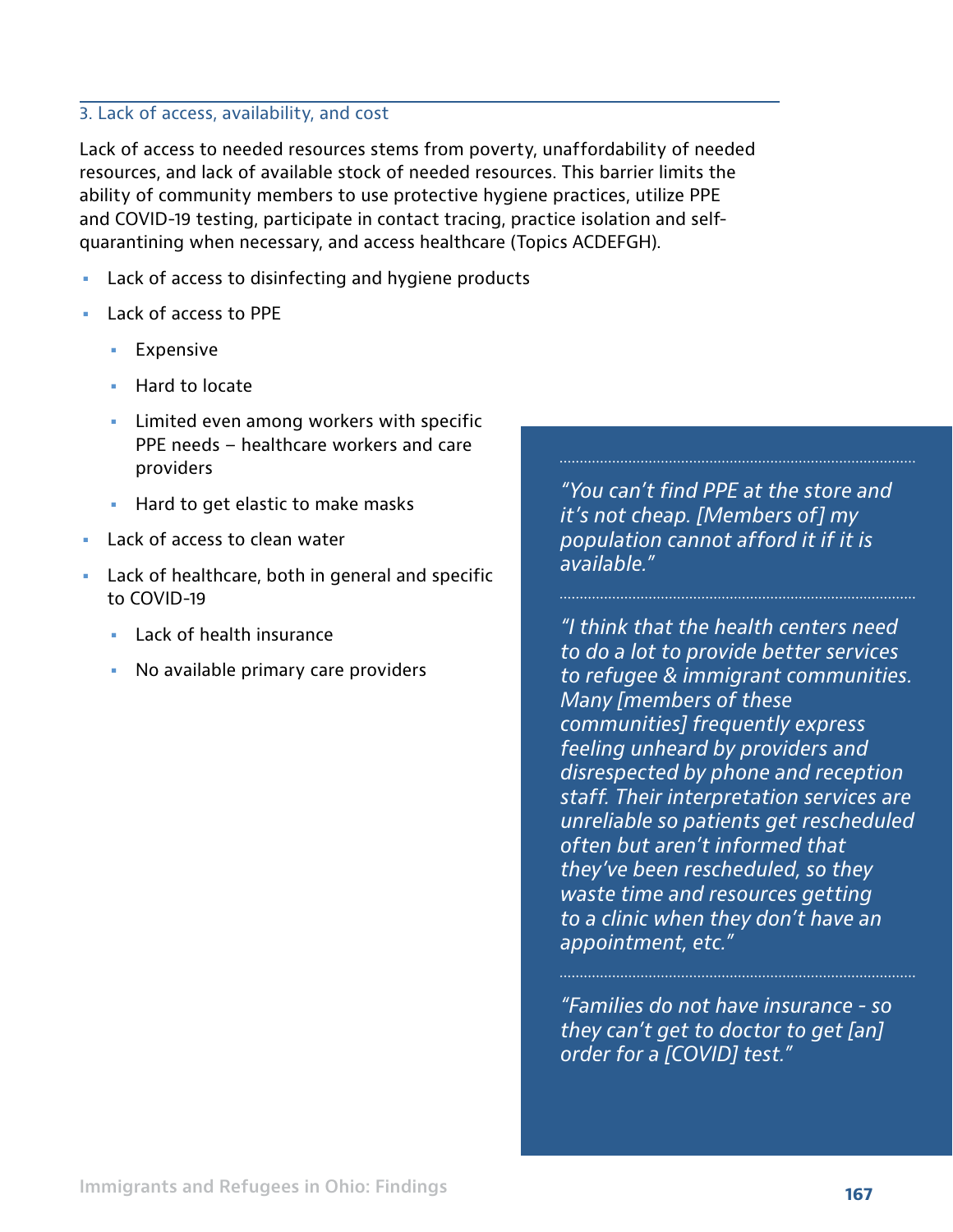- **•** Lack of access to testing
	- **•** Most testing is available only through major health providers, to whom immigrants and refugees don't have access
	- **•** There is a lack of testing in many other healthcare centers within minority communities
- **•** Lack of access to phones, cell service, digital communication devices and platforms
- **•** General financial need
	- **•** Inability to pay rent
	- **•** Inability to buy resources like PPE
	- **•** Inability to stay home from work
	- **•** Inability to cover basic needs
- **•** Immigration status is a barrier to accessing public funds and benefits
	- **•** Ineligible for unemployment
	- **•** Lack of ID impedes ability to get tested

*"Immigrants are going to Emergency Rooms seeking testing because they don't know what else to do."* 

*"Many individuals in these populations are unable to receive public benefits or… stimulus checks and are struggling for money – their main concern is maintaining food and rent and not 'safe practices'."*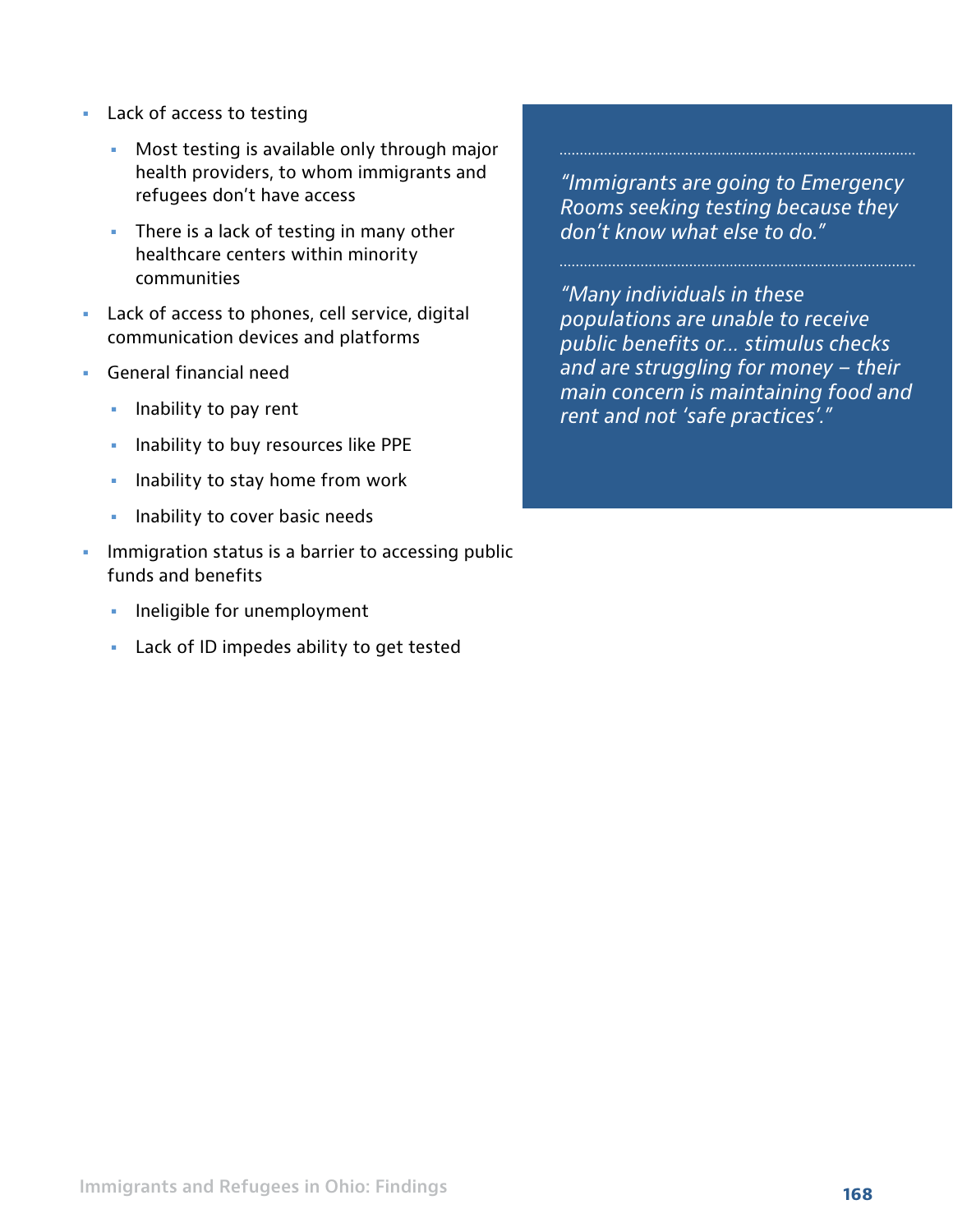#### 4. Work-related challenges

The necessity of going to work and keeping one's job, and lack of protections at work, limit the ability of immigrants and refugees to practice protective hygiene, social

distancing, participate in contact tracing, or practice isolation or self-quarantining when necessary (Topics ABEFG).

- **•** Over-representation of immigrants & refugees as low-wage, frontline essential workers
- **•** Many are the primary source of income for the household and cannot afford to stay home or quit work
- **•** No alternative sources of income exist; immigrants and refugees often work multiple essential jobs
- **•** Importance of doing what you are told to keep your job
- **•** Inability to socially distance in caregiving jobs
- **•** No control over employer-implemented guidelines, and to what extent employers are taking precautionary measures and protecting employees from COVID-19
- **•** Inability of immigrants and refugees to qualify for stimulus money and unemployment benefits, and fear of losing the ability to adjust immigration status under the public charge rule if any benefits are used

*"Many [immigrants and refugees] work in essential and low-level jobs (e.g.: groceries, nursing homes, home health aides, etc.) and it is hard for them to stay home."* 

*"A number of [community] members work in nursing homes, home health, or essential services distribution centers. Some have indicated that protective [equipment] is not available in a consistent basis or [of] good quality."*

*"If the primary source of income is from the person that needs to isolate, that family member will not rest if they know their family does not have the means to survive with them not working."*

*"[Individuals] hesitate to take time away from work due to huge family income needs domestically and [in their countries] of origin."* 

*"Many [are] undocumented and work in manual labor jobs, such as construction sites, meat packing, and processing industries [that] have a history of worker violations."*

*"Undocumented individuals [are] out of jobs or underemployed and have no access to government supplemental funds."*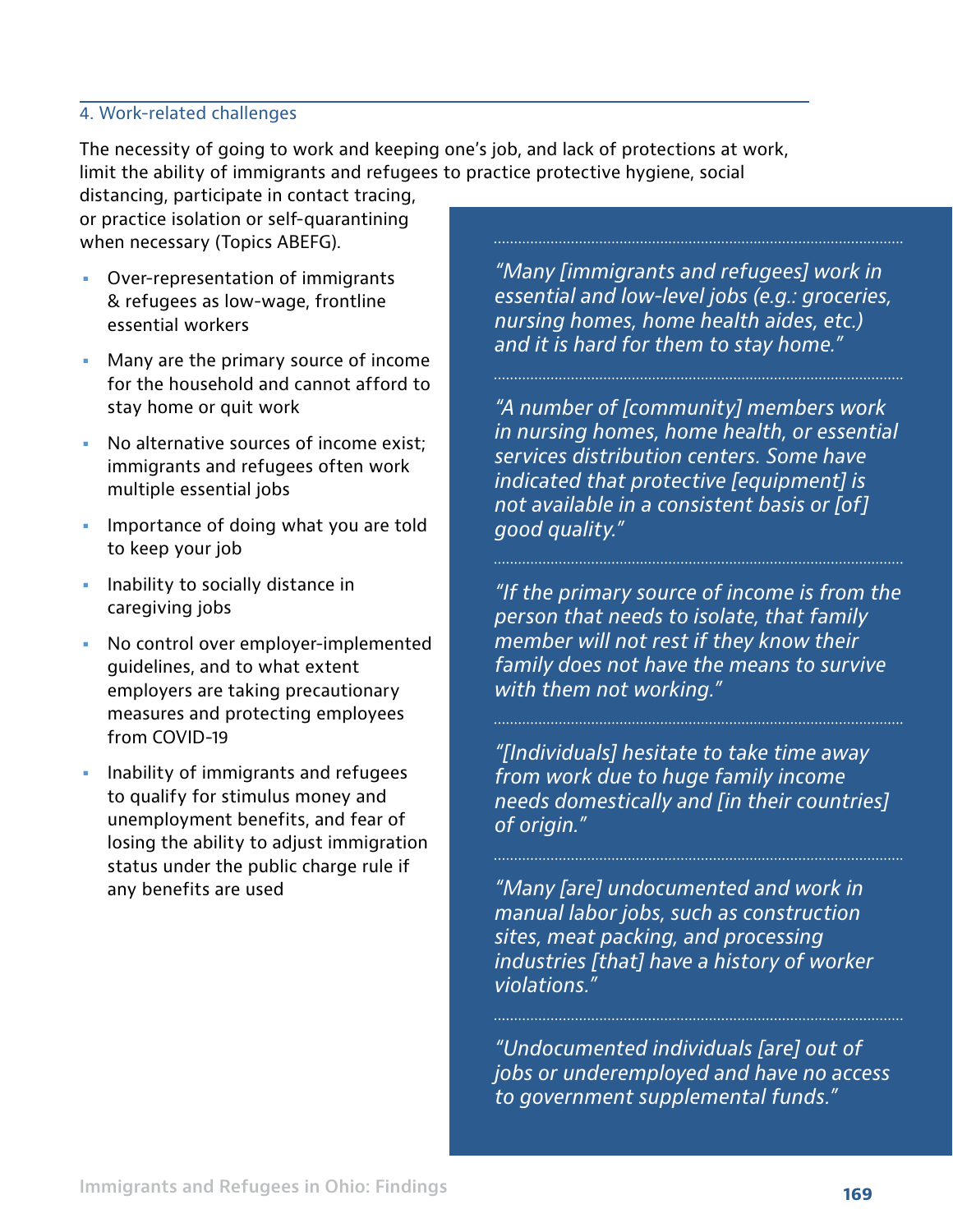#### 5. Insufficient and inappropriate education

This barrier encompasses lack of education about issues related to COVID-19 and selfprotection, as well as a lack of culturally-appropriate educational materials. These problems limit the ability of immigrants and refugees to use all the public health strategies that can mitigate the impact of COVID-19: hygiene, social distancing, PPE, testing, contact tracing, isolation, self-quarantining, and healthcare access (Topics ABCDEFGH)

- **•** Awareness of the severity and significance of COVID-19 is lacking
	- **•** Refugees who have survived other communicable diseases may feel COVID-19 is unlikely to be a significant threat
- **•** Understanding of specific protective measures is lacking:
	- **•** How to disinfect properly
	- **•** Why good hygiene practices are important, what they involve
	- **•** Why social distancing is important
	- **•** How to wear a mask properly, use PPE, keep PPE clean
	- **•** Why PPE is important
	- **•** Where to get tested
	- **•** How to isolate properly within the household
	- **•** The importance of contact tracing, even when self-quarantining
	- **•** The danger of asymptomatic people
	- **•** How to contact providers
	- **•** How to use telehealth
	- **•** Part of the problem is inconsistent policies and messaging from public leaders

*"[Some] members of the community have lived years in confined refugee camps and have faced [many] communicable diseases and survived and they [feel] that they have the immunity in them…"*

*"Many refugees spent decades in camps and aren't familiar with [or] accustomed to hygiene practices."*

*"[Some] individuals in self-quarantine are still getting out and doing their regular chores, thinking that putting [on a] mask is enough, so… intensive educational and awareness is… very important."* 

*"Policies are not clear to most of this community since they are hearing it from second and third[-hand] sources. This creates disconnect and lack of understanding of Governor's orders, recommendations, benefits and support, etc."*

- **•** Culturally-aware and culturally-cognizant education about social distancing is lacking
- **•** Educational materials assume too high a level of literacy and education
- **•** Information about health and prevention is generally lacking
- **•** Misinformation spreads because accurate information is inaccessible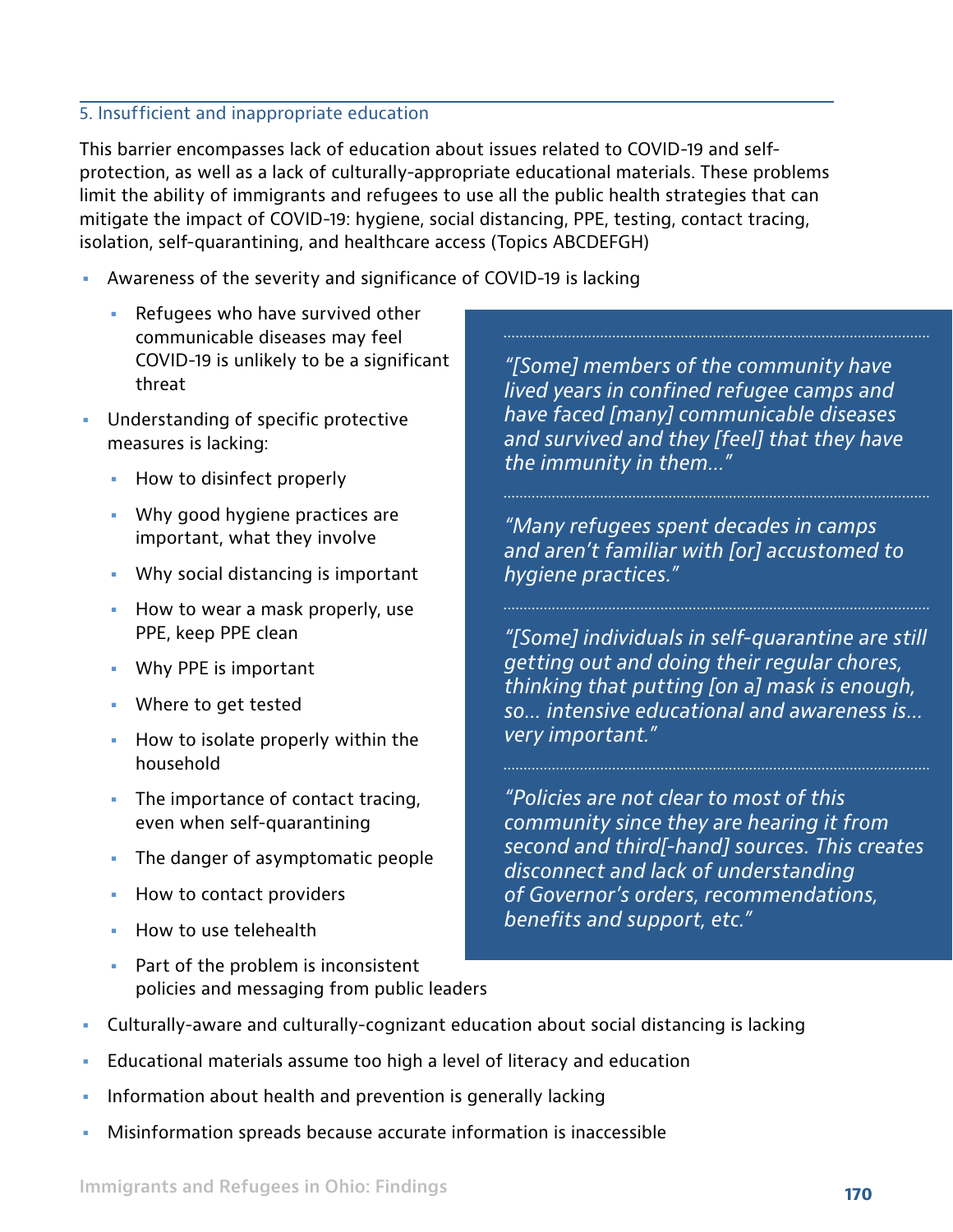#### 6. Lack of personal transportation

This barrier limits the ability of members of these communities to practice social distancing, use PPE, get testing, and access healthcare (Topics BCDH).

- **•** There is no accessible COVID-safe transportation
- **•** Drive-through testing isn't usable without a car

*"Refugees and immigrants carpool for everything due to lack to transportation resources."*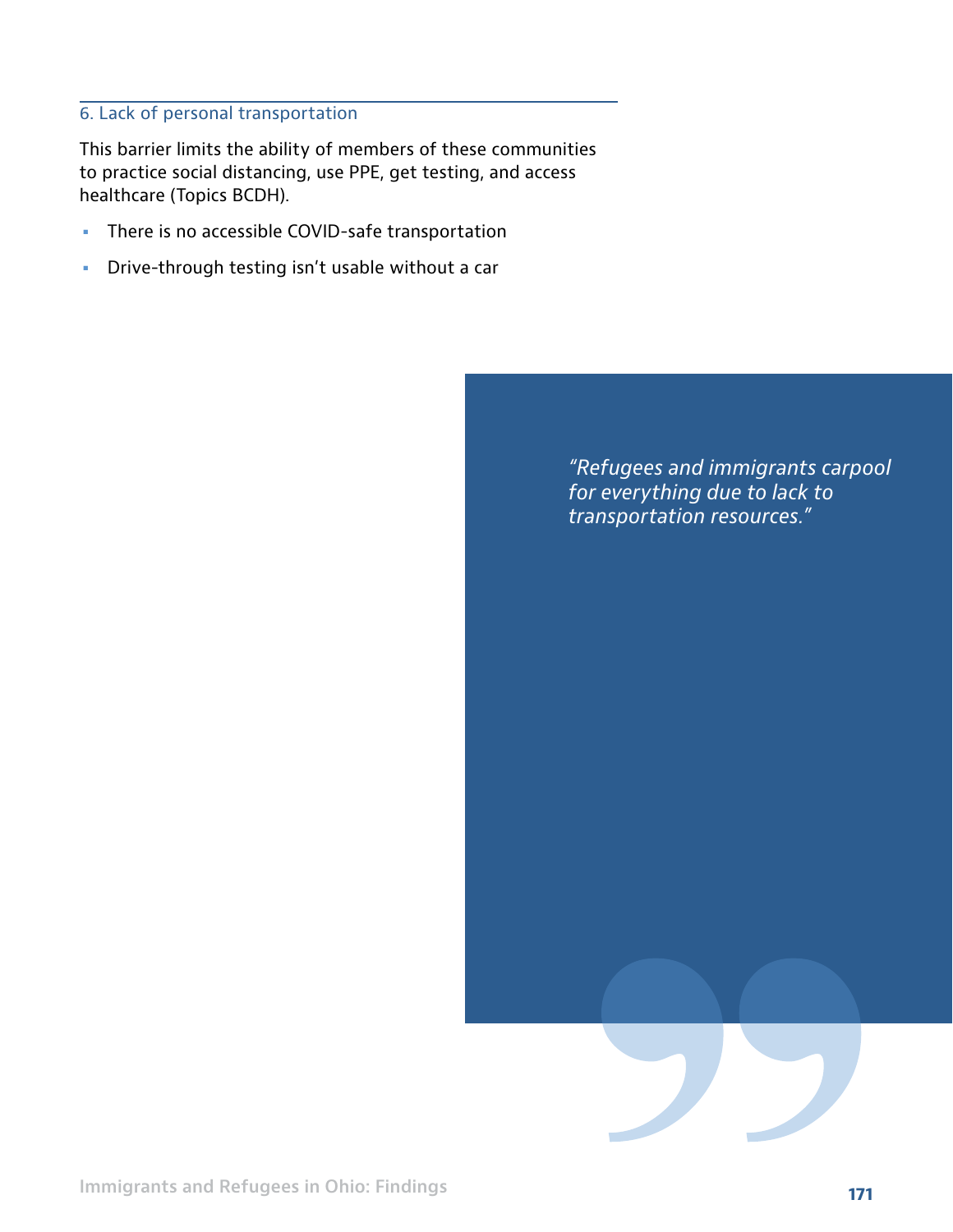#### 7. Stigma, fear, and mental health challenges

Mental health concerns, as well as stigma and fear, are triggered by COVID-19. This impedes the ability of community members to practice protective hygiene or social distancing, use COVID-19 testing or contact tracing, isolate when needed, and access healthcare (Topics ABDEFH).

- **•** Many have a history of trauma
	- **•** Fear of isolation
	- **•** Fear of dying alone
- **•** Significant unmet mental health needs exist in these populations
- **•** Mask-wearing can trigger trauma
- **•** Some are afraid to leave the home
- **•** Social distancing is challenging for mental health, particularly for refugees
- **•** Some fear getting in trouble for not social distancing
- **•** Some fear contamination
- **•** There is fear and stigma around testing, COVID-19
- **•** There is a stigma surrounding mental health services
- **•** Many COVID-19 survivors may face traumatic stress in the aftermath of local outbreaks

*"With this population, you need to understand their own experiences in a 'crisis' supersede what the CDC is asking them to do. They have experienced real trauma and this doesn't appear to be a war or threat to them. It is invisible. No blockades, no gunfire, no electricity turning off. It seems made up of American panic."* 

*"Refugee trauma may make it more difficult to isolate from the few family/ community you have contact with."* 

*"[Individuals] fear that going to a hospital for a test might cause one to contract the disease."*

**172 Immigrants and Refugees in Ohio: Findings**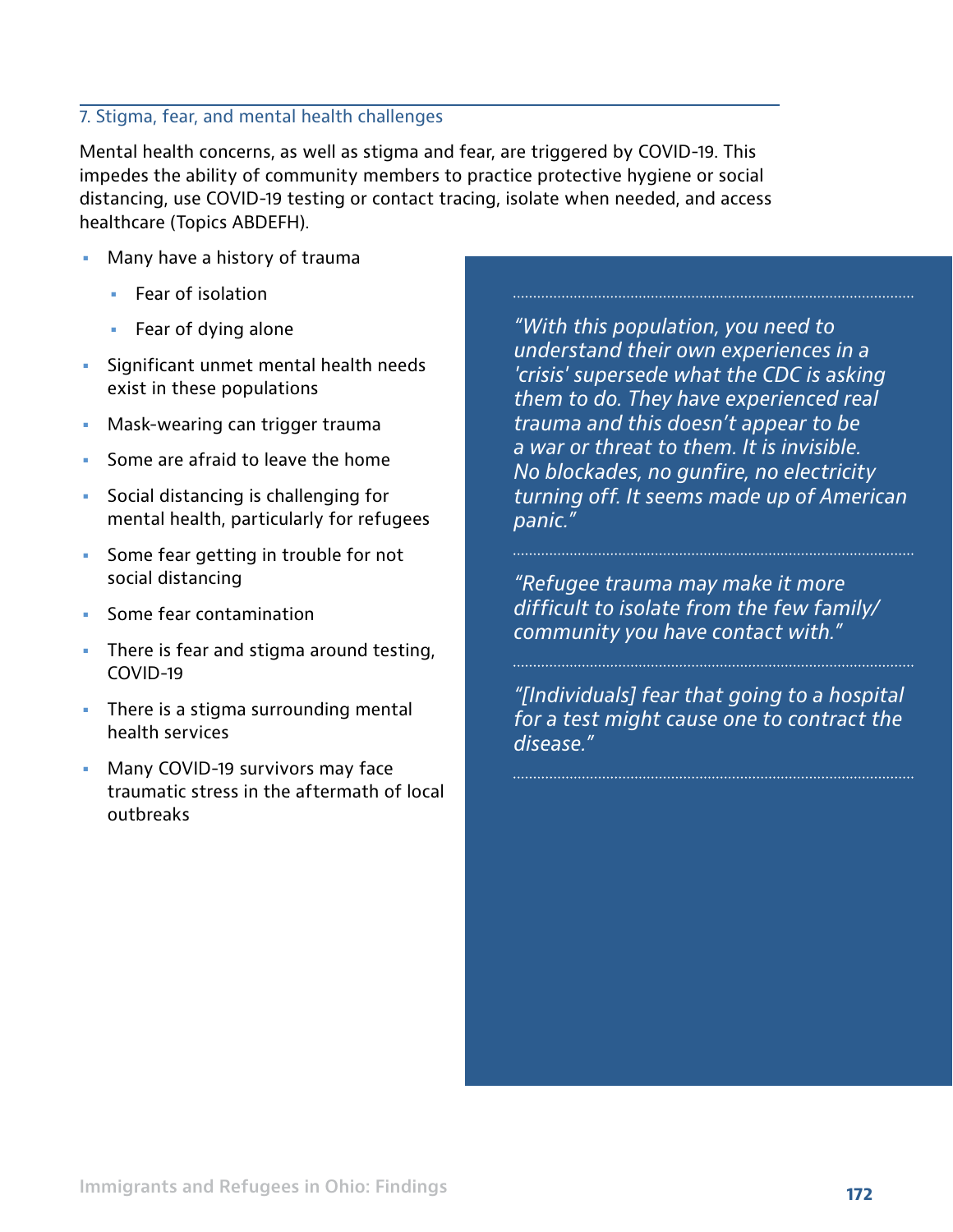#### 8. Mistrust of government and healthcare systems

This barrier impedes use of COVID-19 protective advice in general, use of testing and healthcare, use of contact tracing and isolation (Topics ADEFH).

- **•** Mistrust of the healthcare system given its history with Black people
- **•** Miscommunication/misinformation about testing from/about healthcare providers and facilities
- **•** Mistrust of modern medicine
- **•** Fear of infection at healthcare facilities
- **•** Lack of racial and ethnic diversity among healthcare providers
- **•** Limited information sharing due to a mistrust of government authorities
- **•** Concerns about immigration status
	- **•** Fear of exposure to law enforcement or ICE/immigration authorities through testing or contact tracing, or reporting concerns or symptoms
	- **•** Fear of getting other families in trouble

*"[There is] some distrust of the healthcare system because of the medical establishment's history of mistreating African Americans."* 

*"A well-educated family that has no language issue could [not] access their mother for over a month after she was admitted to one of the hospitals; they were not consulted about her treatment and at some point they were told she was dead. However, when they came to the hospital they were told it was a mistake and she was alive."*

*"[Some are] afraid to report due to fear of ICE."*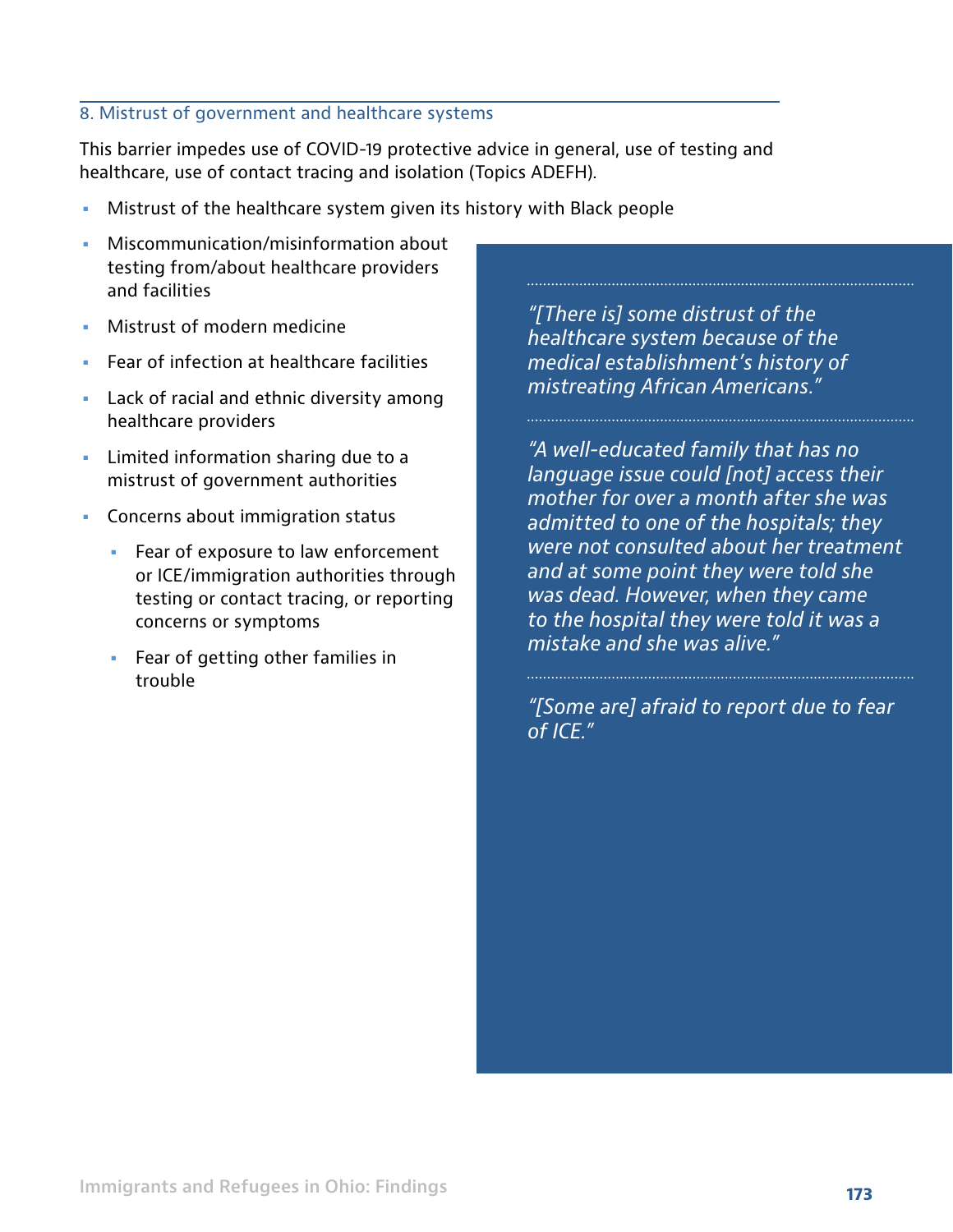#### 9. Cultural and religious norms and practices

Cultural and religious norms and practices important to immigrant and refugee communities also constitute barriers to protective strategies including hygiene, social distancing, PPE, contact tracing, isolation, self-quarantining, and healthcare (Topics ABCEFGH).

- **•** Cultural norms and religious practices that require gathering and proximity
	- **•** Physical touch to greet, human touch as a cultural value
	- **•** Cultural norms of gatherings
	- **•** Physical proximity norms
		- **•** Within the family
		- **•** At ethnic stores
	- **•** Social norms of members of the same sex gathering
	- **•** Mourning and visiting the sick
	- **•** Prayer times and requirements
- **•** Cultural norms of family proximity to each other within the household
- **•** Lack of culturally accommodating healthcare providers
- **•** Challenges of making PPE compatible with traditional cultural/religious garb
- **•** Social and cultural barriers preventing men from wearing PPE
	- **•** Gender barriers
	- **•** Men may not answer to women
- **•** Women may be expected to continue culturally gender defined role i.e., 'duties'
- **•** Lack of availability for contact tracing phone calls due to spiritual practices
- **•** Fear of testing
	- **•** Being ostracized by family, community shaming
	- **•** Fear of isolation

*"How [can] communities that are communal rather than individualistic [be] expected to social isolate? How do they feel connected while social isolating?"*

*"Have [testing] hours available for a wide range [of times]. Muslims pray several times a day."*

*"This is a serious issue. Families will not leave each other, only to go to the hospital."*

*"Family roles [may be a barrier] – in several cultures, women are expected to continue with their 'duties'."*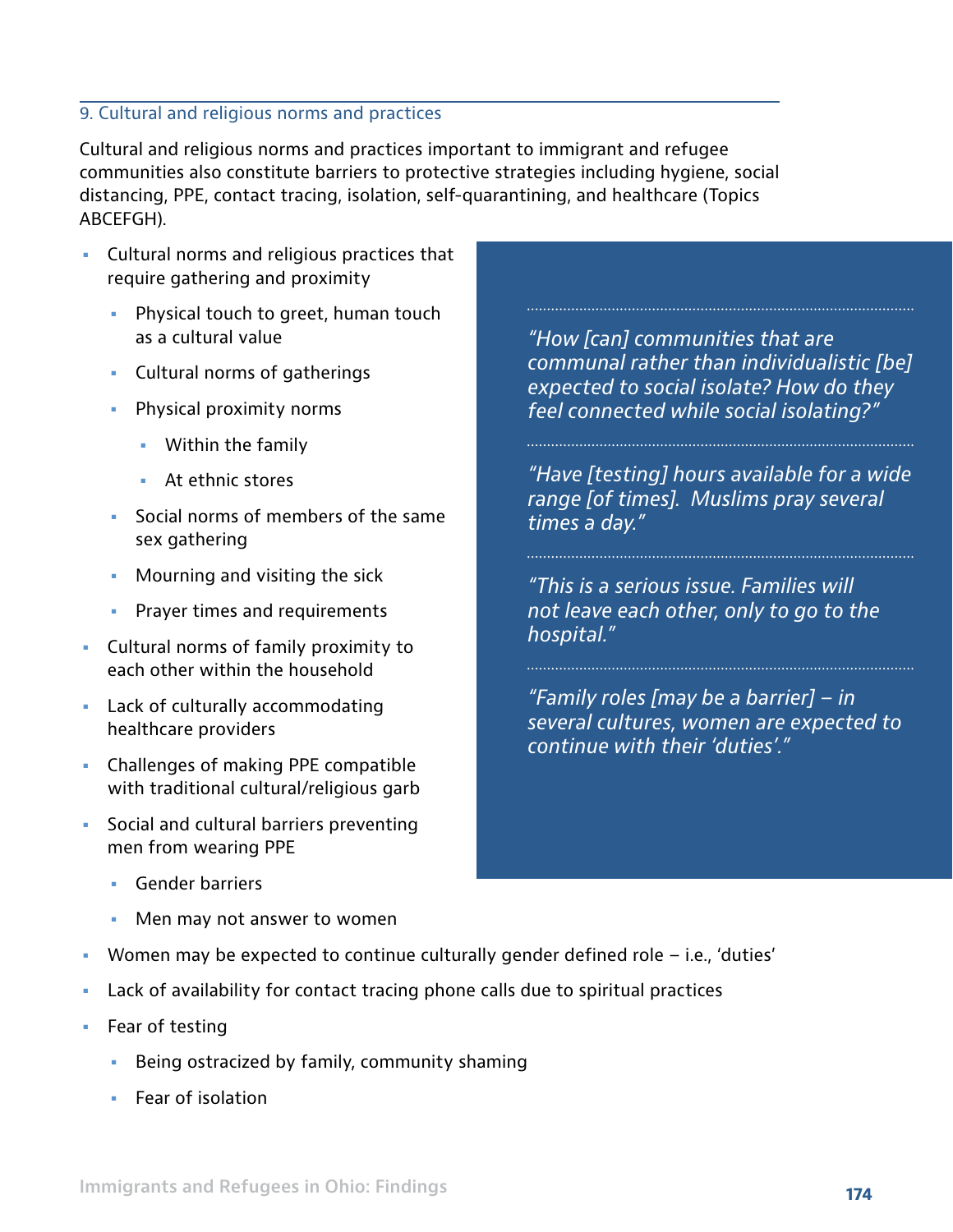#### Other Barriers

These additional barriers represent separate issues reported by multiple respondents, but not as frequently as the 9 key barriers described above.

- **•** Topic B Social Distancing
	- **•** Caregiving responsibilities (particularly for children, but also for seniors) impede social distancing
- **•** Topics A & C Hygiene & PPE
	- **•** Challenges of wearing masks
		- **•** Particularly for Black immigrants
		- **•** Among those with disabilities and in hot weather

*"People of color are perceived as 'dangerous' and 'untrustworthy' among other derogatory terms. Wearing a mask may be [a cause] of concern for personal safety."* 

*"[For some it is a problem to be] not able to see [a] person's mouth (i.e., lip read). [This] may be triggered by masks. [Individuals] may have significant mental and emotional disabilities that might [make it] challenging to follow [these rules]."*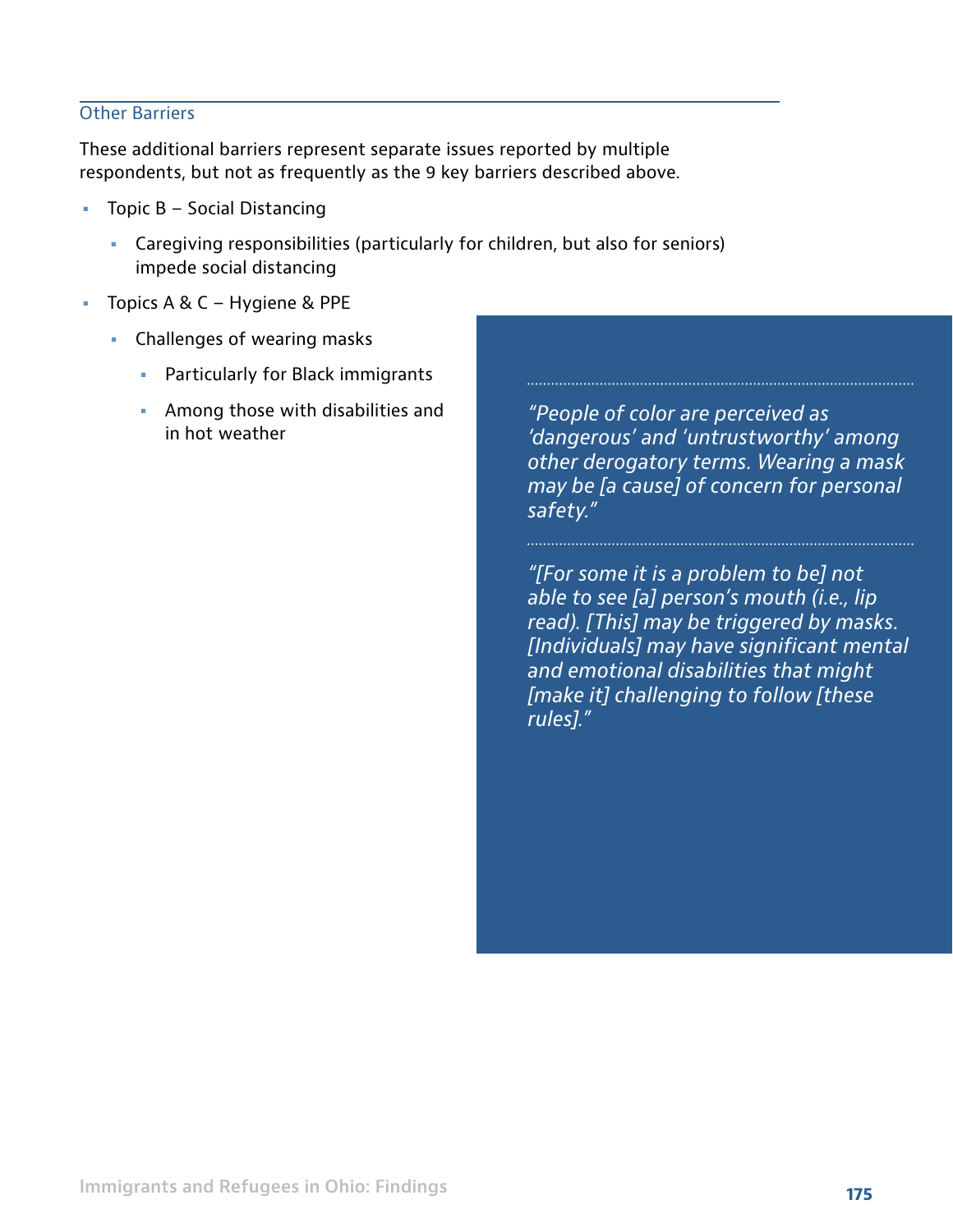#### **III. Key Ideas (Solutions) to Address Barriers and Minimize the Impact of COVID-19**

These categories represent the most common solutions suggested to help immigrant and refugee communities use public health strategies to minimize the impact of COVID-19. These key ideas were mentioned by multiple respondents (ranging from 5 to 15) and would facilitate communities' ability to use multiple public health strategies. A summary of each proposed solution is followed by bullets that list details and specifics commonly mentioned by respondents. Selected quotes exemplify the stories and ideas of *Needs Assessment* respondents.

#### 1. Provide multilingual information and support

This would improve the ability of immigrants and refugees to use all recommended measures to minimize the impact of COVID-19, including protective hygiene, social distancing, use of PPE, testing, contact tracing, isolation and self-quarantining when needed, and using healthcare (Topics ABCDEFGH).

- **•** Provide long-term English education
- **•** Promptly translate updates from the Governor's office
- **•** Create visual aids
- **•** Make quality face-to-face interpretation and translation more widely available

*"Translate materials – [in both] written and verbal [forms] – as many refugees are illiterate."* 

*"[For members of these communities, use] proper interpreter[s] who understand their cultural background. Someone who can relate to them and educate them properly."*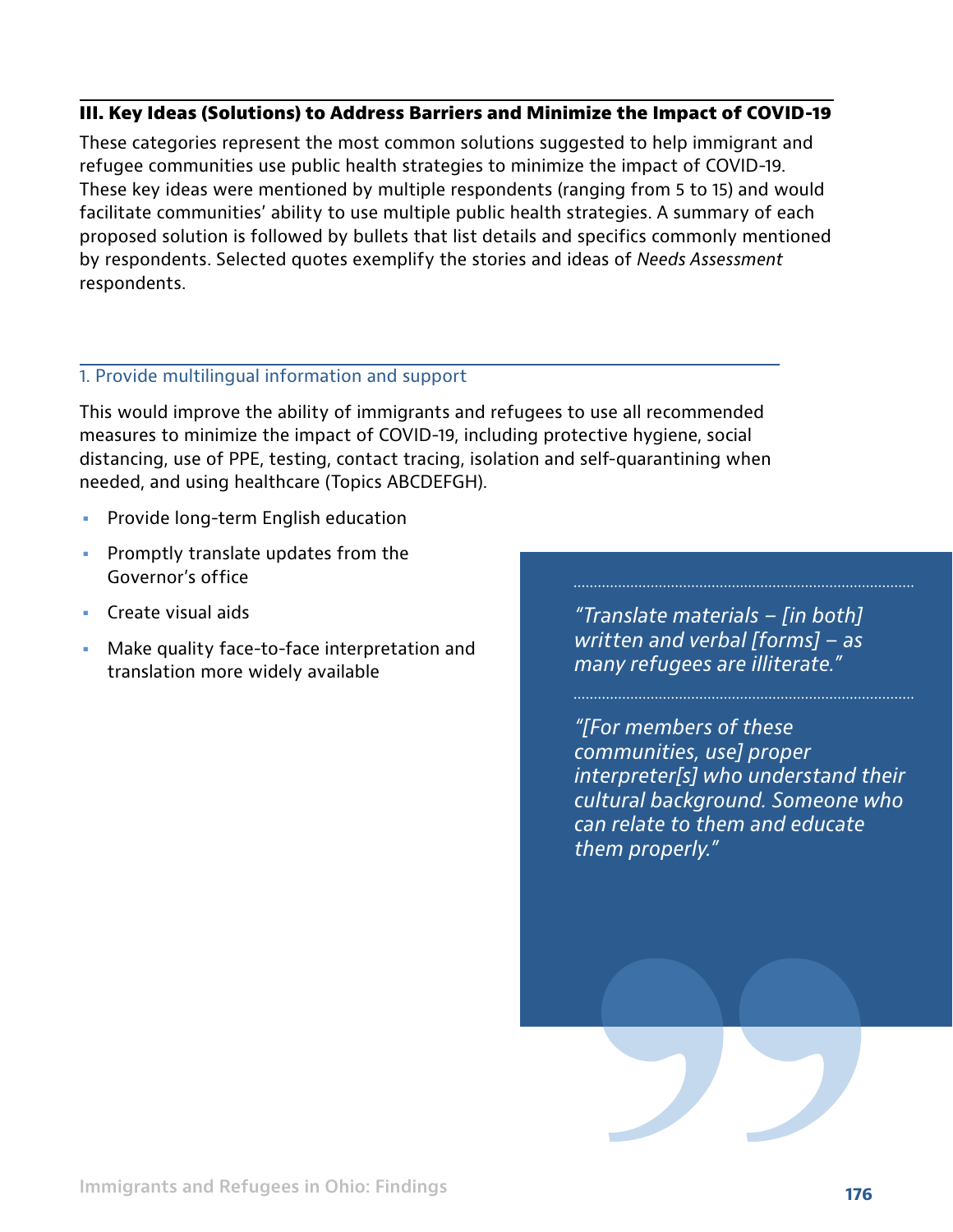- **•** Create educational materials in multiple native languages of our immigrant and refugee groups
	- **•** PSA (public service announcement) videos and commercials
	- **•** Social media content
	- **•** Mailed information
- **•** Create more multilingual testing sites, hire contact tracers who can work in languages other than English

*"Ensure that all service providers are providing multilingual access to information in various mediums (e.g.: written; audio-visual)."*

*"Provide workshops or webinar presentations, as well as distribution of information thru Spanish media outlets... Also distribute to organizations like LULAC, OCHLA, PACO, local churches, schools, public libraries, and community virtual festivals or current community 'safe' gathering events and essential worker worksites."*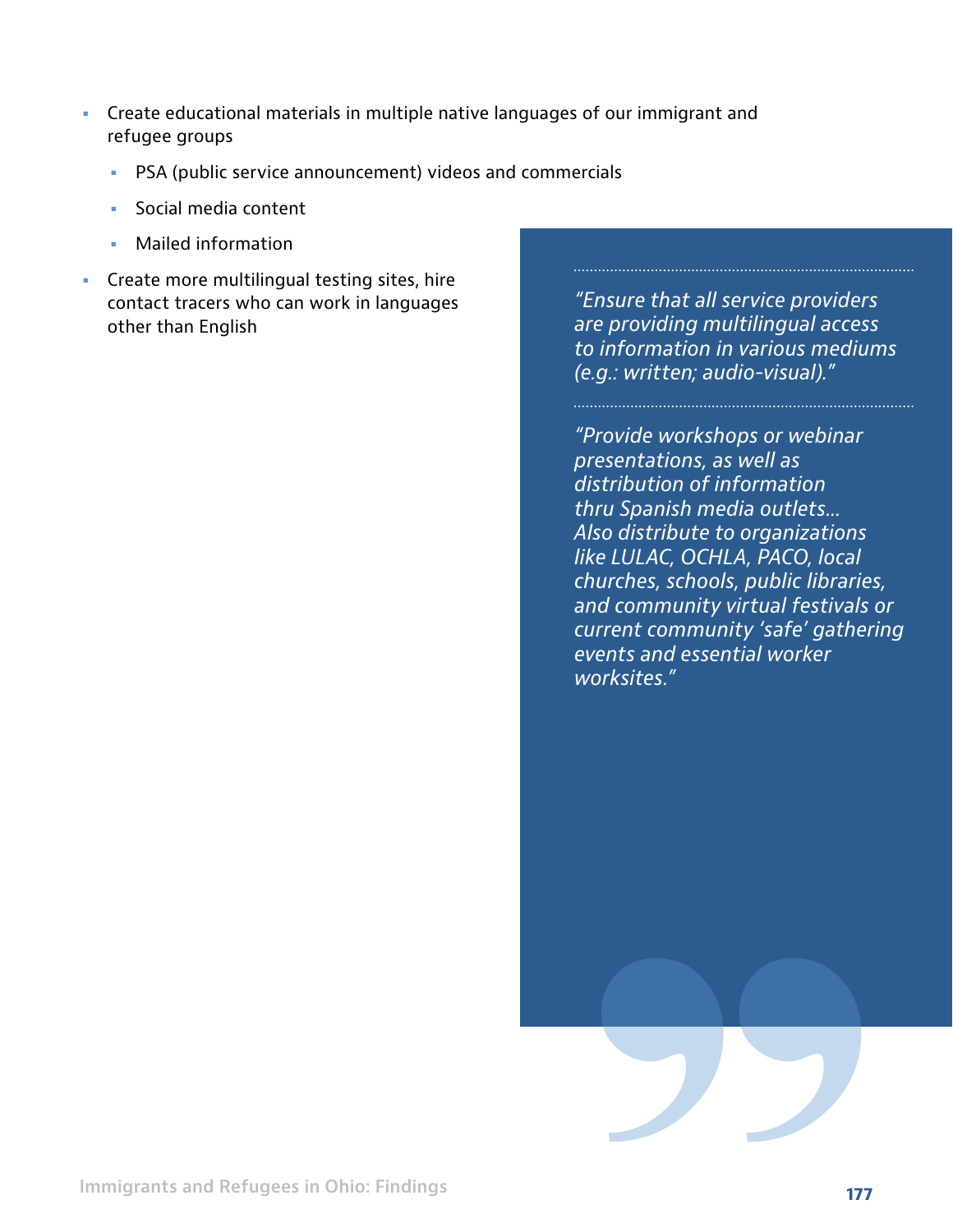#### 2. Create housing options

Housing support and options would help improve use of hygiene, social distancing, isolation, and self-quarantining (Topics ABFG).

- **•** Offer alternative housing for infected individuals who need to isolate or selfquarantine
	- **•** Empty apartment complexes, hotels
	- **•** Safe, stable housing
- **•** Create more feasible guidelines on isolation in close quarters
	- **•** Allow a family member to isolate with the infected individual
	- **•** Provide PPE/sanitation supplies for isolating household members

*"Create communal social isolation/ quarantine centers where people can be provided with basics like food if necessary. This is likely to work best in COVID-19 hotspots."*

*"Suggest ways to isolate sick members of [the] family within homes where multiple people live."*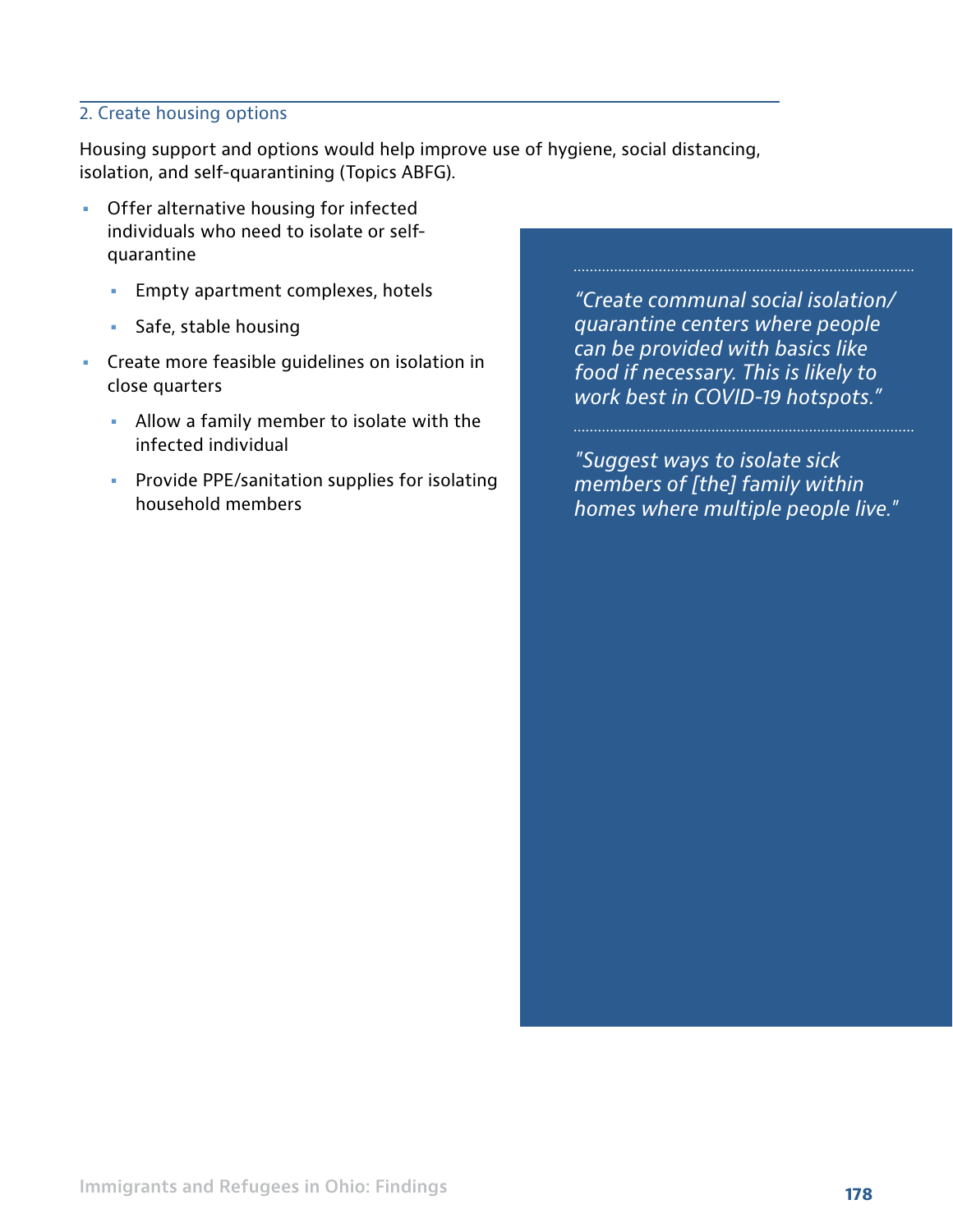#### 3. Create more, varied, culturally-appropriate educational materials

This approach will improve the ability of community members to practice protective hygiene and social distancing; use PPE, testing, and contact tracing; isolate when needed, and access healthcare (Topics ABCDEFH).

- **•** Culturally-cognizant education should be developed and continuously shared, about:
	- **•** Severity of COVID-19
	- **•** Basic hygiene
	- **•** Where to get resources
	- **•** How to care for sick family members safely
	- **•** Why PPE is important, how to obtain and use it
	- **•** Dispelling false information, misinformation
	- **•** Significance of testing
	- **•** Importance and methods for isolation, selfquarantining
	- **•** How accessing COVID-19 support will (not) affect immigration cases
	- **•** How to communicate with doctors
	- **•** Mental health and drug abuse issues
	- **•** Addressing stigma
- **•** Make sure education is culturally appropriate
	- **•** Be sensitive to contradictory teachings from religious leaders
- **•** Provide culturally responsive training for intake and healthcare personnel
- **•** Make sure interpreters and translators are culturally aware

*"[Offer] explanation of what [each protective] process is and why it is being done."* 

*"[Provide] education to the family as to why it is important to stay away from the infected person."* 

*"Allow…a family member to 'be in the room' with the client via Facetime, Skyping, etc."*

*"As much as possible, [hire] enough minority doctors and nurses to do the tests."*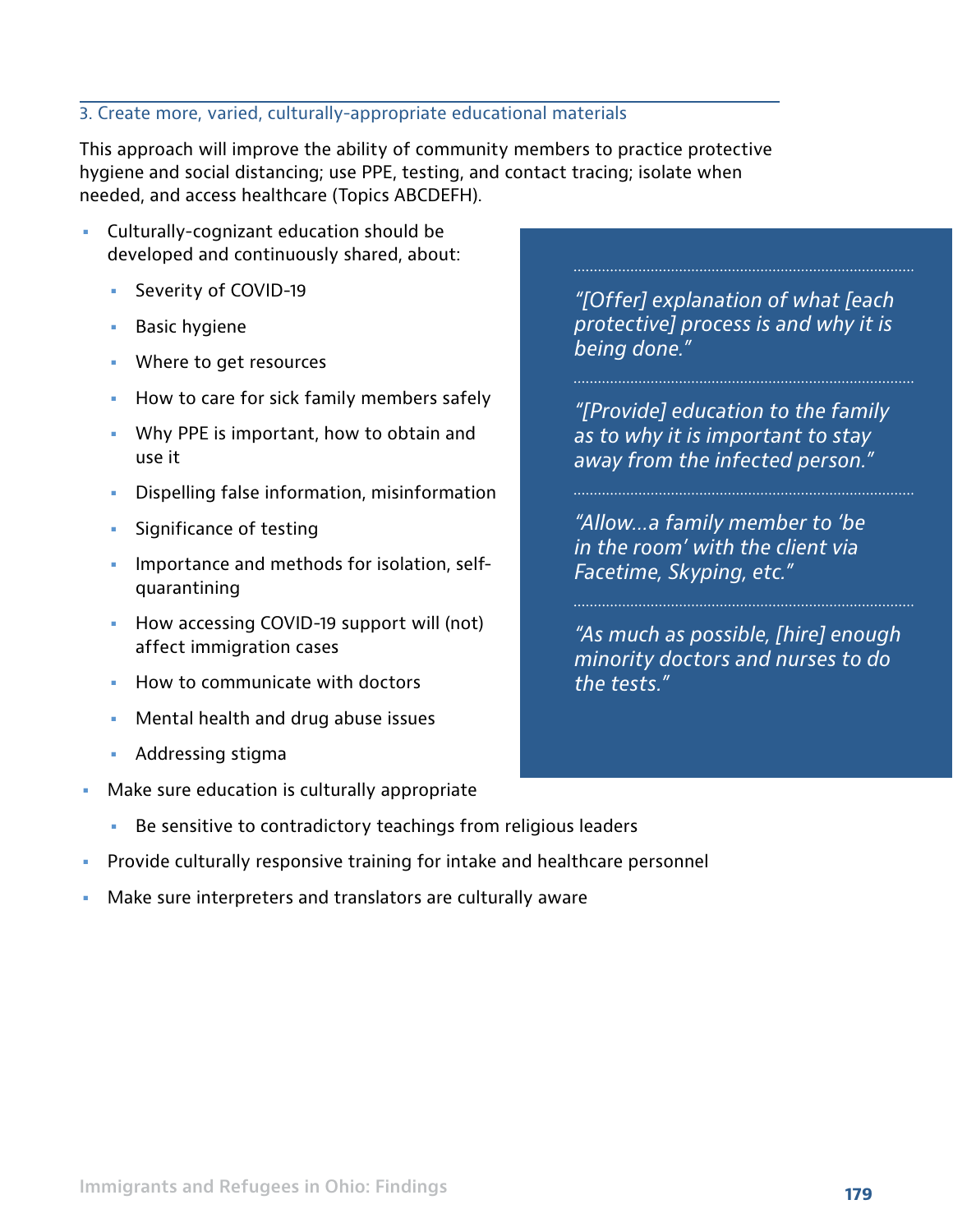#### 4. Actively involve community and religious groups

Local community leaders can help with distribution of information and supplies, and facilitate community access that will allow immigrants and refugees to make better use of all recommended public health strategies to minimize the impact of COVID-19.

These strategies include protective hygiene, social distancing, use of PPE, testing, contact tracing, isolation and self-quarantining when needed, and using healthcare (Topics ABCDEFGH).

- **•** Community organizations and religious organizations within and connected to immigrant and refugee communities should be utilized as key partners
- **•** Trusted individual community members who come from/look like the communities they serve – can provide critical linkages between communities, information, and resources. This can include:
	- **•** Community leaders
	- **•** Religious leaders
	- **•** Youth in the community
- **•** These individuals and organizations can:
	- **•** Disseminate information
	- **•** Disseminate supplies
	- **•** Contribute to decision-making
	- **•** Conduct outreach and education
	- **•** Model protective behaviors
	- **•** Help shape policy geared toward these communities
	- **•** Conduct testing and contact tracing
	- **•** Bring providers to the community
	- **•** Share stories from community members who have successfully used services

*"There should be a partnership with community organizations that already have a trusted relationship with community members."* 

*"[An] introduction from a respected community member reduces suspicion of the source of information."* 

*"Educate the community through some community ambassadors."*

*"Use churches and mosques as points of contact."*

*"Include younger residents as influencers capable of disseminating information."*

*"Trust is a major factor in getting information disseminated. My suggestion is a centralized approach to information from a trusted source."*

*"[Establish] distribution sites at local Hispanic/Latino and other immigrant groups' market places and businesses."*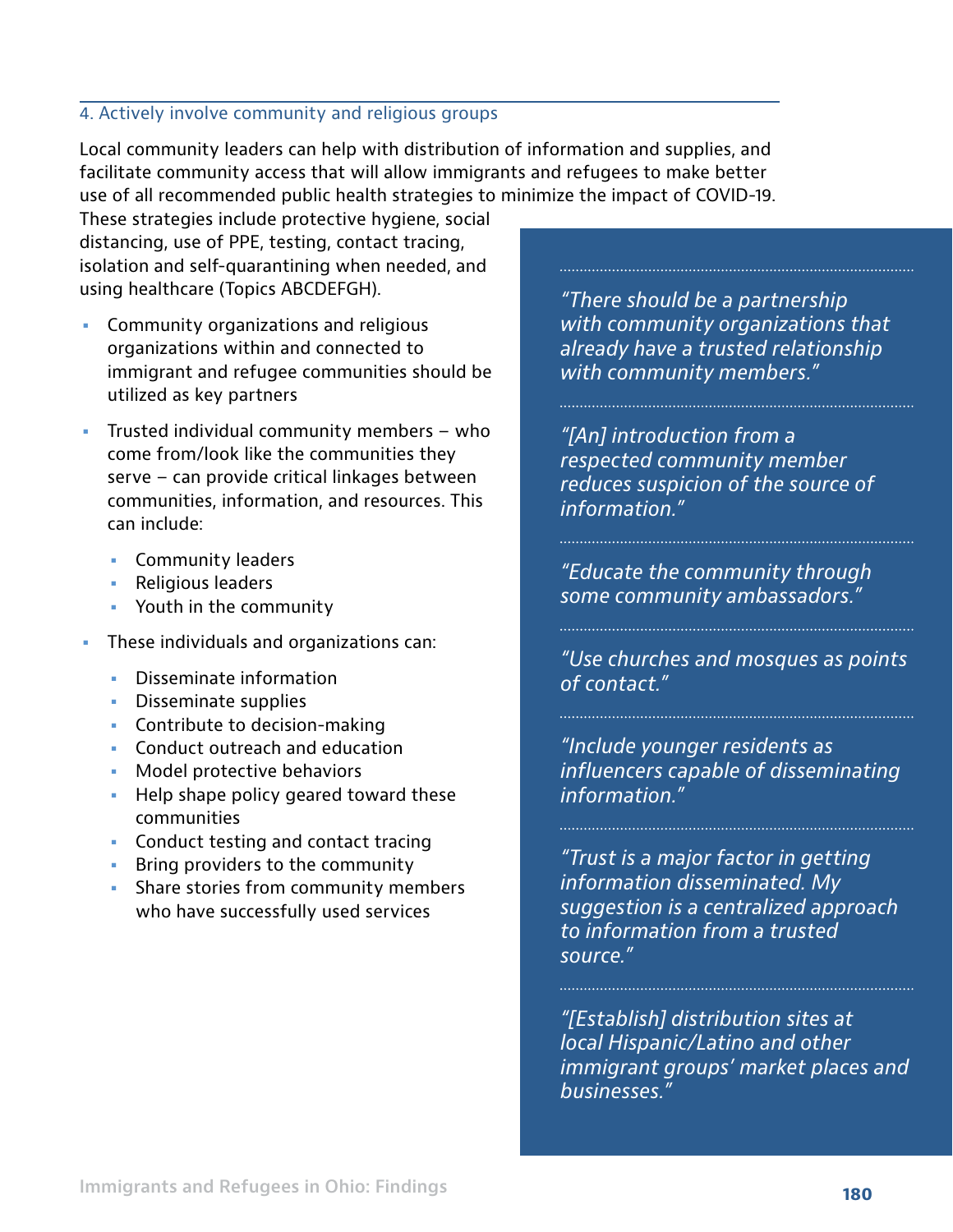#### 5. Provide supplies and resources directly

This solution involves direct provision of supplies, resources, and services within communities. This would help immigrant and refugee communities better utilize hygiene, social distancing, PPE, testing, isolation, self-quarantining, and healthcare (Topics ABCDFGH).

- **•** Use community sites to distribute cleaning and hygiene supplies, PPE
- **•** Increase accessibility of PPE through nonprofits, workplaces, schools, local stores, public health departments
- **•** Increase testing accessibility in neighborhood and community sites, using already-frequented organizations and facilities
	- **•** Increase daily testing window to accommodate religious needs
	- **•** Remove requirement for a physician's order to be tested
	- **•** Reduce testing cost or make it free
- **•** Provide direct financial support
	- **•** Improve accessibility of public assistance, unemployment, stimulus checks
	- **•** Cash assistance
- **•** Provide for basic needs
	- **•** Food
	- **•** Grace for unpaid rent
- **•** Provide access to phones, technology

*"People that cannot qualify for unemployment need local financial help from the city to be able to pay rent and bills."*

*"[Create] public policy to ensure [that] during COVID recovery and during pandemic closure all housing occupants have access to clean water and utilities to maintain a healthy living environment, as well as incarcerated populations and staff regardless of immigration status."*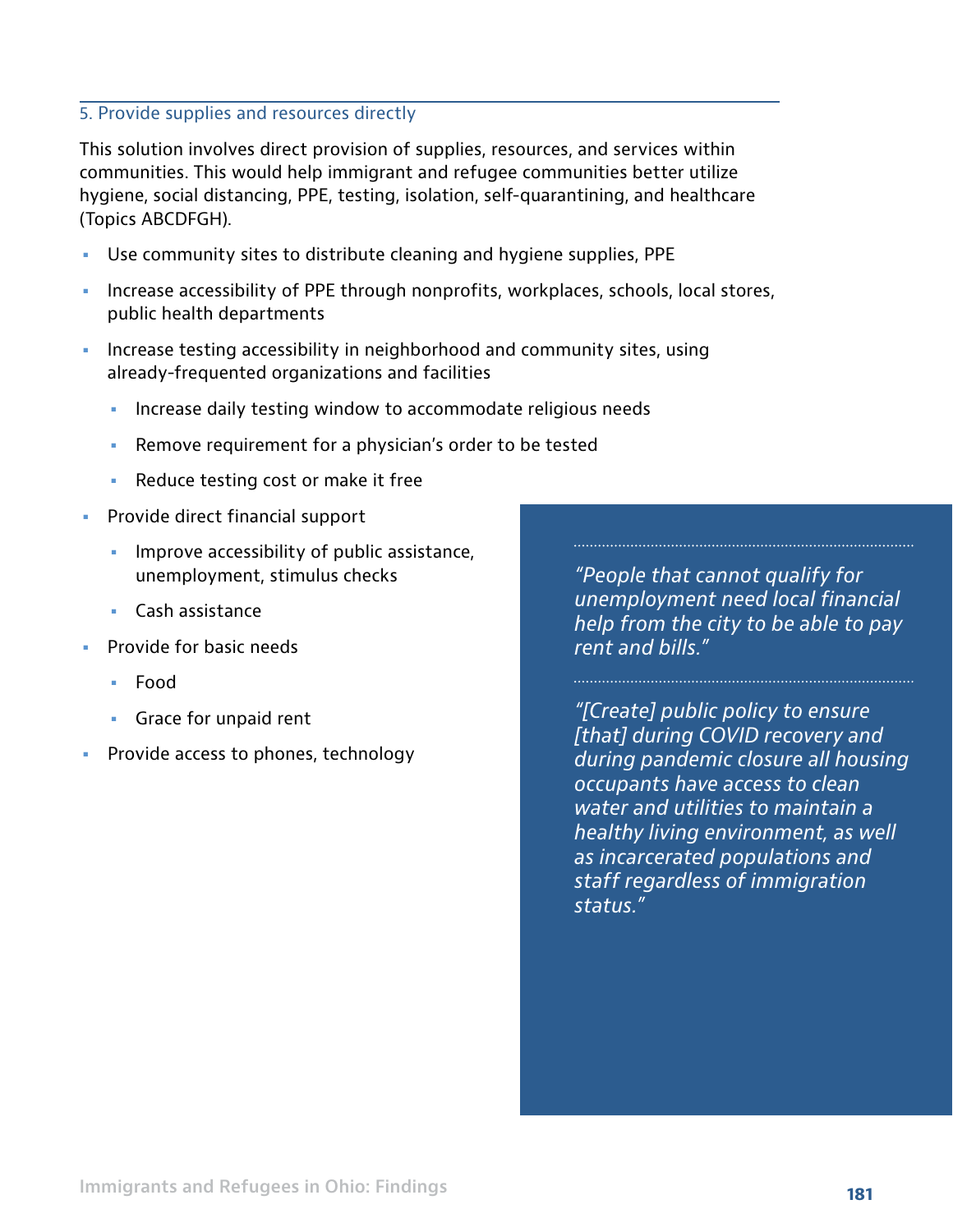#### 6. Improve access to healthcare and social services

This intervention would help improve use of hygiene, social distancing, testing, isolation, self-quarantining, and healthcare (Topics ABDFGH).

- **•** Fund community nonprofits and social services
- **•** Supply emotional and mental health support for those in isolation
- **•** Provide assistance for those who are sick
- **•** Provide alternative care for children and seniors
- **•** Conduct active outreach
- **•** Increase telehealth accessibility
- **•** Re-open in-person healthcare providers
- **•** Educate healthcare providers on how to provide services and outreach

*"[Provide individuals] with emotional support while in isolation."* 

*"[Members of this community] would normally go to the hospital, [but are] now just not going [for care] at all."* 

*"This population is very much used to this system. [E]specially those with under[lying] conditions feel comfortable seeing their providers in person. Therefore they feel [telehealth] is just a phone call and do not really take that as their real appointment."*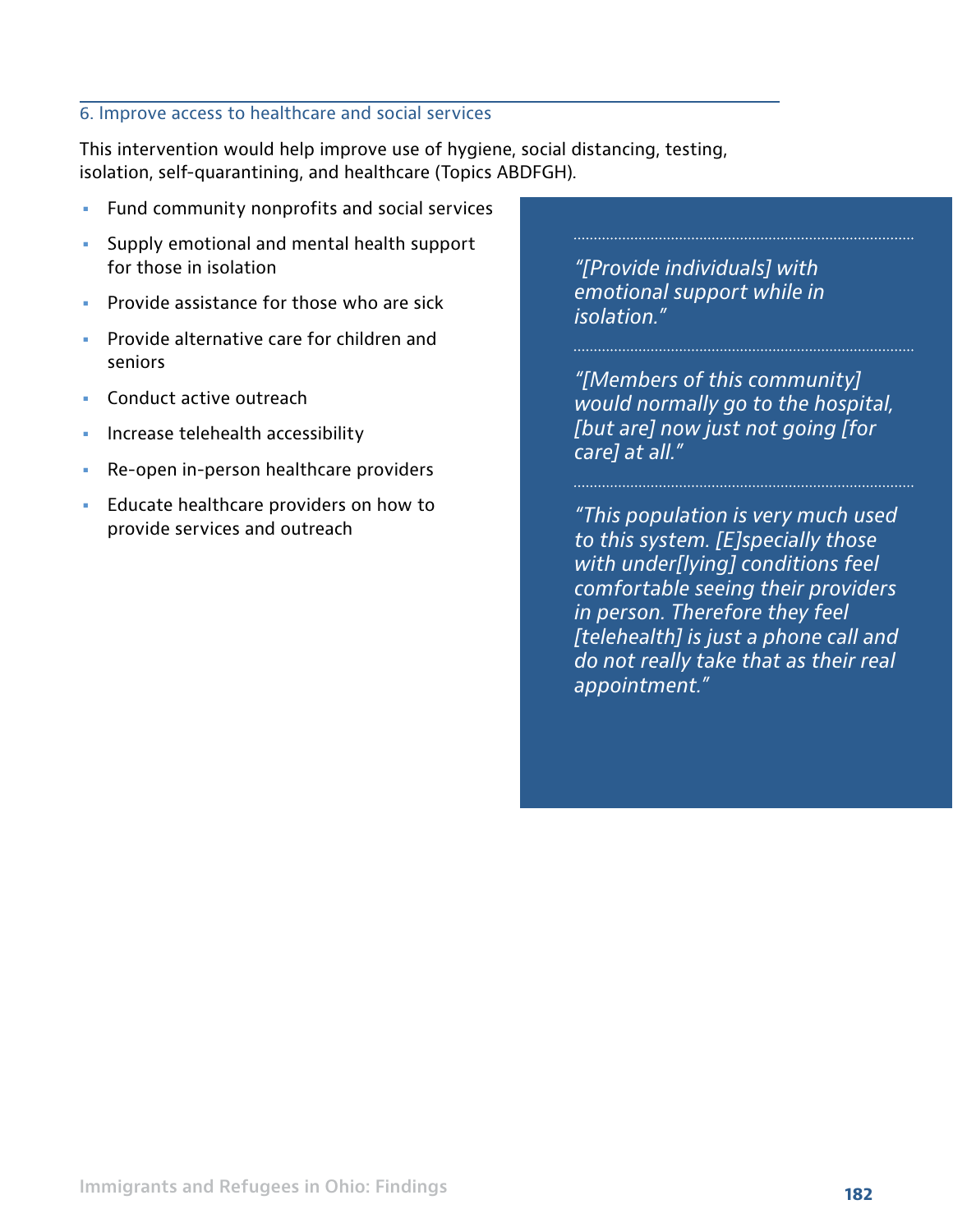#### Other Ideas

These additional ideas represent separate potential solutions reported by multiple respondents, but not as frequently as the 6 key ideas described above.

- **•** Topics D & H Testing & Healthcare Access
	- **•** Provide transportation
- **•** Topics A & B Hygiene & Social Distancing
	- **•** Pursue policies and initiatives to improve workers' rights and safety
- **•** Topic D & E Testing & Contact Tracing
	- **•** Reduce worries about law enforcement by emphasizing confidentiality and distance from police and ICE/immigration authorities
		- **•** Train law enforcement to reduce hostility
		- **•** Allow for testing without identification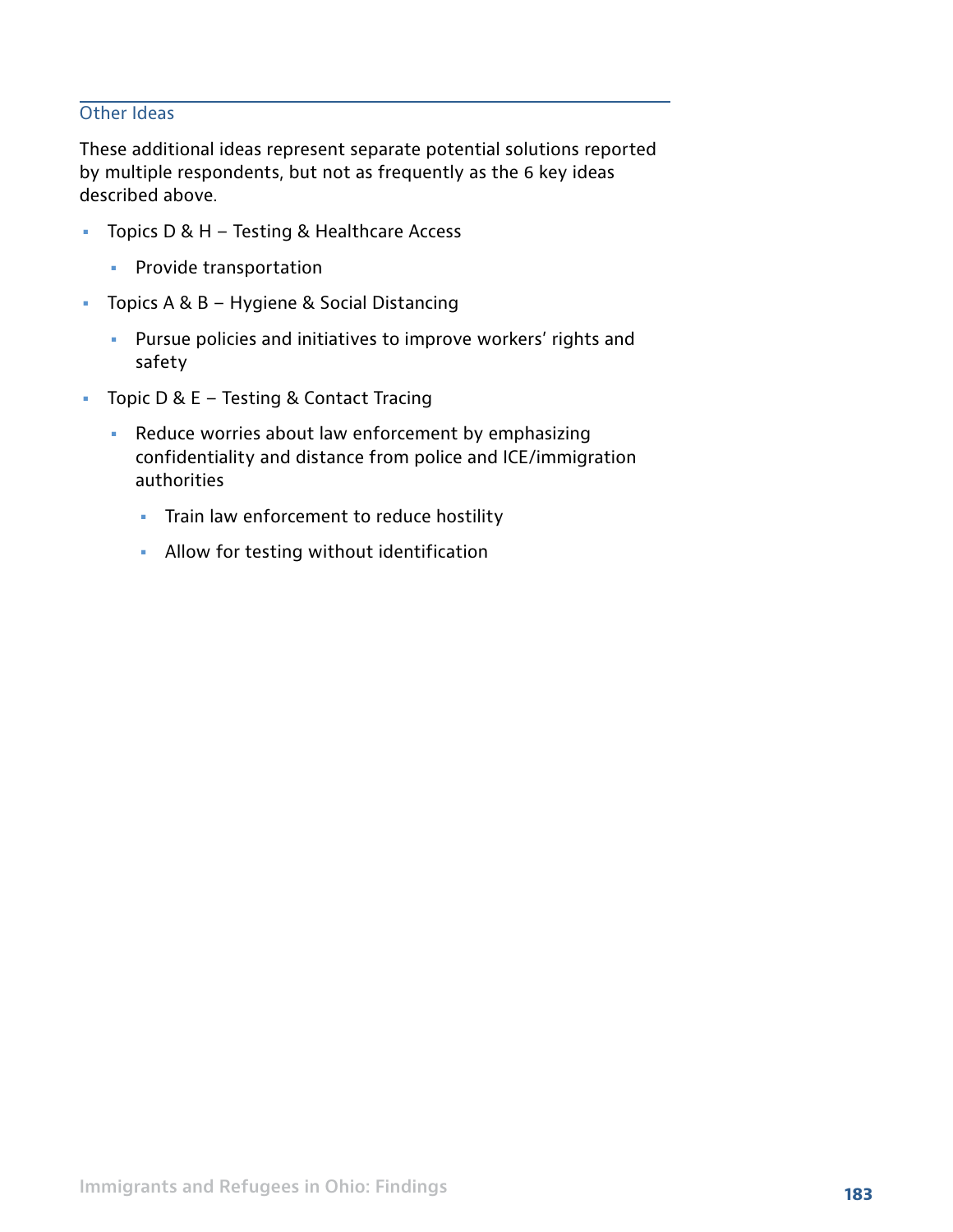#### **IV. Trusted Community Resources and Linkages**

Respondents identified a long list of varied and trusted community resources: healthcare organizations (including clinics and hospitals), churches, non-profit organizations, refugee organizations, and charities.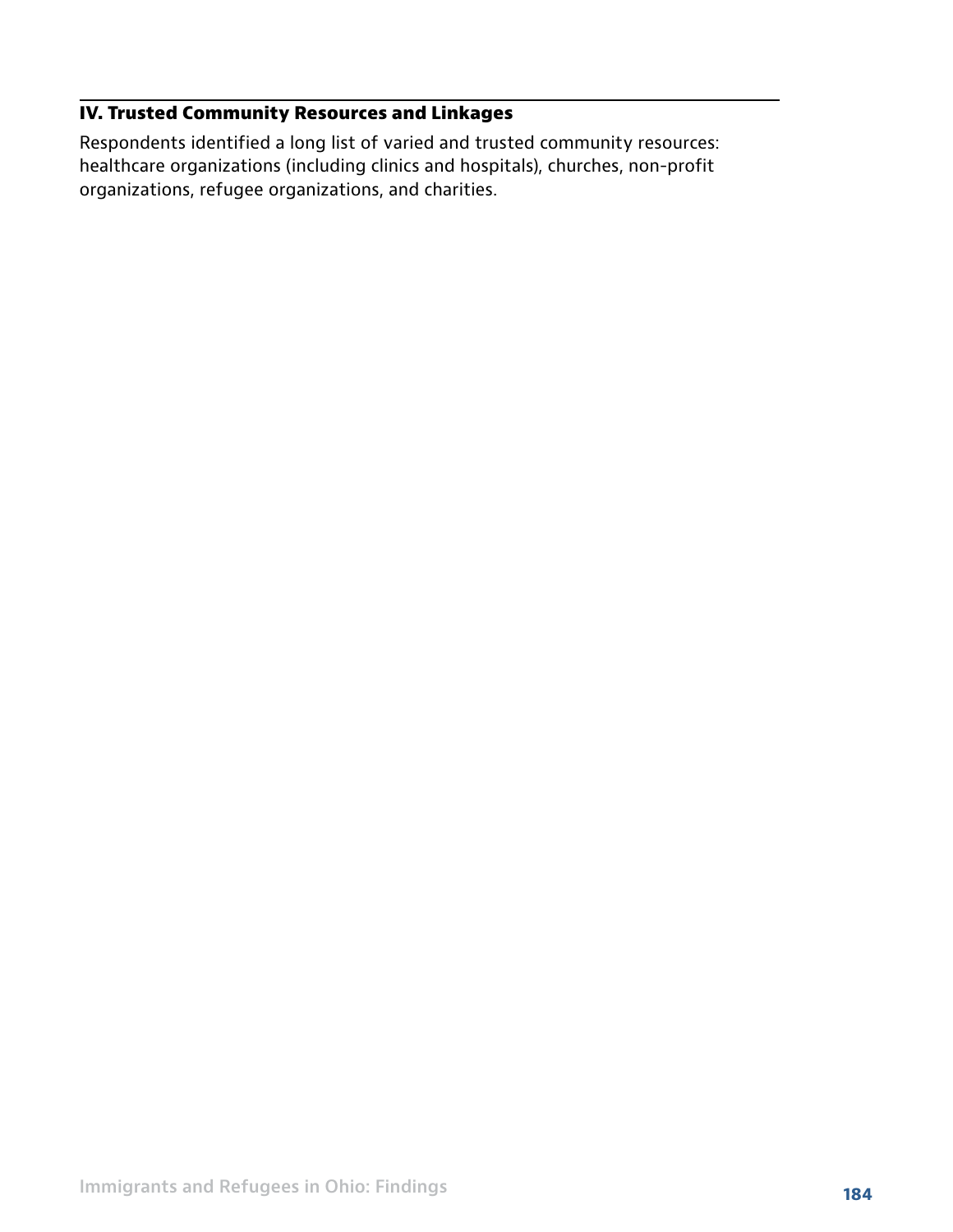## Final Recommendations to Minimize the Impact of COVID-19 on Immigrant and Refugee Populations in Ohio

These recommendations reflect the data provided by respondents representing immigrant and refugee communities as well as additional context and insight provided by our panel of expert researchers, public leaders, and practitioners with expertise focused on immigrant and refugee communities.

**1. Center the COVID-19 response in the organizations and cultures of local communities, implementing public health activity through partnerships with trusted community groups, empowering local organizations to lead this work, and providing them with resources to do so.**

#### **Immediate, COVID-19 specific, recommendations:**

Mobilize ethnic and religious organizations trusted by the community to guide and execute all aspects of the COVID-19 response, including: creating educational material; disseminating information; distributing cleaning supplies, masks and PPE; testing; contact tracing; and facilitating isolation & self-quarantine arrangements.

Provide grant dollars to community-based organizations, led by immigrant and refugee leaders, to guide the COVID-19 response and recovery in culturally responsive ways.

Foster multi-sectoral support for a holistic COVID-19 response, by assuring that community leaders and community-based organizations are networked with community health organizations, local public health, faith-based organizations, business, and social service organizations.

Empower community leaders to model protective behaviors and communicate the importance of social distancing, hygiene, and participating in testing/contact tracing/isolation to their communities.

Train community health workers to actively connect community members to resources.

Employ highly trusted members of the community, or trusted individuals who already serve the community through immigrant and refugee resettlement organizations, to work as contact tracers.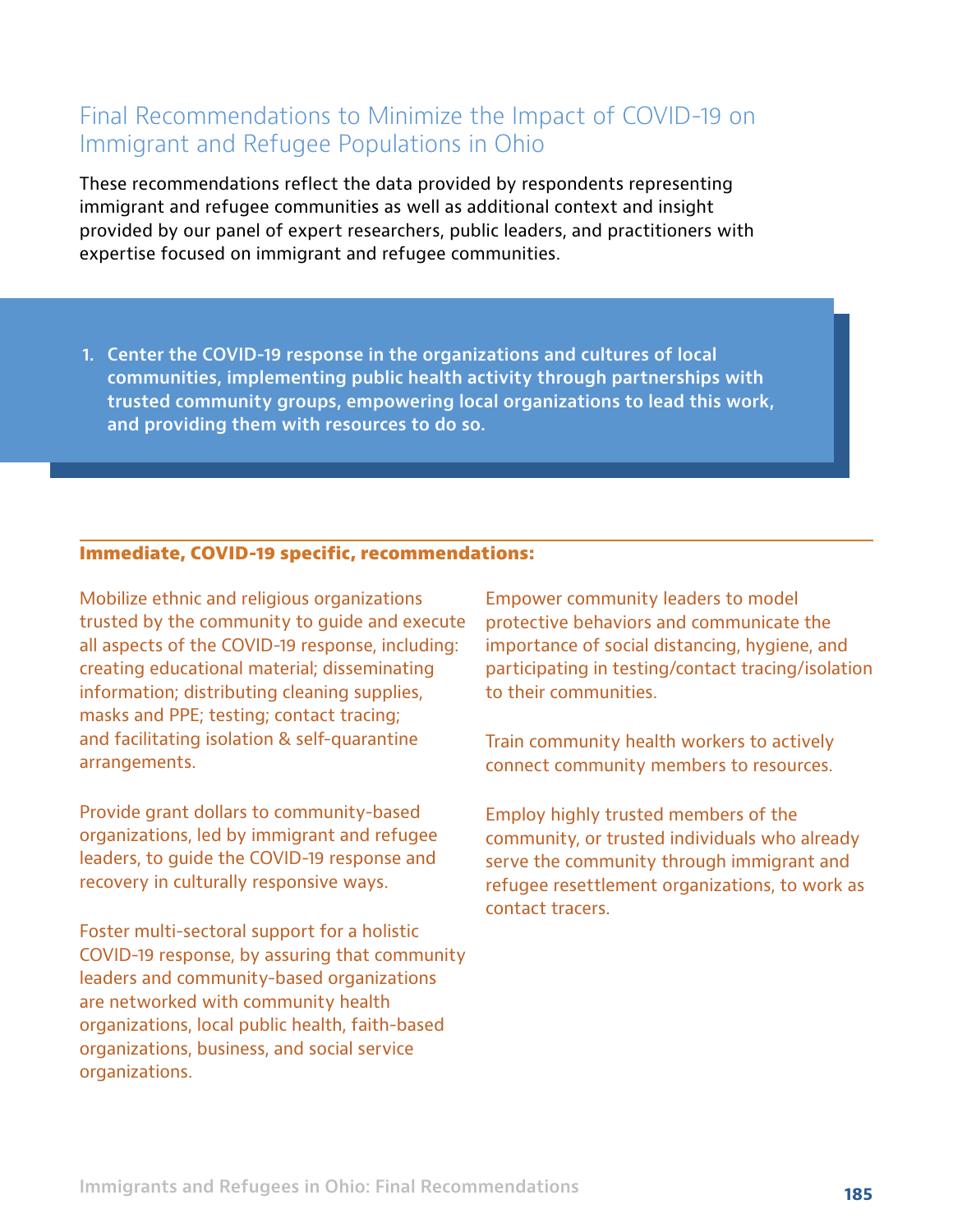## **Immediate recommendations to improve the health of communities:**

Include community-based leaders in the committees and organizations that shape policies affecting these communities.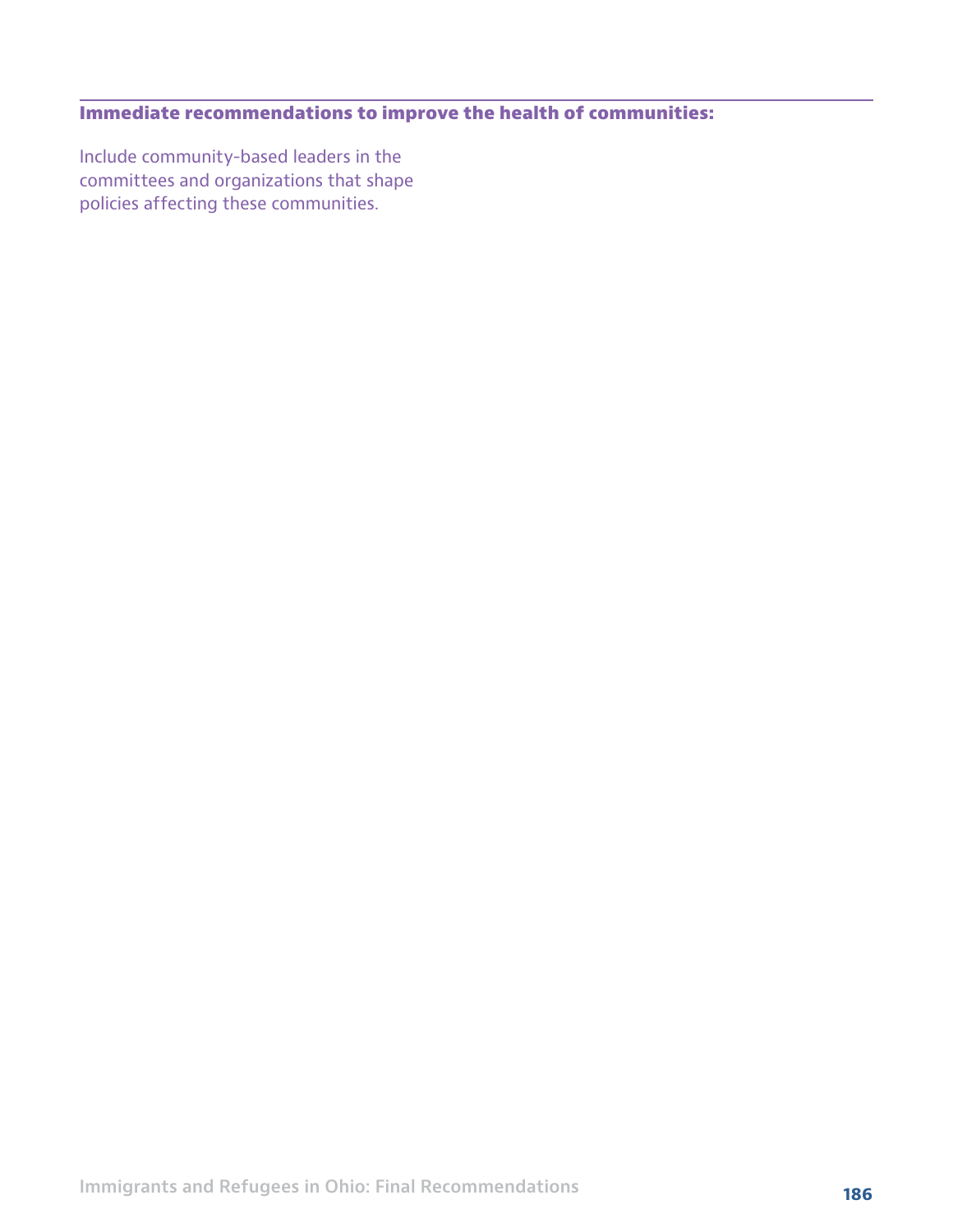**2. Explicitly address economic injustice and its widespread health and social impacts by directly improving access to resources to support disease prevention, COVID-19 response, and necessities of daily living.**

#### **Immediate, COVID-19 specific, recommendations:**

Facilitate ready access to masks, disinfecting/ cleaning supplies, and other essential supplies.

- **•** Provide low-income communities with free or low-cost resources to deal with the pandemic, including cleaning and hygiene supplies, masks, and PPE.
- **•** Distribute supplies through trusted community leaders, organizations, and sites.
- **•** Utilize non-profits, workplaces, schools, local stores, and public health departments to increase accessibility of PPE.
- **•** Provide basic supplies, cleaning supplies, and PPE for individuals and caregivers who are isolating or self-quarantining.
- **•** Develop and distribute alternate protective methods for individuals who work in outdoor labor and other conditions that make standard PPE difficult to use.

Increase testing accessibility in neighborhood and community sites, using already-frequented organizations and facilities.

- **•** Increase daily testing window to accommodate religious needs.
- **•** Remove requirement for a physician's order to be tested.
- **•** Reduce testing cost or make it free.

Provide social supports to facilitate isolating and self-quarantining when needed.

- **•** Provide food, medicine, and other resources directly to places where individuals are selfquarantining or isolating.
- **•** Provide emotional support to individuals who are isolating or self-quarantining.
- **•** Set up these services as part of the contact tracing process and provide daily check-ins.
- **•** Provide alternative arrangements for children and elderly individuals when their caregiver is isolating or self-quarantining.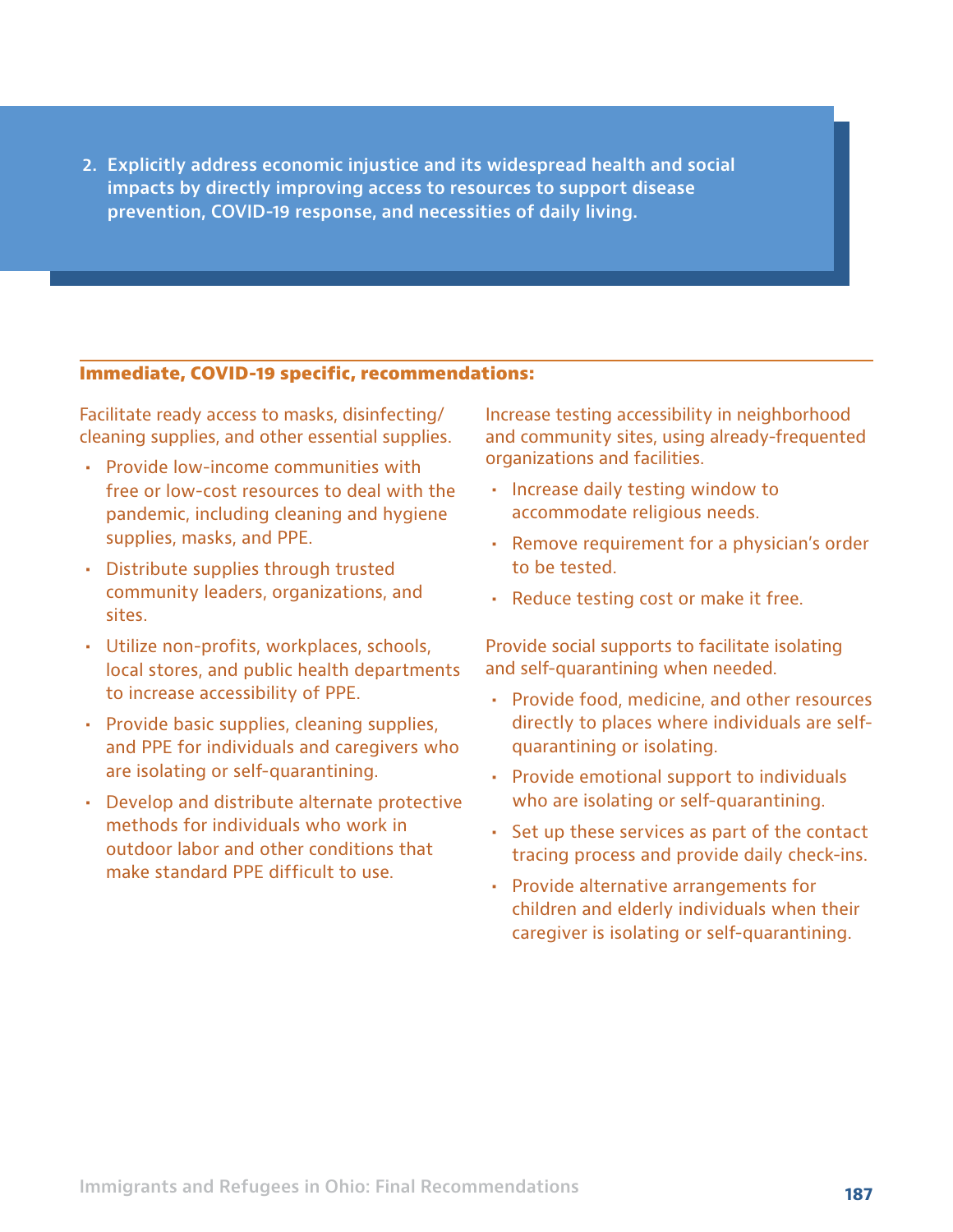Improve healthcare access to ensure that those who test positive can be effectively linked to ongoing and culturally-appropriate care.<sup>1</sup>

- **•** Provide funding for free clinics serving culturally-specific groups.
- **•** Ensure that translation/interpretation services are provided in clinics.
- **•** Ensure that provision of healthcare has no repercussions for immigration processes. ²
- **•** Ensure that female providers are available to provide all aspects of testing or medical care to female clients when preferred.
- **•** Re-open in-person healthcare providers, because face-to-face care is often preferred.
- **•** Extend and improve telehealth services, including increased access to WiFi, translation services, and culturally sensitive providers.

Improve the accessibility of public assistance, cash assistance, unemployment, and stimulus checks.

Provide widespread access to Internet services and cell phones.

1. Migration Policy Institute, 2020.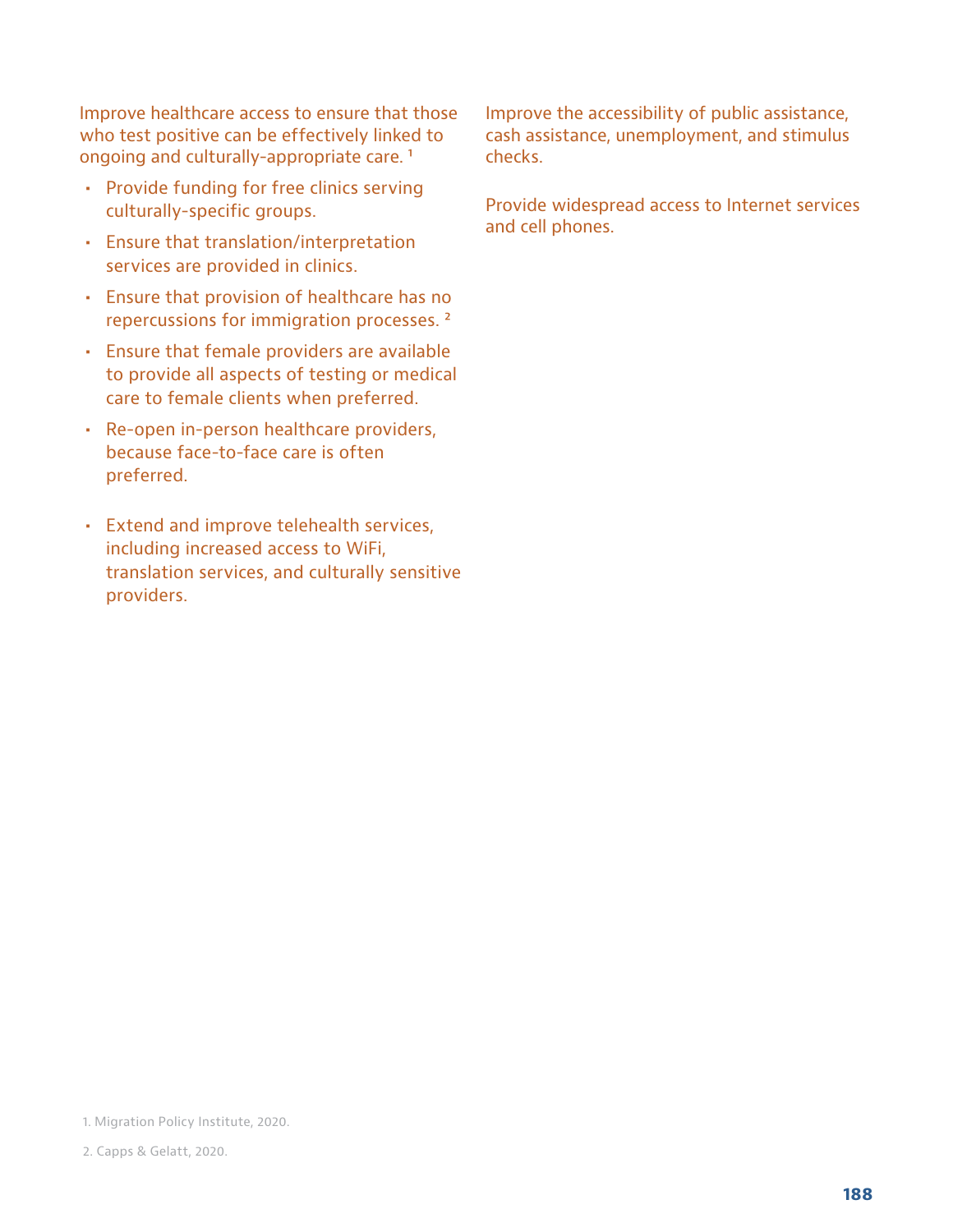#### **Immediate recommendations to improve the health of communities:**

Provide supplemental supports to cover basic needs, including food and medicine.

Create a grace period for unpaid rent.

## **Recommendations to create a social context for long-term health and wellness:**

Ensure that all people, regardless of immigration status, have continuous access to quality healthcare – including physical healthcare, mental healthcare, and substance use treatment.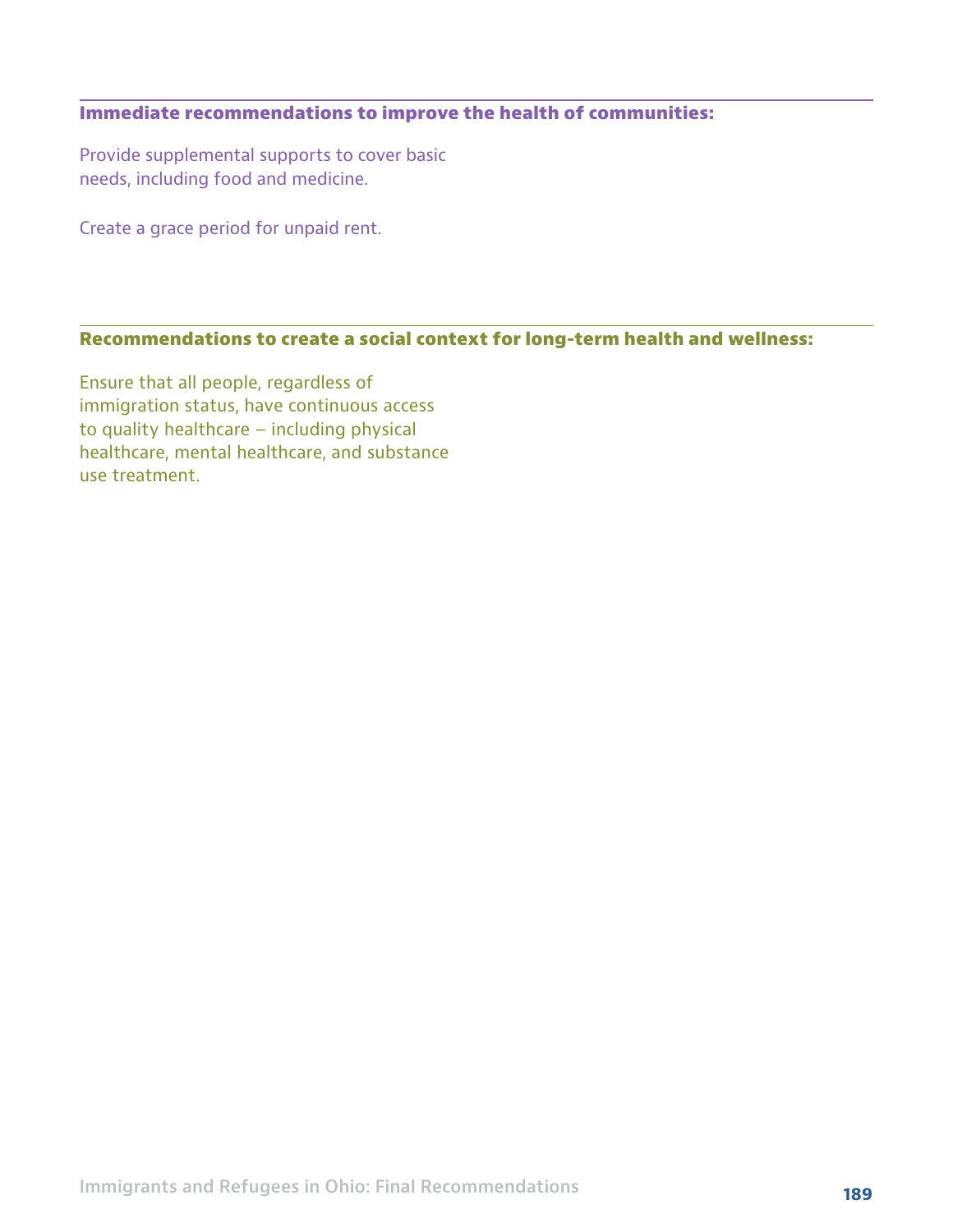**3. Directly address the impacts of historical racism and immigration-related fears through policy change and ongoing training; create strong separation between health-related institutions and immigration authorities.**

#### **Immediate, COVID-19 specific, recommendations:**

Put processes in place to ensure that personal information gathered through testing, contact tracing, or any resource distribution is not transferred to U.S. Immigration & Customs Enforcement (ICE)/U.S. Citizen & Immigration Services (USCIS)/immigration courts.<sup>1</sup>

Ensure that ICE is disconnected from COVID-19 interventions such as testing and contact tracing, and from the use of healthcare.

Allow for COVID-19 testing without providing identification.

Ensure that individuals who access COVID-19 testing and/or healthcare are not subject to future penalties under the public charge rule.<sup>2</sup>

Allow a trusted family member to assist or accompany individuals who need to isolate or self-quarantine, to address cultural concerns and mistrust of government.

#### **Immediate recommendations to improve the health of communities:**

Provide all healthcare providers with mandatory, ongoing implicit bias training, as well as training in providing appropriate interpretation services to patients.

#### **Recommendations to create a social context for long-term health and wellness:**

Proactively recruit and train ethnic and racial minorities to work in all sectors of the medical field.

Formally separate immigration status from utilization of healthcare.

1. For an example, see California's process and reassurance that contact tracing processes do not entail risk of contact with immigration authorities, at:<https://covid19.ca.gov/contact-tracing/>

2. For details on the public charge rule and how it can impact immigration status adjustments, see U.S. Citizenship and Immigration Services (2020). The most stringent aspects of the public charge rule are under injunction due to COVID-19, but the extent to which this reassures immigrants is unclear and likely varies.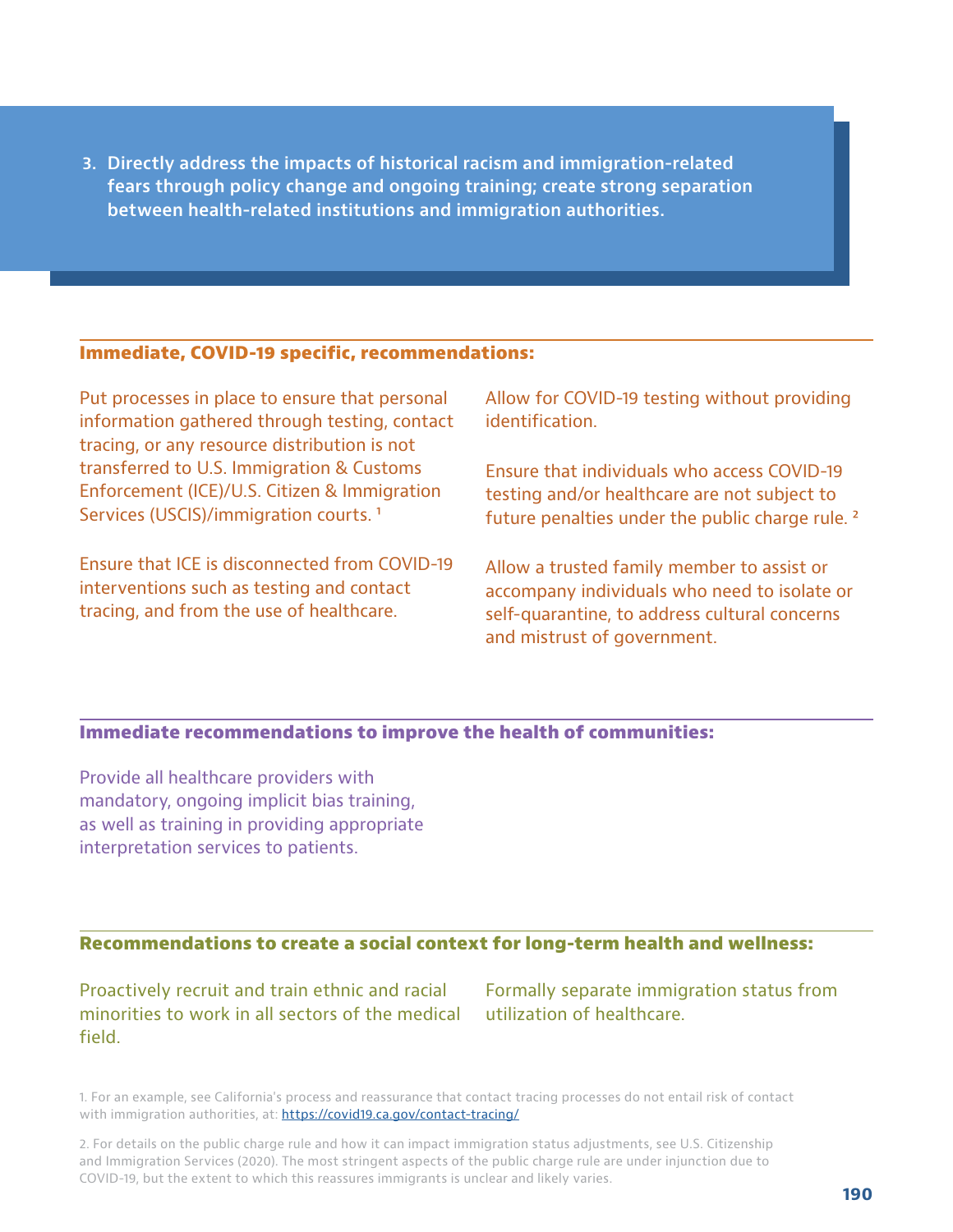**4. Improve and enforce employment policies to reduce the spread of COVID-19 in workplaces and protect businesses and workers coping with the impacts of the pandemic.**

#### **Immediate, COVID-19 specific, recommendations:**

Require employers to use best practices for minimizing the spread of COVID-19 - including providing masks, PPE, and hygiene supplies to employees - and develop an enforcement structure for these requirements.<sup>1</sup>

Implement unemployment compensation or direct financial supports to immigrants who have experienced job loss and have not been able to benefit from CARES Act funding. ²

Improve workers' understanding of their rights, safety, and sick leave policies.

Supplement the capacity of local health departments to enforce public guidelines.

- 1 Gelatt, 2020.
- 2 Capps et al., 2020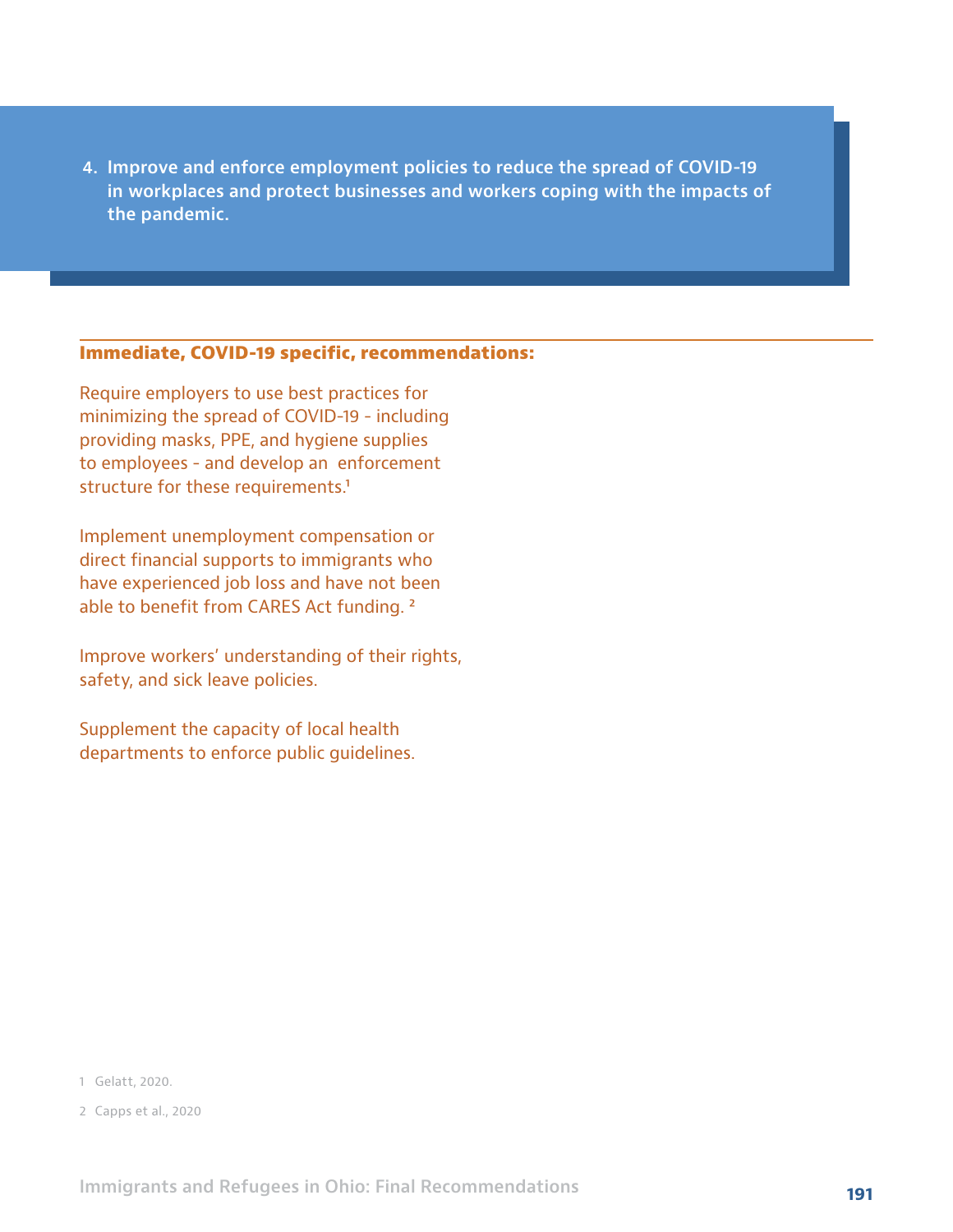**5. Reduce the substantial COVID-19 transmission risks associated with dense living conditions by increasing access to affordable housing, alleviating crowding in congregate situations, and creating new options for isolation and self-quarantine.**

#### **Immediate, COVID-19 specific, recommendations:**

Create free, community-specific housing options for those who need to self-quarantine and isolate. Utilize hotel rooms, empty apartments.

Create feasible guidelines for isolation in close quarters. Provide partitions and mats for those who cannot fully isolate or self-quarantine because they are living in cramped quarters or sharing beds.

For multigenerational families, provide alternative care options for children and seniors to allow caregivers to quarantine or isolate.

Provide rental assistance, and work with landlords to allow families a discount or extra time to make payments for rent.

Identify and work with predatory landlords of apartment complexes/camps where immigrant and refugee communities live, to assure basic standards required by city codes are maintained.

#### **Recommendations to create a social context for long-term health and wellness:**

Increase availability of stable, safe, affordable housing to reduce dense living conditions.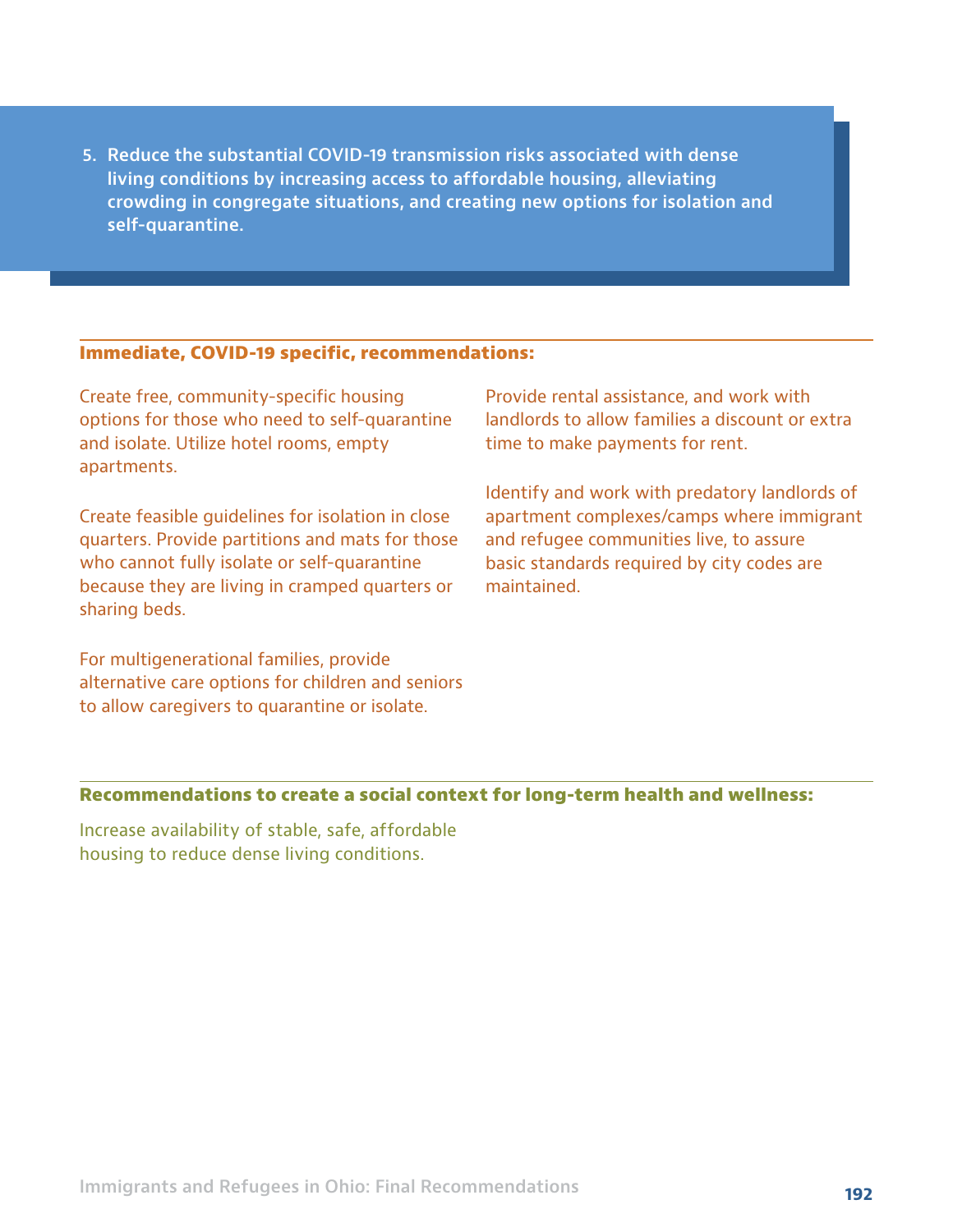**6. Improve access to COVID-safe, affordable transportation.**

#### **Immediate, COVID-19 specific, recommendations:**

Provide funding for socially distanced transportation options from locations where immigrants and refugees live to specific places of employment and healthcare facilities.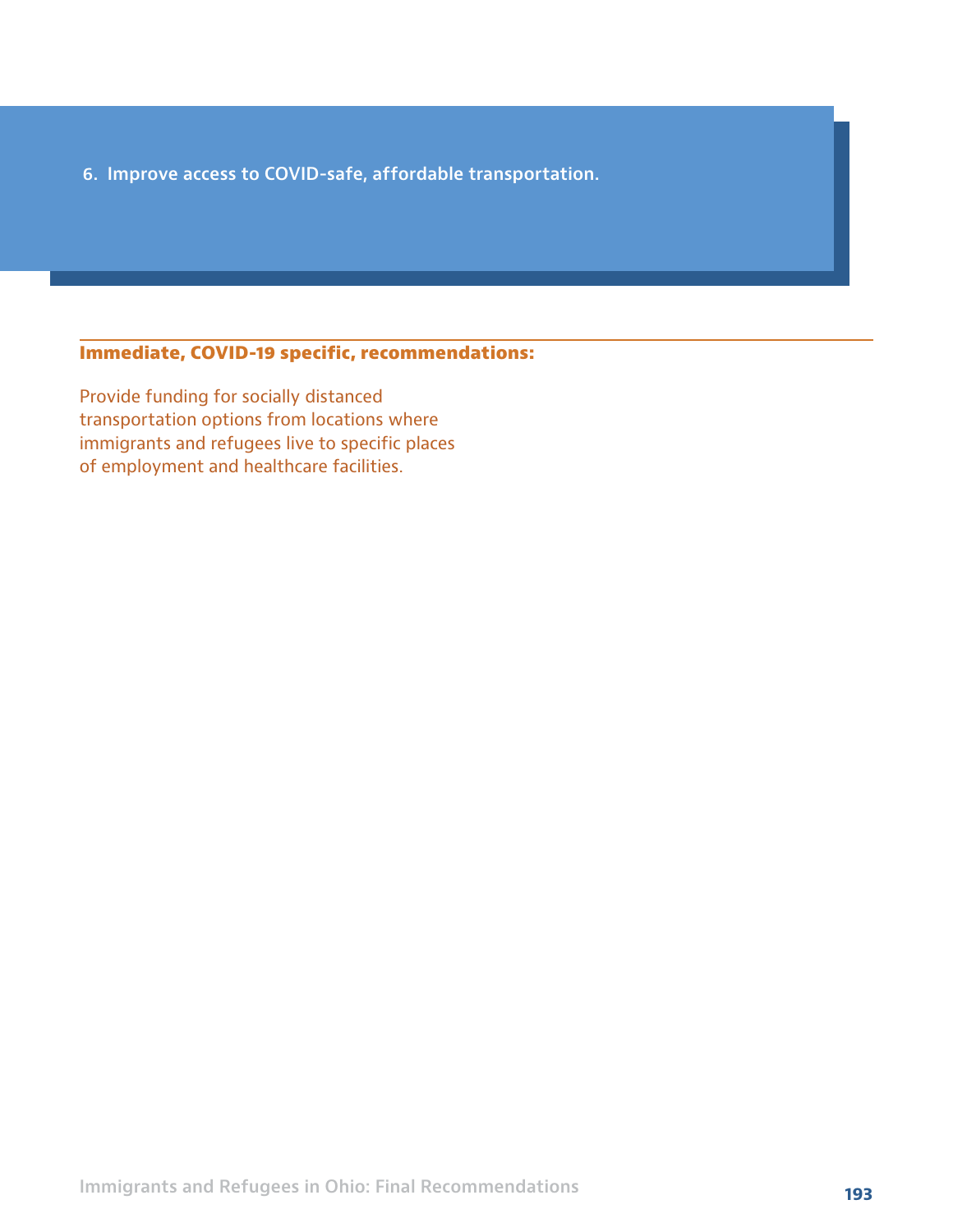**7. Increase and improve the dissemination of high-quality, multilingual, culturally connected, COVID-related education throughout communities.**

#### **Immediate, COVID-19 specific, recommendations:**

Create varied, culturally appropriate educational materials that use simple terms to communicate in multiple languages, and contain many visual aids.

Feature community members in videos, enacting COVID-19 prevention behaviors while also featuring cultural practices (e.g.: family meals) that are valued in settings familiar to people (e.g.: living spaces). Use storytelling to show that public health practices are not incompatible with cultural values and norms.

Equip local leaders to communicate with their own communities, stressing the importance of social distancing, mask wearing, hygiene, testing, contact tracing, and isolation.

Distribute educational information and campaigns through local, trusted community organizations (e.g.: resettlement organizations , churches/ mosques) and WhatsApp/Viber/Facebook.

Take account of information and misinformation from immigrants' countries of origin, as well as guidance from religious leaders, that is relevant to uptake of public health interventions.

Design communication strategies that will be effective by ensuring that they:

**•** Provide accurate information to immigrants about eligibility for various programs/ interventions

- **•** Defuse concerns about potential immigration consequences of seeking coverage or care
- **•** Encourage individuals to seek care at early stages when symptoms are milder and thus less costly to treat.<sup>1</sup>

Develop culturally-relevant educational materials that cover a broad range of COVID-related topics, including: severity of COVID-19; where to obtain supplies and resources; how to sanitize a home; why PPE is important and how to obtain and use it; when, where, and how to get a COVID-19 test; importance of isolation and quarantine; when and how to isolate or self-quarantine; how to care for sick family members safely; how to communicate with healthcare providers; accurate information to dispel false information and misinformation.

Directly communicate the message that accessing COVID-19 support will not affect immigration cases.

Provide training for all healthcare providers and a wide range of health and social service staff serving immigrant and refugee communities, about how to provide culturally-responsive services and outreach to these communities.

<sup>1</sup> Capps & Gelatt, 2020.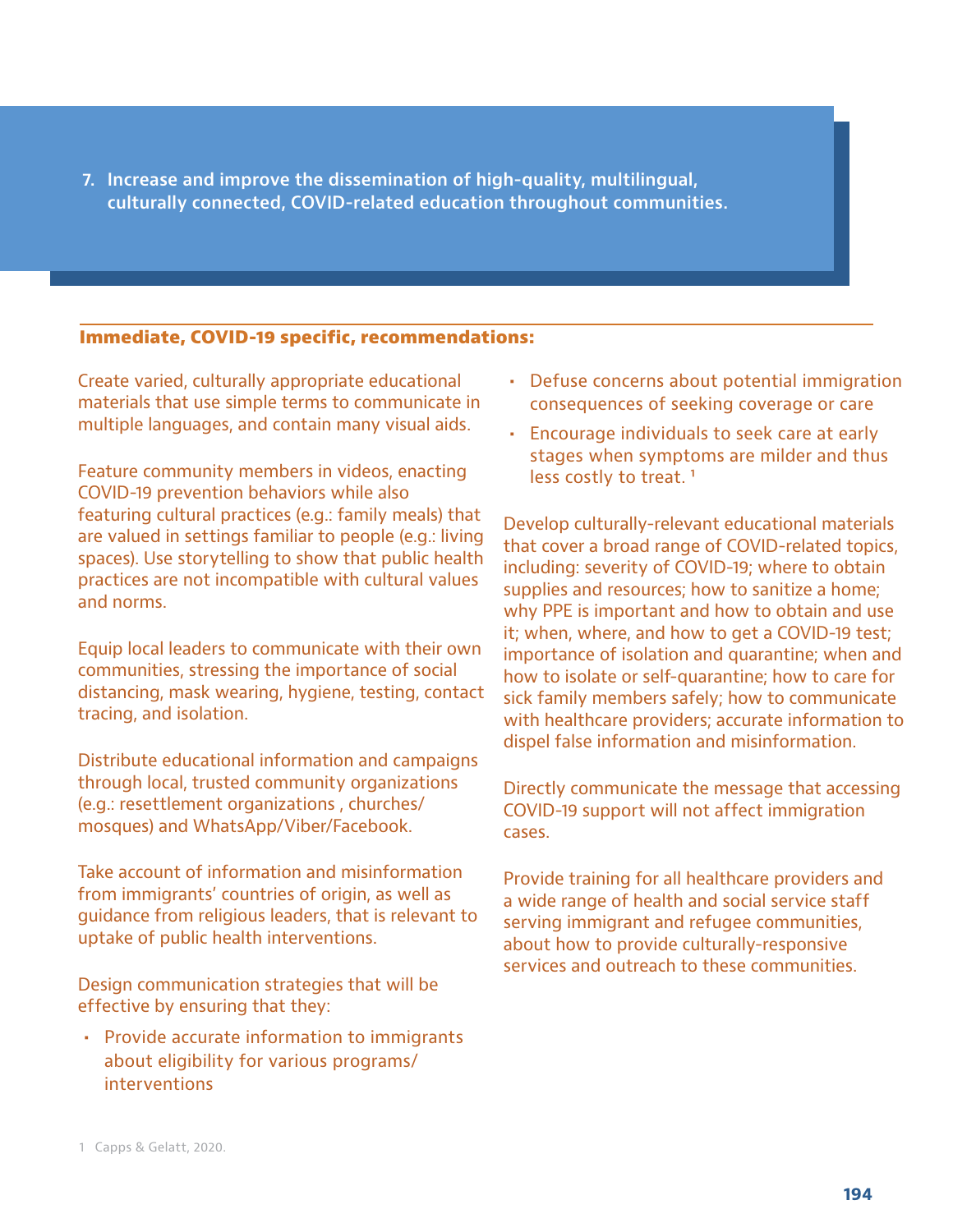## **Immediate recommendations to improve the health of communities:**

Provide information about mental health challenges, drug abuse issues, stigma, and how to accesses services relevant to these topics.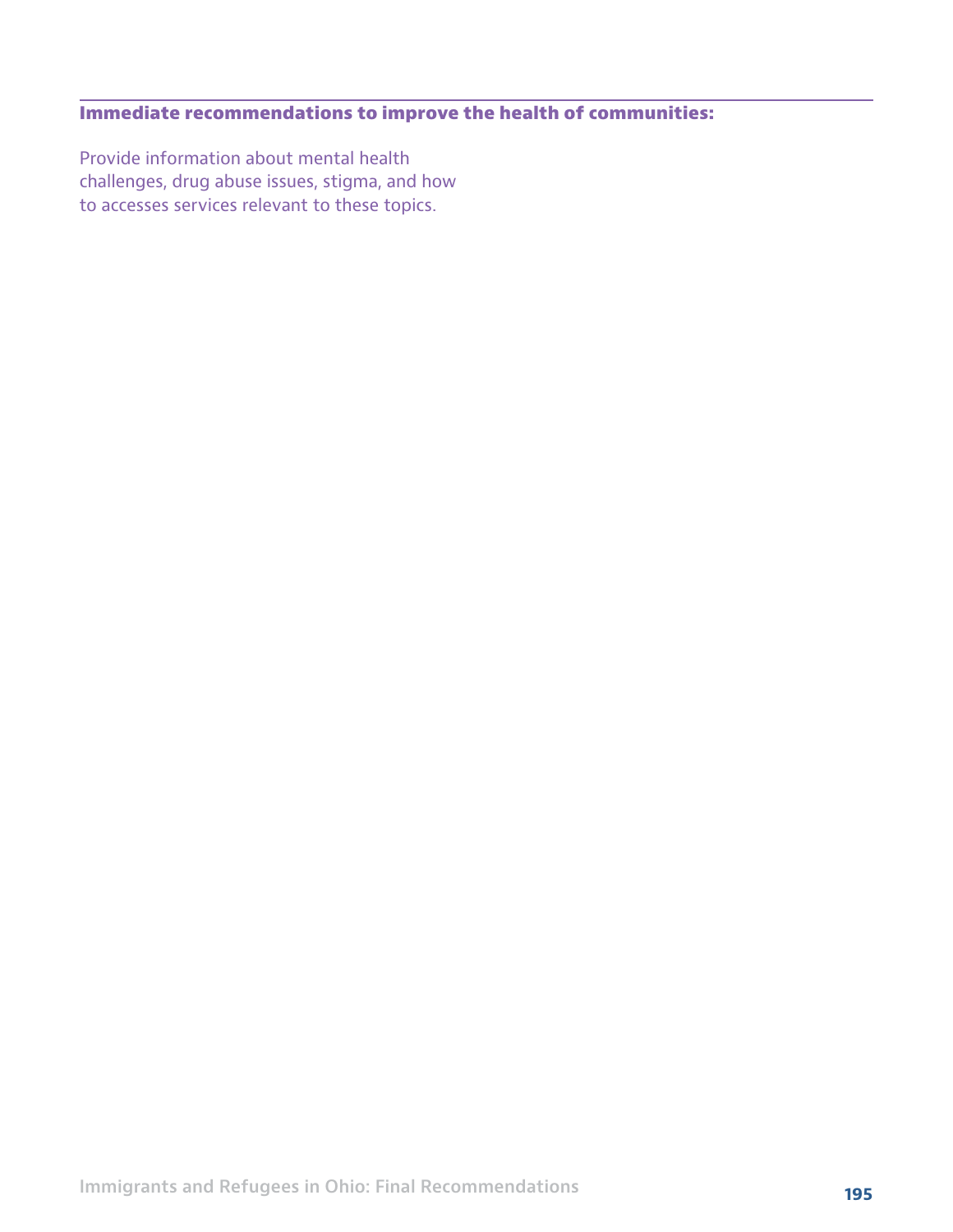#### **8. Provide services and hire multilingual workers to resolve language barriers.**

#### **Immediate, COVID-19 specific, recommendations:**

Create educational materials in multiple languages (and multiple dialects) spoken by local communities, using multiple modes of delivery including social media content, written information for flyers or mailers, PSA (public service announcement) videos and commercials.

Utilize visual aids in all educational materials to ensure clear communication regardless of literacy level.

Ensure that updates and guidance from the Governor's office and public health leaders are promptly translated into multiple languages.

Hire contact tracers, testers, and support staff at these sites who can work in many relevant languages

#### **Immediate recommendations to improve the health of communities:**

Ensure that high-quality face-to-face translation and telephonic or online interpretation services are widely available in healthcare and social service settings.

Educate interpreters and translators to ensure that they can operate in culturally-appropriate ways.